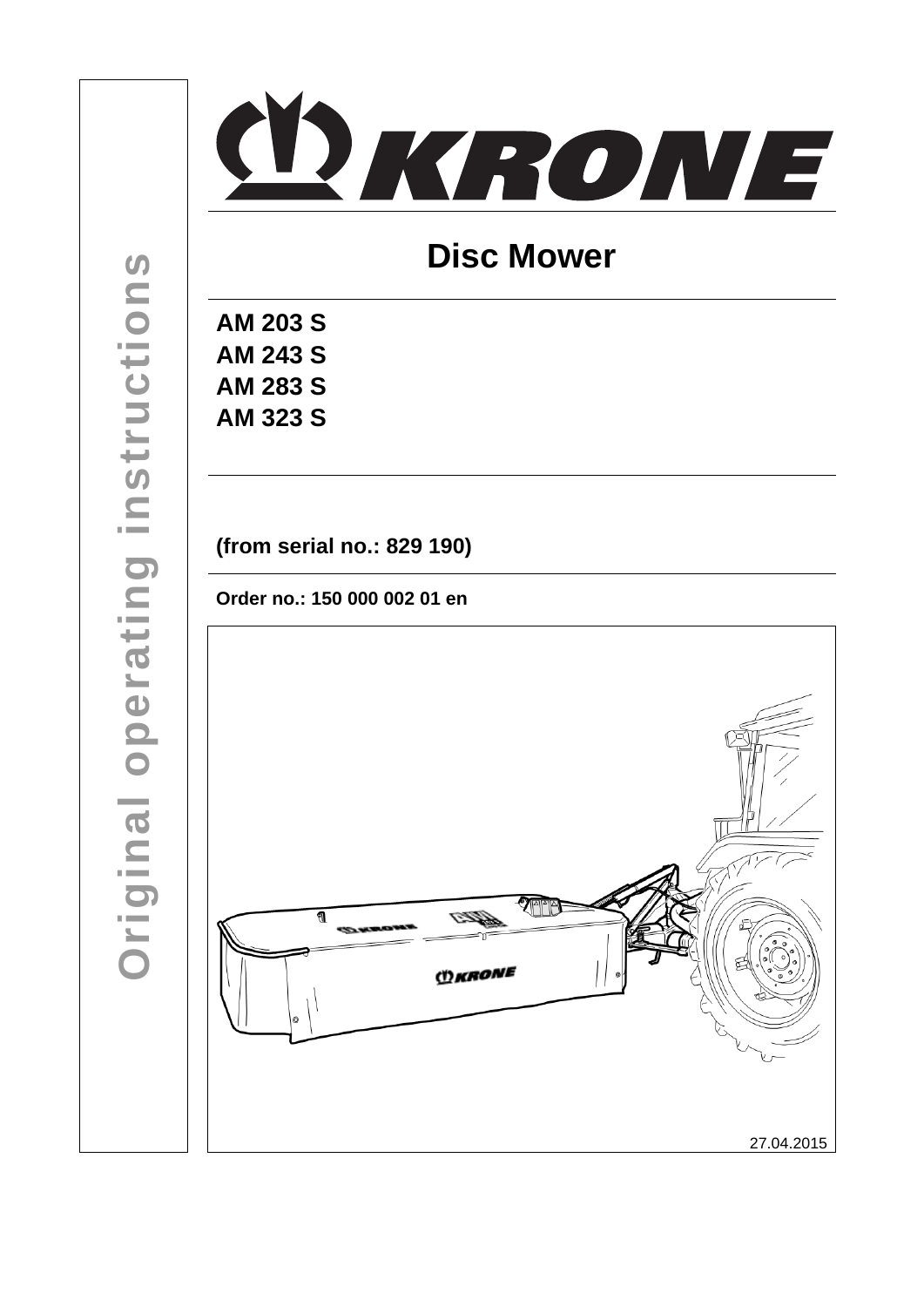

| <b>EC Declaration of Conformity</b>                                                                 |                                                                         |  |  |  |
|-----------------------------------------------------------------------------------------------------|-------------------------------------------------------------------------|--|--|--|
| <b>Maschinenfabrik Bernard Krone GmbH</b><br>We,                                                    | Heinrich-Krone-Str. 10, D-48480 Spelle                                  |  |  |  |
| hereby declare as manufacturer of the product named below, on our sole responsibility,<br>that the  |                                                                         |  |  |  |
| Krone disc mower<br>Machine:<br>Type / Types: AM 203 S; AM 243 S; AM 283 S; AM 323 S                |                                                                         |  |  |  |
| to which this declaration refers is in compliance with the relevant provisions of                   |                                                                         |  |  |  |
| EC Directive 2006/42/EC (Machinery)                                                                 |                                                                         |  |  |  |
| The signing Managing Director is authorised to compile the technical documents.<br>Spelle, 20.04.10 | Dr.-Ing. Josef Horstmann<br>(Managing Director, Design and Development) |  |  |  |
| Year of manufacture:                                                                                | <b>Machine No.:</b>                                                     |  |  |  |

# **Dear customer, Dear customer,**

You have now received the operating instructions for the KRONE product which you have purchased.

These operating instructions contain important information for the proper use and safe operation of the machine.

If these operating instructions should become wholly or partially unusable, you can obtain replacement operating instructions for your machine by stating the number given overleaf.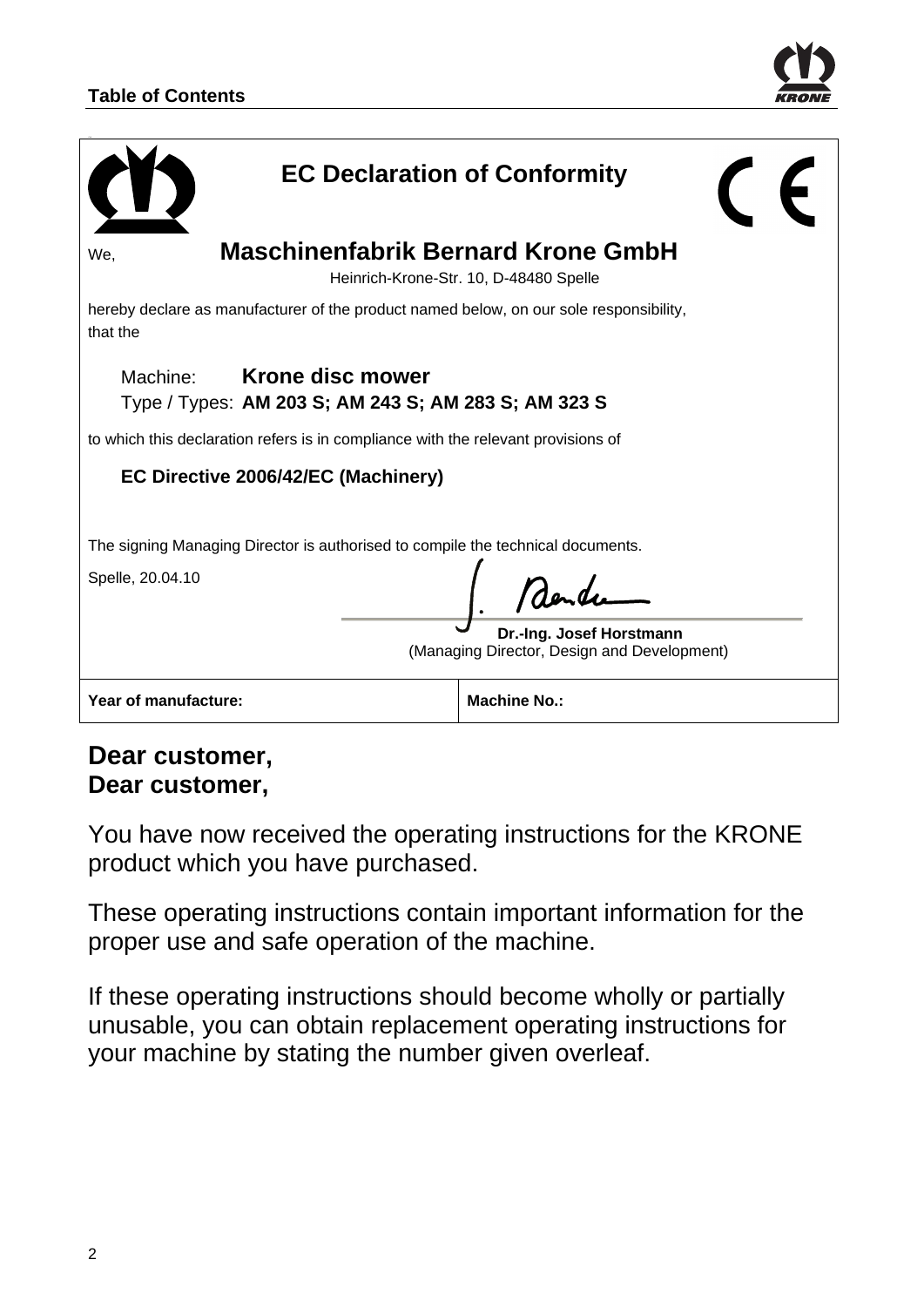

#### **Table of Contents**  $\overline{1}$

| 1                       |       |        |  |
|-------------------------|-------|--------|--|
| $\mathbf{2}$            |       |        |  |
| $\overline{3}$          |       |        |  |
|                         | 3.1   |        |  |
|                         | 3.2   |        |  |
|                         | 3.2.1 |        |  |
|                         | 3.3   |        |  |
|                         | 3.4   |        |  |
|                         | 3.5   |        |  |
|                         | 3.6   |        |  |
|                         | 3.7   |        |  |
| $\overline{\mathbf{4}}$ |       |        |  |
|                         | 4.1   |        |  |
|                         | 4.2   |        |  |
|                         | 4.2.1 |        |  |
|                         | 4.2.2 |        |  |
|                         | 4.2.3 |        |  |
|                         | 4.3   |        |  |
|                         | 4.4   |        |  |
|                         | 4.5   |        |  |
|                         | 4.6   |        |  |
|                         | 4.7   |        |  |
|                         | 4.8   |        |  |
|                         | 4.9   |        |  |
|                         | 4.10  |        |  |
|                         | 4.11  |        |  |
|                         | 4.12  |        |  |
|                         | 4.13  |        |  |
|                         |       | 4.13.1 |  |
|                         |       | 4.13.2 |  |
| 5                       |       |        |  |
|                         | 5.1   |        |  |
|                         | 5.2   |        |  |
|                         | 5.3   |        |  |
|                         | 5.3.1 |        |  |
|                         | 5.3.2 |        |  |
|                         | 5.4   |        |  |
|                         | 5.4.1 |        |  |
|                         | 5.5   |        |  |
| 6                       |       |        |  |
|                         | 6.1   |        |  |
|                         | 6.2   |        |  |
|                         | 6.2.1 |        |  |
|                         | 6.2.2 |        |  |
|                         | 6.3   |        |  |
|                         | 6.4   |        |  |
|                         |       |        |  |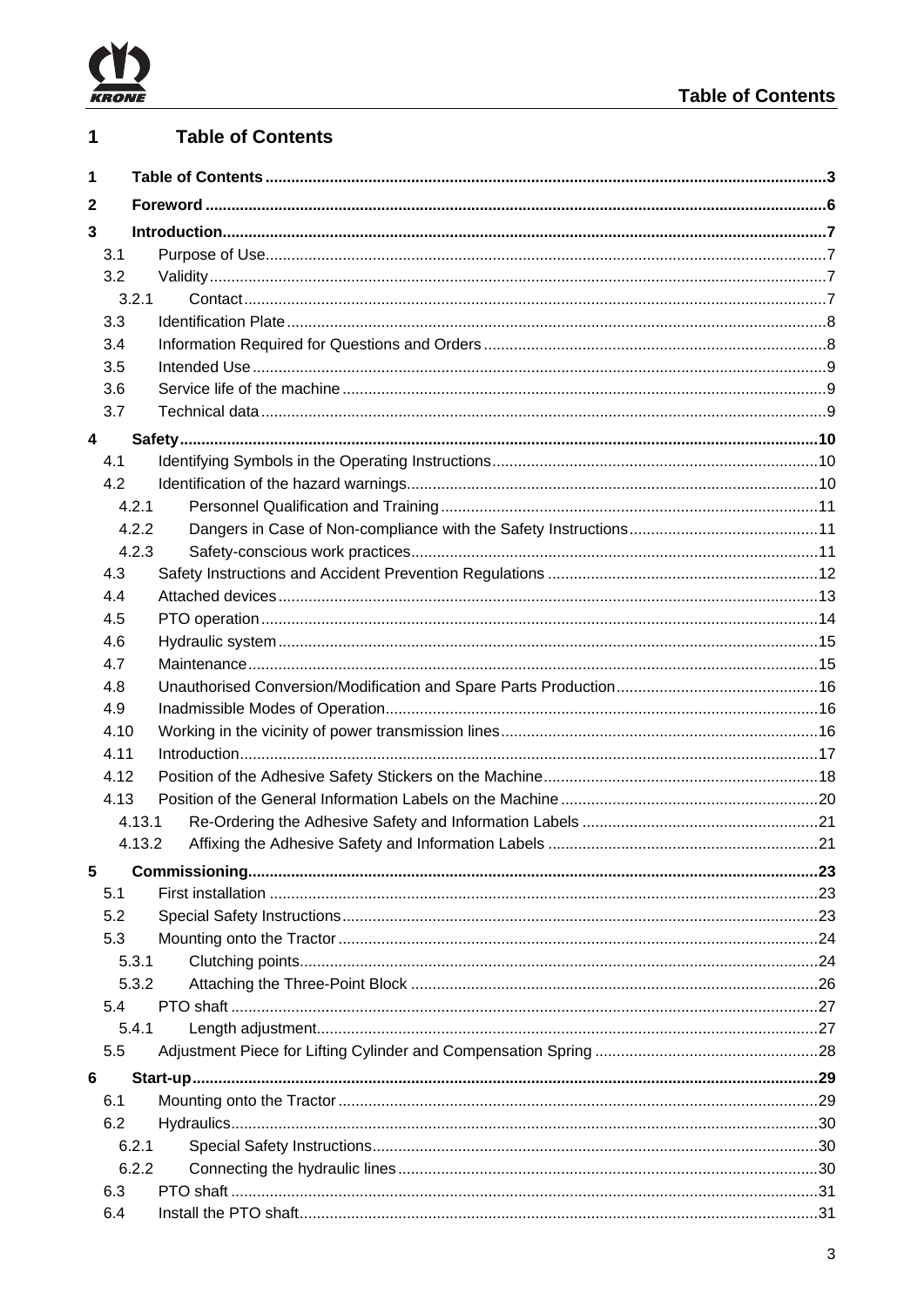# RONE

# **Table of Contents**

|                         | 6.5   |         |                                                                   |  |
|-------------------------|-------|---------|-------------------------------------------------------------------|--|
| $\overline{\mathbf{r}}$ |       |         |                                                                   |  |
|                         | 7.1   |         |                                                                   |  |
|                         | 7.2   |         |                                                                   |  |
| 8                       |       |         |                                                                   |  |
|                         | 8.1   |         |                                                                   |  |
|                         | 8.2   |         |                                                                   |  |
|                         |       | 8.2.1   |                                                                   |  |
|                         | 8.3   |         |                                                                   |  |
|                         | 8.4   |         |                                                                   |  |
|                         | 8.5   |         |                                                                   |  |
| 9                       |       |         |                                                                   |  |
|                         | 9.1   |         |                                                                   |  |
|                         | 9.2   |         |                                                                   |  |
|                         | 9.3   |         |                                                                   |  |
|                         | 9.4   |         |                                                                   |  |
|                         |       |         |                                                                   |  |
|                         | 9.5   |         |                                                                   |  |
| 10                      |       |         |                                                                   |  |
|                         | 10.1  |         |                                                                   |  |
|                         |       | 10.1.1  |                                                                   |  |
|                         | 10.2  |         |                                                                   |  |
|                         | 10.3  |         |                                                                   |  |
|                         |       | 10.3.1  |                                                                   |  |
|                         |       | 10.3.2  |                                                                   |  |
|                         |       | 10.3.3  | Metric Thread Screws with Countersunk Head and Hexagonal Socket47 |  |
|                         |       | 10.3.4  |                                                                   |  |
|                         | 10.4  |         |                                                                   |  |
|                         |       | 10.4.1  |                                                                   |  |
|                         | 10.5  |         |                                                                   |  |
|                         | 10.6  |         |                                                                   |  |
|                         | 10.7  |         |                                                                   |  |
|                         |       | 10.7.1  |                                                                   |  |
|                         |       | 10.7.2  |                                                                   |  |
|                         | 10.8  |         |                                                                   |  |
|                         | 10.9  |         |                                                                   |  |
|                         | 10.10 |         |                                                                   |  |
|                         |       | 10.10.1 |                                                                   |  |
|                         |       | 10.10.2 |                                                                   |  |
|                         |       | 10.10.3 |                                                                   |  |
|                         | 10.11 |         |                                                                   |  |
|                         | 10.12 |         |                                                                   |  |
|                         |       | 10.12.1 |                                                                   |  |
|                         |       | 10.12.2 |                                                                   |  |
|                         |       |         |                                                                   |  |
| 11                      |       |         |                                                                   |  |
|                         | 11.1  |         |                                                                   |  |
|                         | 11.2  |         |                                                                   |  |
|                         | 11.3  |         |                                                                   |  |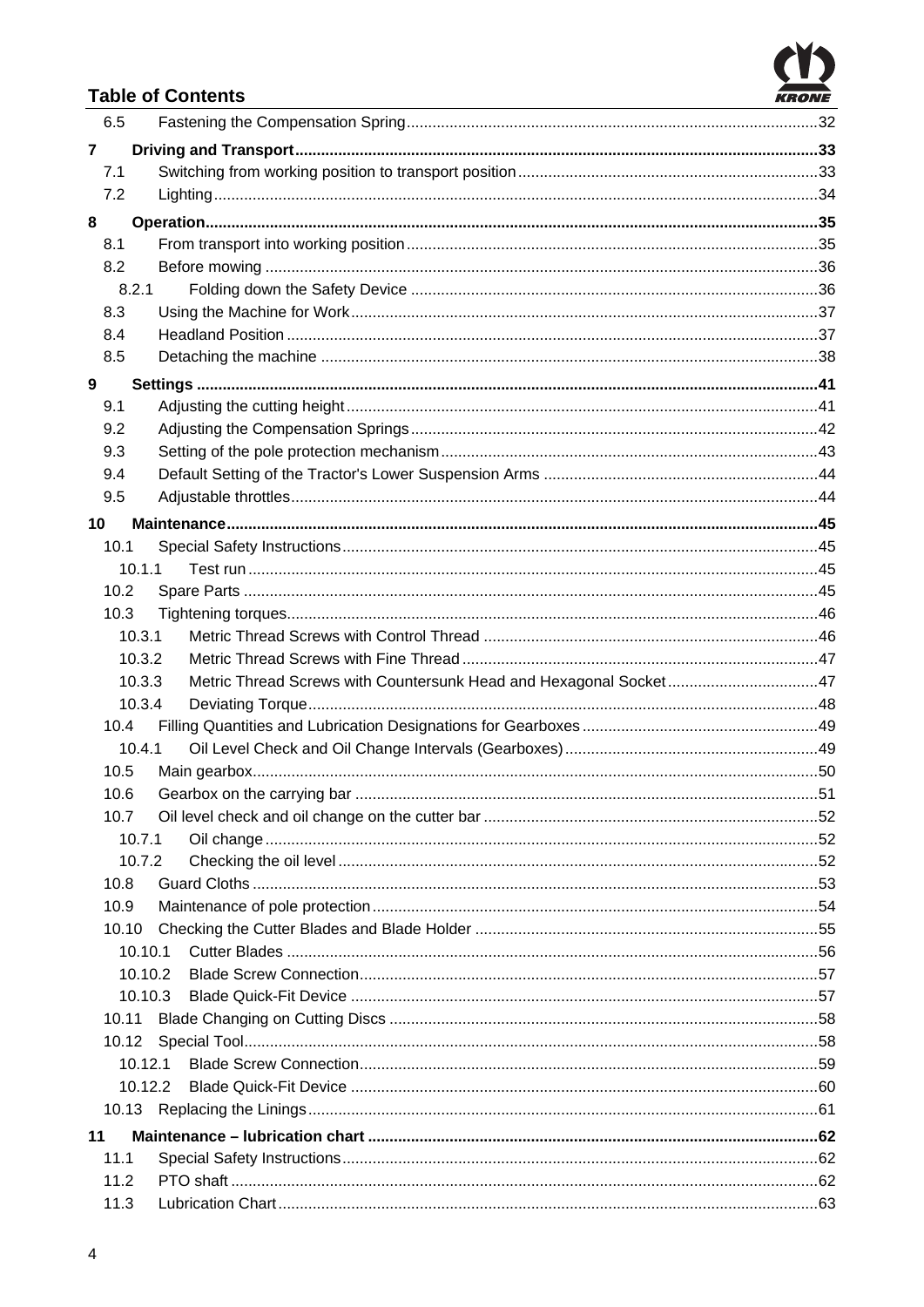

# **Table of Contents**

| 12 <sup>12</sup> |  |
|------------------|--|
| 13               |  |
| 13.1             |  |
| 13.2             |  |
| 13.3             |  |
| 13.4             |  |
| 14               |  |
| 14.1             |  |
| 14.2             |  |
| 15               |  |
| 15.1             |  |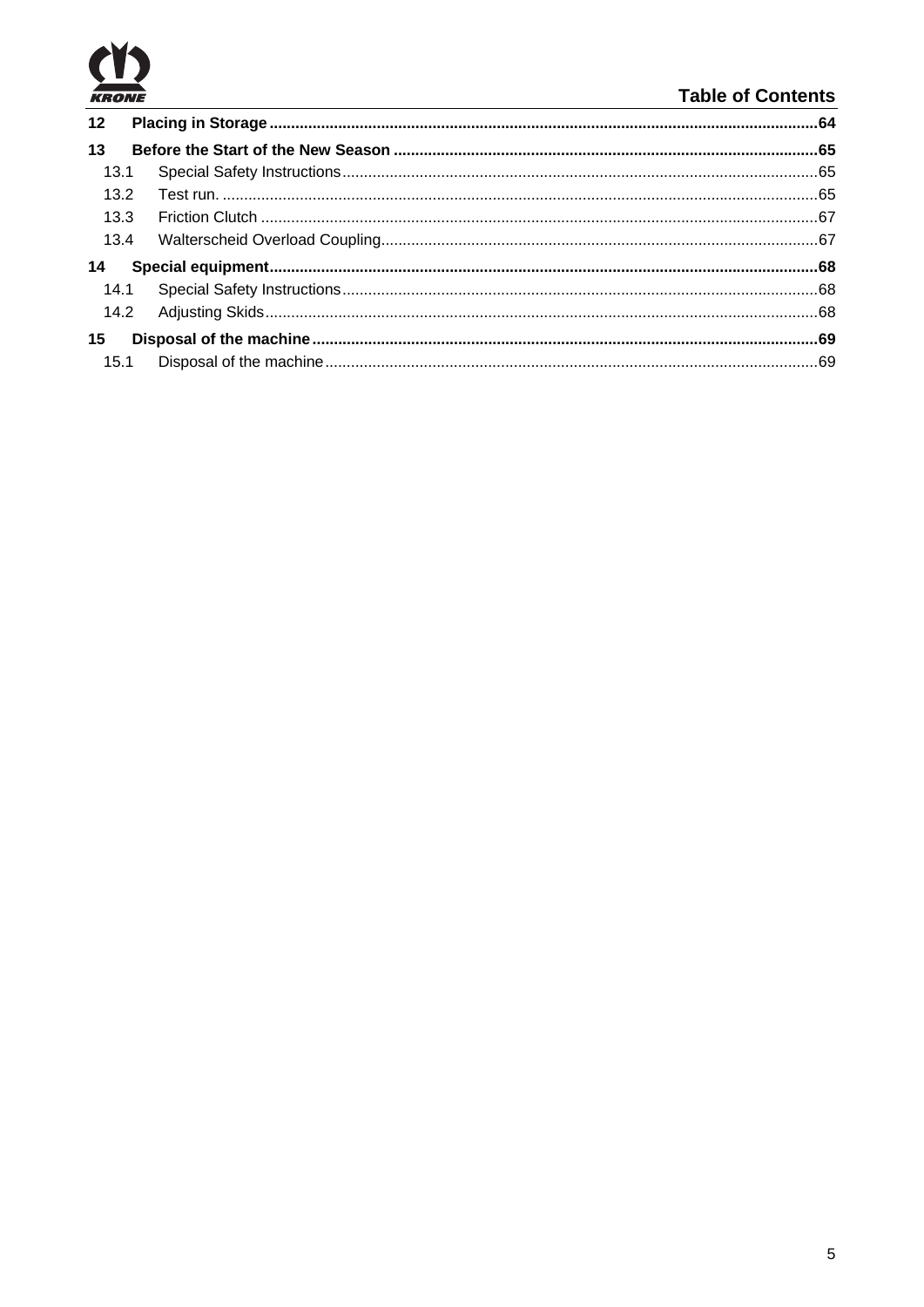

#### **2 Foreword**

#### **Dear Customer!**

By purchasing the disc mower, you have acquired a quality product made by KRONE. We are grateful for the confidence you have invested in us in buying this machine.

To be able to use the disc mower optimally, please read these operating instructions thoroughly before you start using the machine.

The contents of this manual are laid out in such a way that you should be able to perform any task by following the instructions step by step. It contains extensive notes and information about maintenance, how to use the machine safely, secure working methods, special precautionary measures and available accessories. This information and these instructions are essential, important and useful for the operational safety, reliability and durability of the disc mower.



#### **Note**

In the operating instructions which follow, the disc mower will also be referred to as the "machine".

#### **Please note:**

The operating instructions are part of your machine.

Only operate this machine after you have been trained to do so and according to these instructions.

It is essential to observe the safety instructions!

It is also necessary to observe the relevant accident prevention regulations and other generally recognised regulations concerning safety, occupational health and road traffic.

All information, illustrations and technical data in these operating instructions correspond to the latest state at the time of publication.

We reserve the right to make design changes at any time and without notification of reasons. Should you for any reason not be able to use these operating instructions either wholly or partially, you can receive a replacement set of operating instructions for your machine by quoting the number supplied overleaf.

We hope that you will be satisfied with your KRONE machine.

Maschinenfabrik Bernard Krone GmbH

Spelle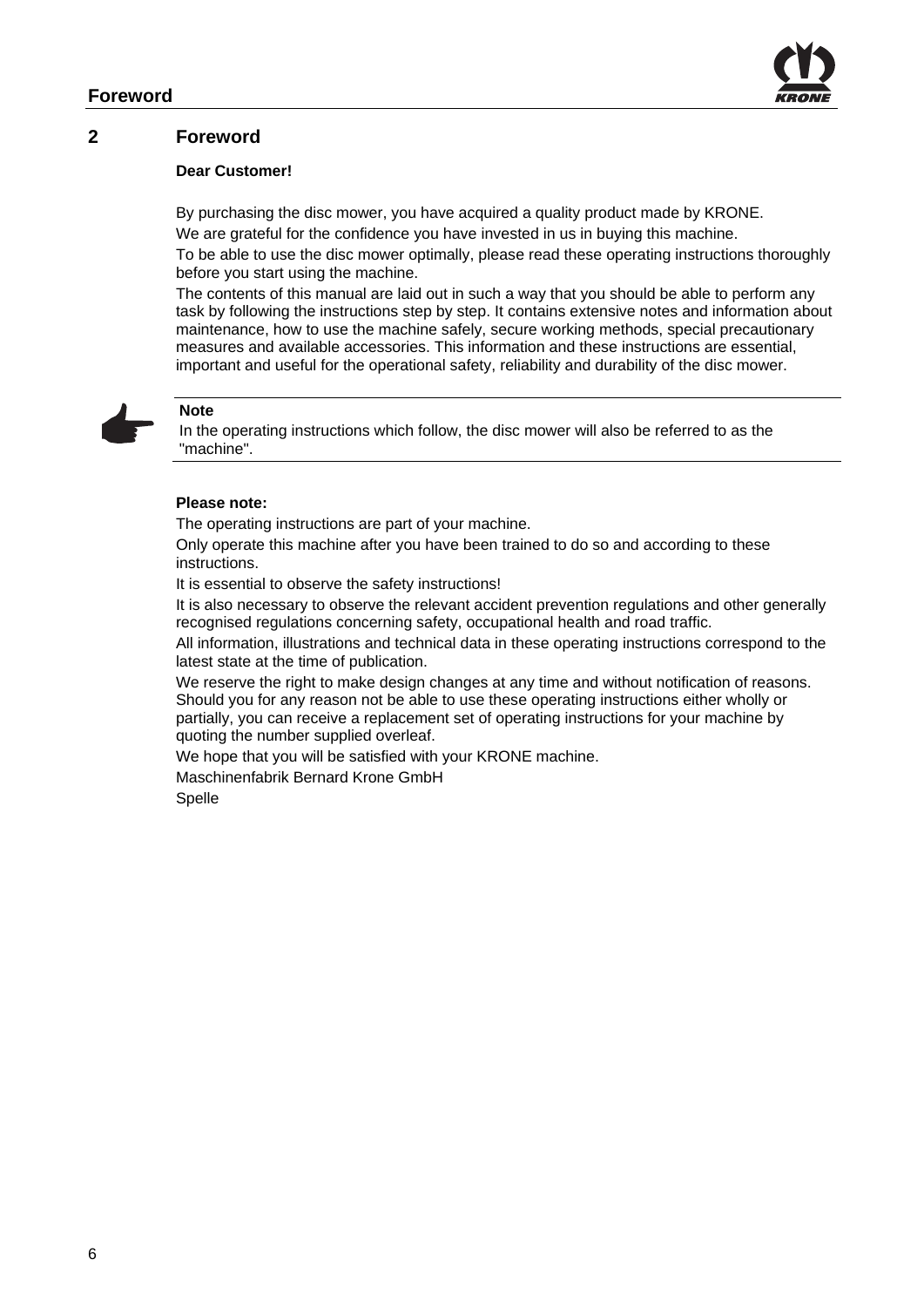

#### **3 Introduction**

These operating instructions contain fundamental instructions. These must be observed in operation and maintenance. For this reason, these operating instructions must be read by operating personnel before commissioning and use, and must be available for easy reference. Follow both the general safety instructions contained in the section on safety and the specific safety instructions contained in the other sections.

#### **3.1 Purpose of Use**

The disc mower is used for cutting crops growing on the ground.

#### **3.2 Validity**

These operating instructions apply to disc mowers of series: AM 203 S; AM 243 S; AM 283 S and AM 323 S

#### **3.2.1 Contact**

Maschinenfabrik Bernard Krone GmbH Heinrich-Krone-Strasse 10 D-48480 Spelle (Germany)

Telephone: + 49 (0) 59 77/935-0 (Head Office) Fax.: + 49 (0) 59 77/935-339 (Head Office) Fax.: + 49 (0) 59 77/935-239 (Spare parts - domestic) Fax.: + 49 (0) 59 77/935-359 (Spare parts - export) Email: info.ldm@krone.de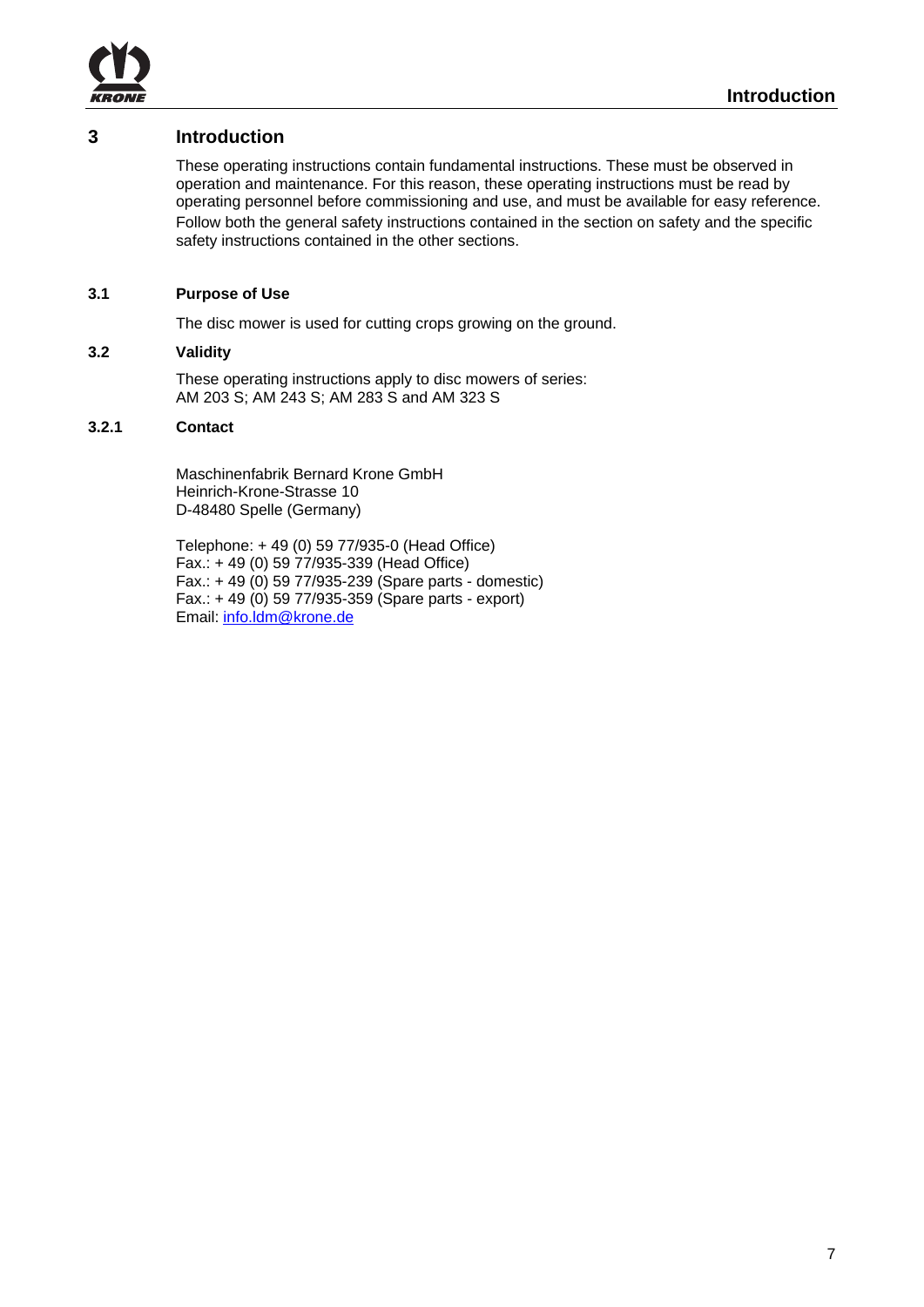

#### **3.3 Identification Plate**



#### Fig. 1

The machine data are rendered on the type plate (1). It is attached to the carrying bar.

#### **3.4 Information Required for Questions and Orders**

| Year      |  |
|-----------|--|
| Mach. No. |  |
| Type      |  |



#### **Note**

The entire identification plate represents a legal document and should not be altered or rendered illegible!

When asking questions concerning the machine or ordering spare parts, be sure to provide type designation, machine number and the year of manufacture of the relevant machine: To ensure that these data are always available, we recommend that you enter them in the fields above.



#### **Note**

Authentic KRONE spare parts and accessories authorised by the manufacturer help to ensure safety. The use of spare parts, accessories or additional equipment not manufactured, tested or approved by KRONE will exclude any liability for consequential damage.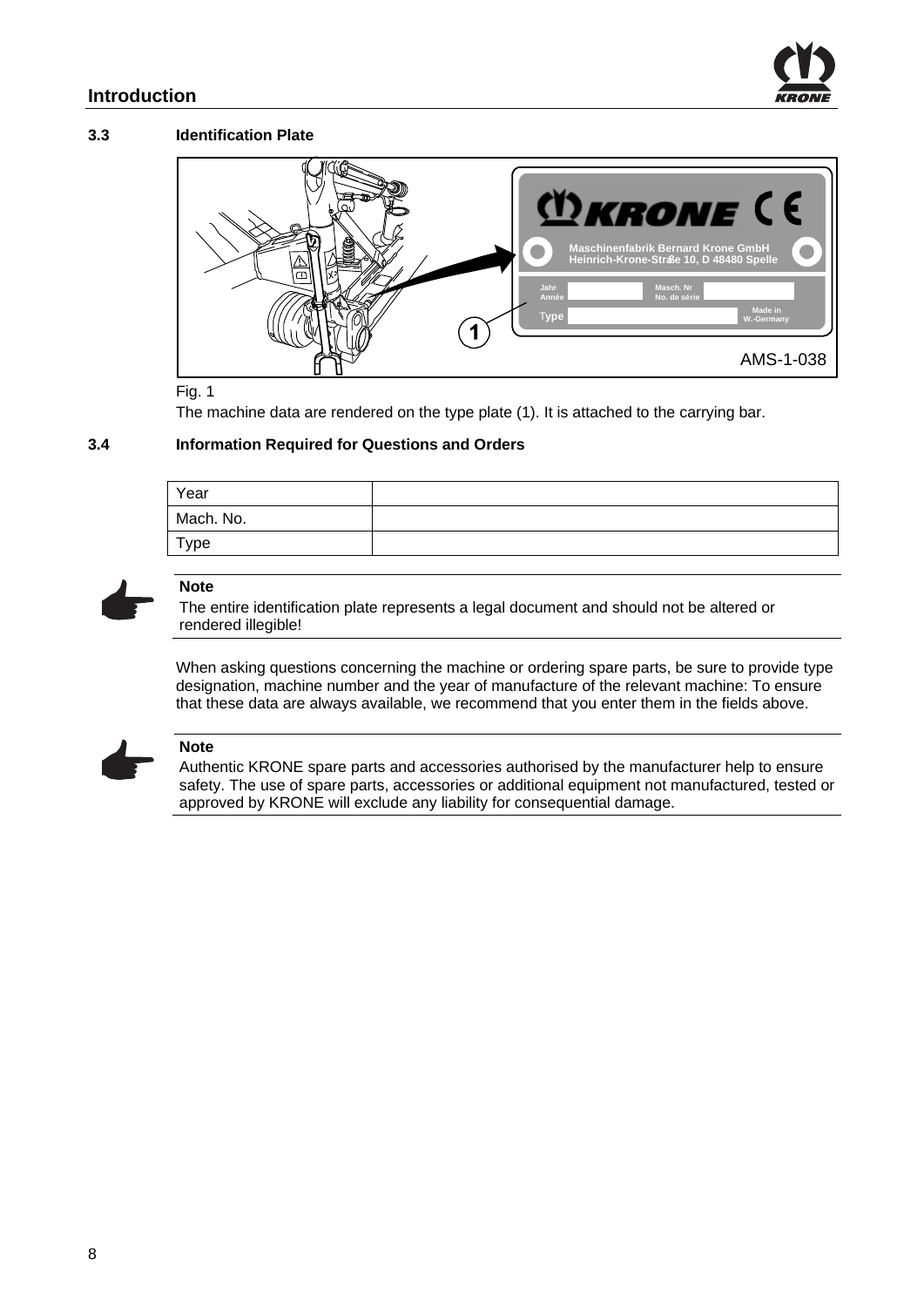

#### **3.5 Intended Use**

The disc mower is built exclusively for customary use in agricultural work (intended use).

Any use of the machine for other purposes is deemed not to be in accordance with intended use. The manufacturer shall not be liable for any resulting damage; the user alone shall bear the risk.

Operation in accordance with intended use also includes observing the operating, maintenance and service instructions specified by the manufacturer.

Unauthorised modifications to the machine may affect the properties of the machine or disrupt proper operation. For this reason, unauthorised modifications shall exclude any liability of the manufacturer for consequential damage.

#### **3.6 Service life of the machine**

- The service life of this machine strongly depends on proper use and maintenance as well as the operating conditions.
- Permanent operational readiness as well as long service life of the machine can be achieved by observing the instructions and notes of these operating instructions.
- After each season of use, the machine must be checked thoroughly for wear and other damage.
- Damaged and worn parts must be replaced before placing the machine into service again.
- After the machine has been used for five years, carry out full technical inspection of the machine. According to the results of this inspection, a decision concerning the possibility of reuse of the machine should be taken.
- Theoretically, the service life of this machine is unlimited as all worn or damaged parts can be replaced.

#### **3.7 Technical data**

All information, illustrations and technical data in these operating instructions correspond to the latest state at the time of publication. We reserve the right to make design changes at any time and without notification of reasons.

| <b>Type</b>                       |         | <b>AM 203 S</b> | <b>AM 243 S</b> | <b>AM 283S</b>       | AM 323 S       |
|-----------------------------------|---------|-----------------|-----------------|----------------------|----------------|
| Working width                     | [mm]    | 2000            | 2400            | 2800                 | 3200           |
| Transport width                   | [mm]    |                 |                 | <b>Tractor width</b> |                |
| Number of mowing discs            |         | 3               | 4               | 5                    | 6/4            |
| Number of mowing drums            |         | 2               | 2               | 2                    | 2/4            |
| Acreage                           | [ha/h]  | 2.5             | 3               | 3.5                  | 4              |
| Power consumption                 | [kW/HP] | 27/37           | 32/43           | 38/52                | 44/60          |
| PTO speed                         | [rpm]   |                 |                 | 540                  |                |
| Hydraulic connections<br>required |         |                 |                 | $1 \times EW^*$      |                |
| Service weight                    | [kg]    | approx.<br>420  | approx.<br>460  | approx.<br>500       | approx.<br>550 |

 $*$ ) EW= Single-action control unit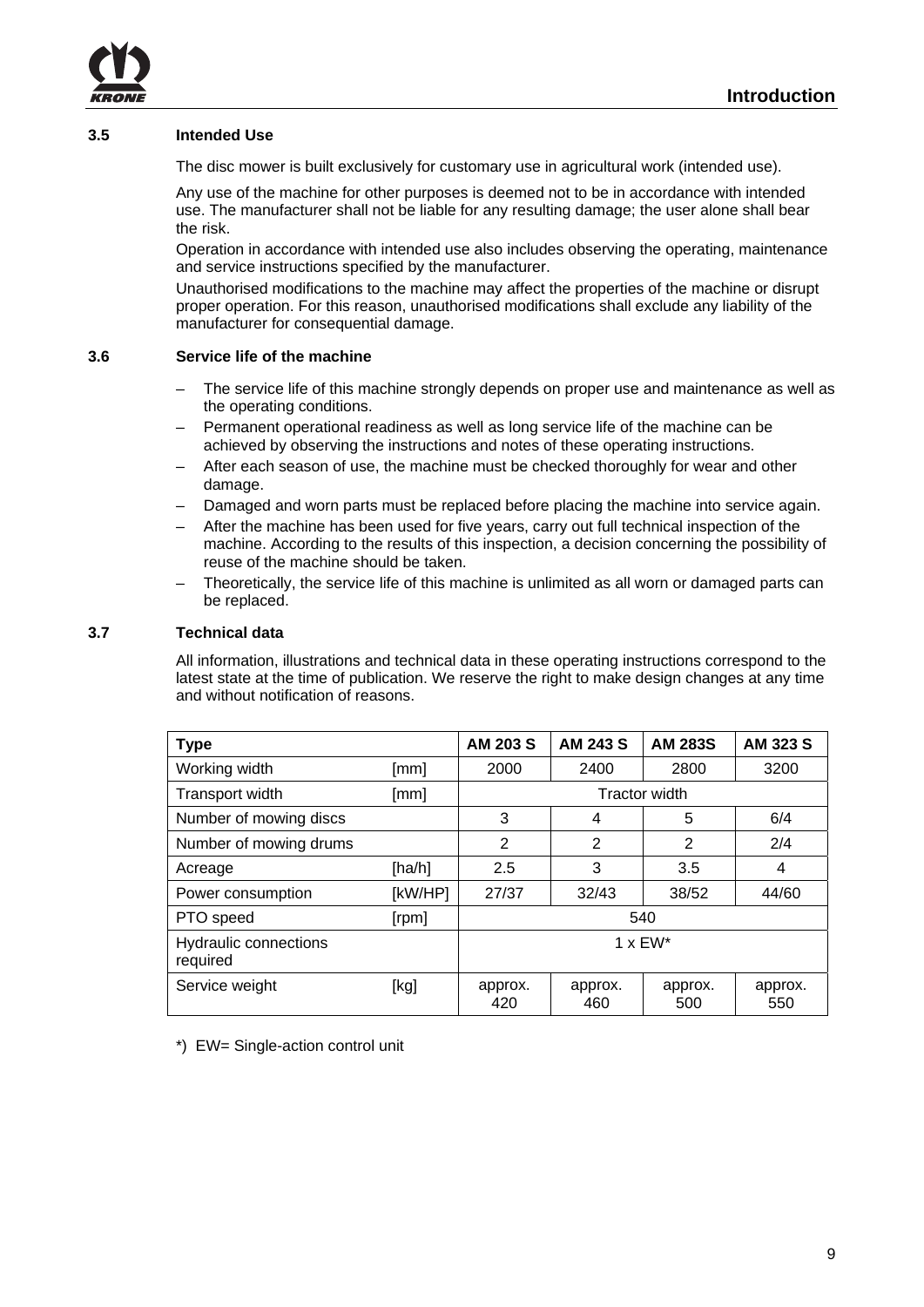#### **Safety**

## **4 Safety**

#### **4.1 Identifying Symbols in the Operating Instructions**

The safety instructions contained in this manual which could result in personal injury if not followed are identified by the general danger sign:

#### **4.2 Identification of the hazard warnings**

Danger!



# **DANGER! - Type and source of the hazard!**

- Effect: Danger to life or serious injuries.
- Measures for hazard prevention

#### Warning !



# **WARNING! - Type and source of the hazard!** Effect: Injuries, serious material damage.

• Measures for hazard prevention

#### Caution!



# **CAUTION! - Type and source of the hazard!** Effect: Property damage

• Measures for risk prevention.

General function instructions are indicated as follows: Note!



#### **Note - Type and source of the note**

Effect: Economic advantage of the machine

• Actions to be taken

Instructions which are attached to the machine need to be followed and kept fully legible.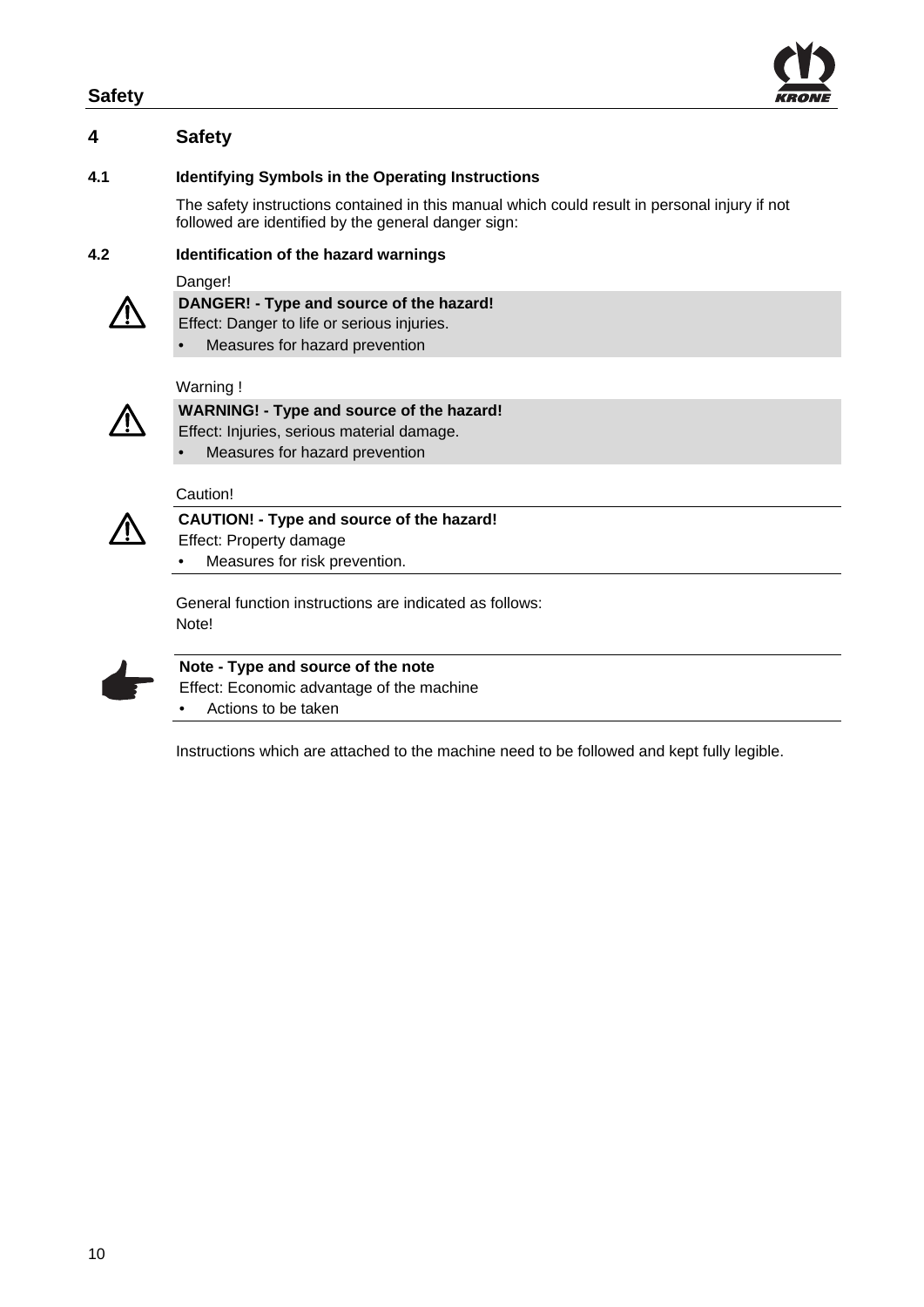

#### **4.2.1 Personnel Qualification and Training**

The machine may be used, maintained and repaired only by persons who are familiar with it and have been instructed about the dangers connected with it. The operator must define areas of responsibility and monitoring of personnel. Should personnel lack the required knowledge, they must receive the required training and instruction. The operator must ensure that the contents of these operating instructions have been fully understood by personnel. Repair work not described in these operating instructions should only be performed by authorised service centres.

#### **4.2.2 Dangers in Case of Non-compliance with the Safety Instructions**

Failure to follow the safety instructions could result in personal injury and environmental hazards as well as damage to the machine. If the safety instructions are not respected, this could result in the forfeiture of any claims for damages.

Failure to follow the safety instructions could result, **for example**, in the following hazards:

- Endangering of persons due to not protected working areas.
- Breakdown of important machine functions
- Failure of prescribed methods for repair and maintenance
- Endangering of persons due to mechanical and chemical effects
- Damage to the environment due to leaking hydraulic oil

#### **4.2.3 Safety-conscious work practices**

Always observe the safety instructions set out in these operating instructions, all existing accident prevention rules and any internal work, operating and safety rules issued by the operator.

The safety and accident prevention regulations of the responsible professional associations are binding.

The safety instructions provided by the vehicle manufacturer should also be observed. Observe the applicable traffic laws when using public roads.

Be prepared for emergencies. Keep the fire extinguisher and first aid box within reach. Keep emergency numbers for doctors and fire brigade close to the telephone.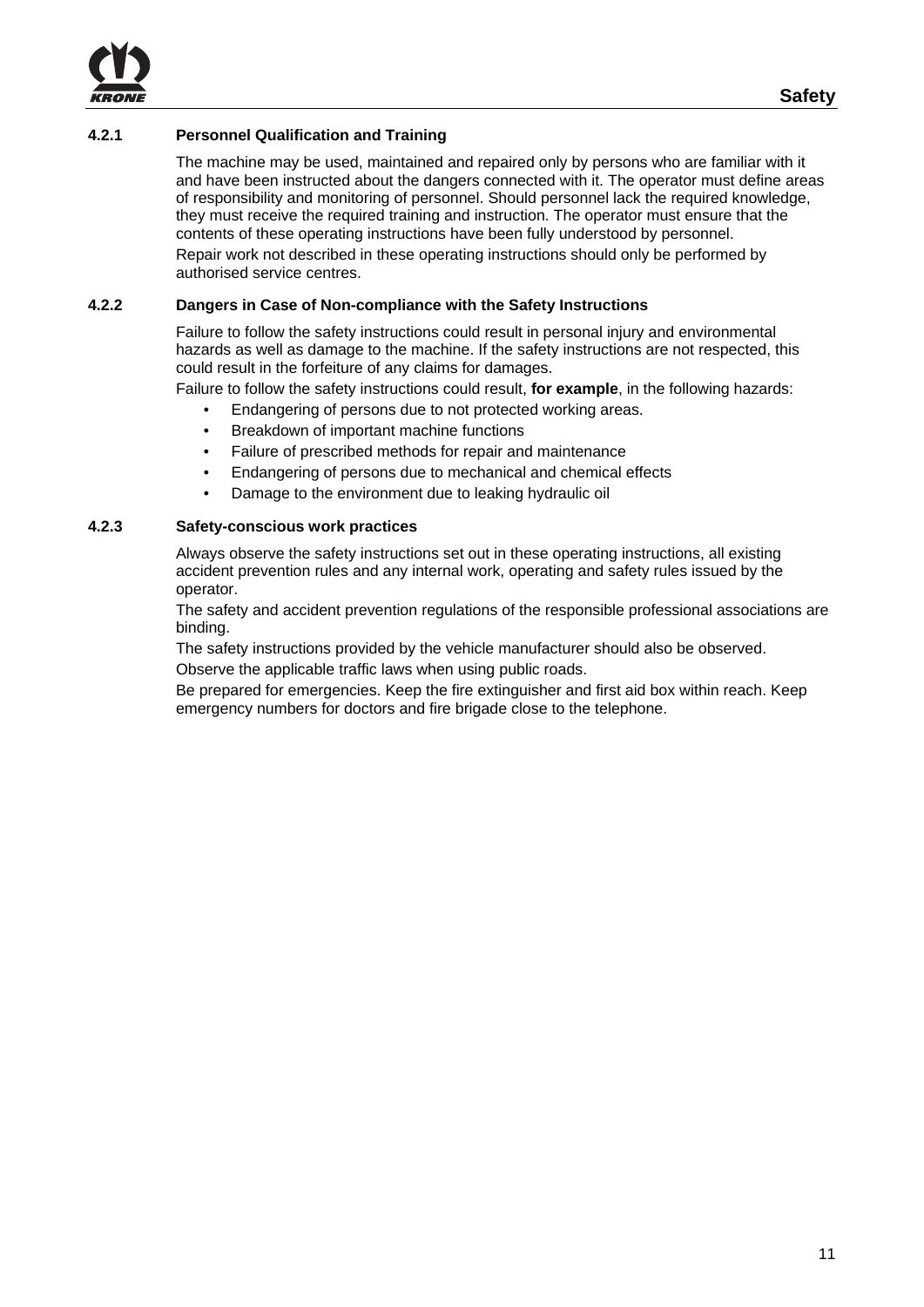

#### **4.3 Safety Instructions and Accident Prevention Regulations**

- Please follow all generally applicable safety and accident prevention regulations in addition to the safety instructions contained in these operating instructions!
- 2 The attached warning and safety signs provide important information for safe operation. Pay attention to these for your own safety!
- 3 When using public roads, make sure to observe the applicable traffic regulations!
- 4 Make sure that you are familiar with all equipment and controls as well as with their functions before you begin working with the machine. It is too late to learn this when you are using the machine for work!
- 5 The user should wear close fitting clothes. Avoid wearing loose or baggy clothing.
- 6 Keep the machine clean to prevent the danger of fire!
- 7 Before starting or moving the machine, make certain that nobody is in the vicinity of the machine! (Watch for children!) Make sure that you have a clear view!
- 8 Carrying passengers during operation and transport on the working implement is not permitted.
- 9 Couple implements correctly! Attach and secure implements to specified devices only!
- 10 When attaching or detaching implements, place the supporting devices in the correct positions!
- 11 Use extreme caution when attaching or detaching implements onto or from the tractor!
- 12 Always attach ballast weights properly to the fixing points provided!
- 13 Observe permitted axle loads, gross weight and transport dimensions!
- 14 Check and attach transport equipment, such as lighting, warning devices and protective equipment!
- 15 Actuating mechanisms (cables, chains, linkages etc.) for remote controlled devices must be positioned in such a way that no movements are unintentionally triggered in any transport or working positions.
- 16 Ensure that implements are in the prescribed condition for on-road travel and lock them in place in accordance with the manufacturer's instructions!
- 17 Never leave the driver's seat when the vehicle is moving!
- 18 Always drive at the correct speed for the prevailing driving conditions! Avoid sudden changes in direction when travelling uphill or downhill or across a gradient!
- 19 Hitched implements and ballast weights affect the driving, steering and braking response of the machine. Make sure that you are able to brake and steer the machine as required!
- 20 Take into account the extension radius and/or inertia of an implement when turning corners!
- 21 Start up implements only when all safety devices have been attached and set in the required position!
- 22 Keep safety equipment in good condition. Replace missing or damaged parts.
- 23 Keep clear of the working range of the machine at all times!
- 24 Do not stand within the turning and swivel range of the implement!
- 25 Never operate the hydraulic folding frames if anyone is inside the swivel range!
- 26 Parts operated by external power (e.g. hydraulically) can cause crushing and shearing iniuries!
- 27 Before leaving the tractor, lower the implement onto the ground, apply the parking brake, switch off the engine and remove the ignition key!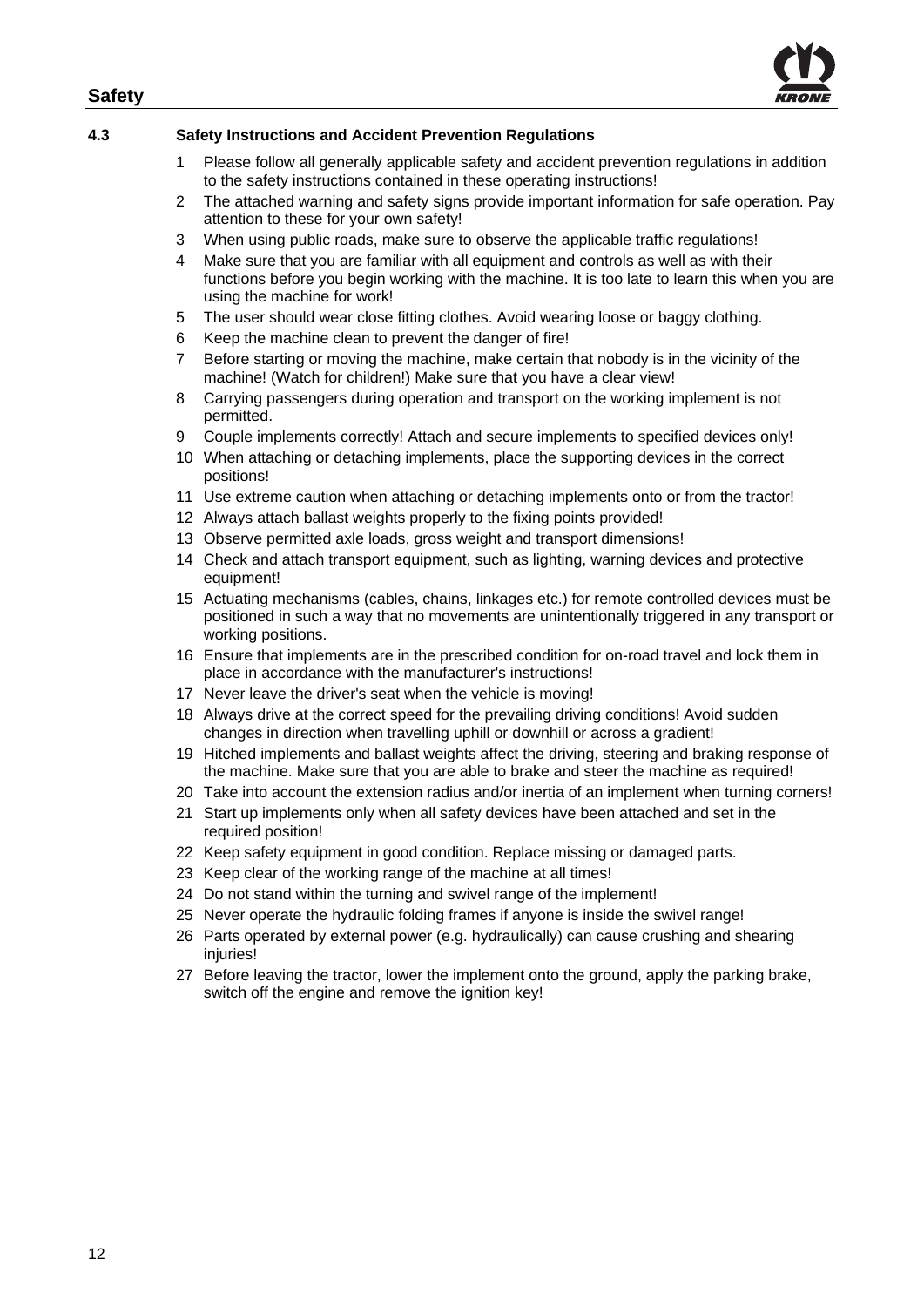

#### **4.4 Attached devices**

- 1 Use extreme caution when attaching or detaching implements onto or from the tractor!
- 2 Couple the respective application devices to the appropriate couplings (e.g. three-point suspension) only and secure them in a way (transport, use) that excludes inadvertent lifting or lowering of the device.
- 3 When using three-point linkage, the attachment categories of the tractor and the device (e.g. PTO speed, hydraulic system) must be coordinated!
- 4 When using the outside controls for the three-point linkage, do not step between the tractor and the device (risk of injury)!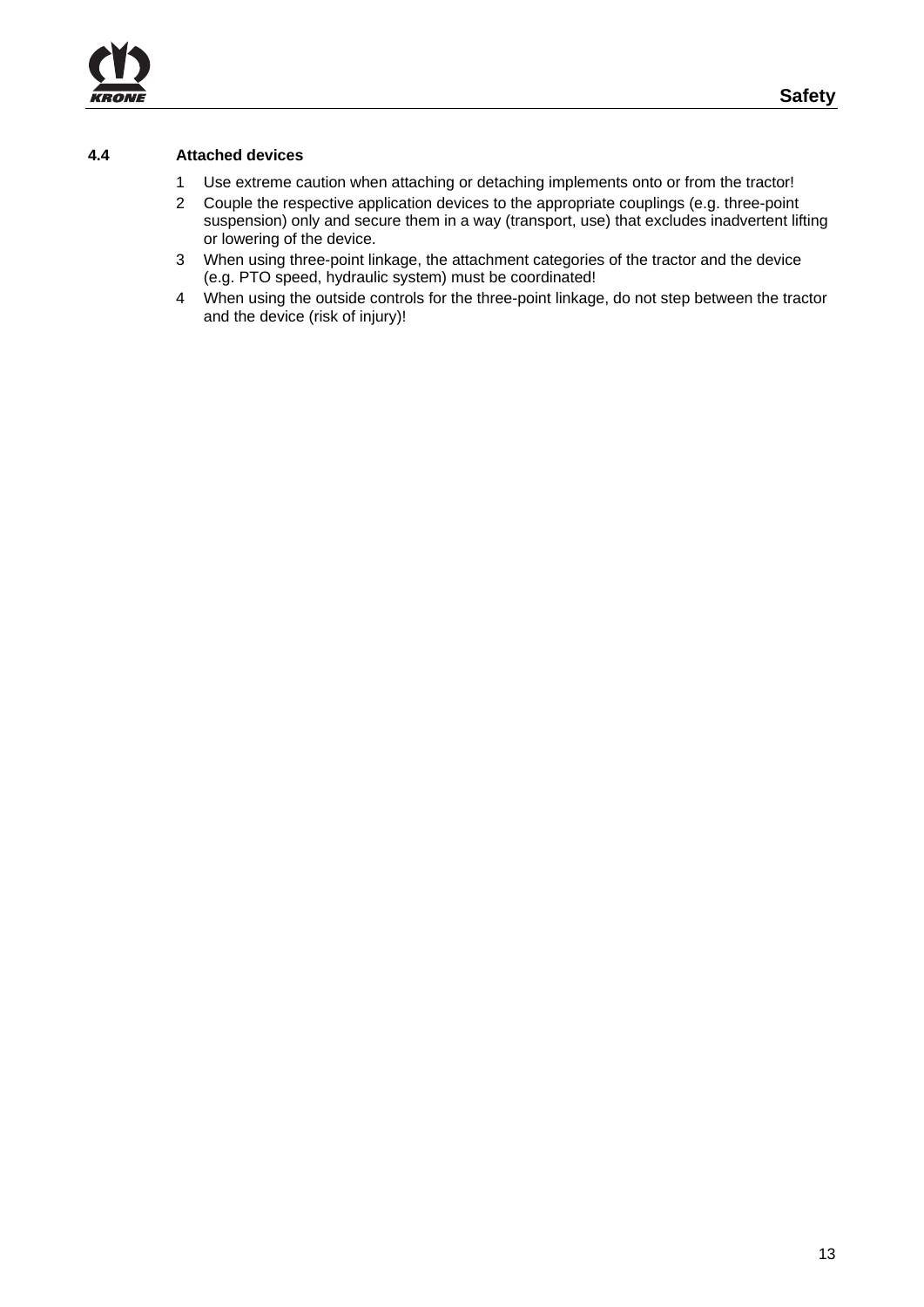

#### **4.5 PTO operation**

- 1 Use only PTO shafts specified by the manufacturer!
- 2 The guard tube and guard cone of the PTO shaft and the PTO guard must be attached and in good working condition (on the implement side, too)!
- 3 Make sure that the required tube covers are in place for PTO shafts in transport and working position!
- 4 Before installing or detaching PTO shafts, disengage the PTO, switch off the engine and remove the ignition key!
- 5 When using PTO shafts with an overload safety or free-running coupling which are not shielded by the guard on the tractor, mount the overload safety or free-running coupling on the implement side!
- 6 Always make sure that the PTO shaft is properly installed and secured!
- 7 Attach chains to prevent the PTO shaft guard from rotating with the shaft!
- 8 Before switching on the PTO, make sure that the selected PTO speed of the tractor matches the permissible implement speed!
- 9 Before switching on the PTO shaft make sure that no person is in the danger zone of the device!
- 10 Never switch on the PTO if the engine is switched off!
- 11 No one should be in the vicinity of the rotating PTO or PTO shaft when the PTO is in use.
- 12 Always switch off the PTO shaft when the angle is too large or the PTO shaft is not required!
- 13 Caution! After disengaging the PTO danger due to the flywheel running on! Keep away from the implement during this time. The machine may be worked on only if it is completely at standstill and if the flywheel is secured by the parking brake.
- 14 Cleaning, lubricating or adjusting PTO driven implements or the PTO shaft only with PTO disengaged, engine switched off and ignition key withdrawn! Secure the fly-wheel with the parking brake.
- 15 Place the disconnected PTO shaft onto the support provided!
- 16 After detaching the PTO shaft, attach the protective cover to the PTO end!
- 17 If damage occurs, correct this immediately before using the implement!



#### **Note**

The instructions of the manufacturer must be observed with regard to the PTO shaft. (separate operating instructions)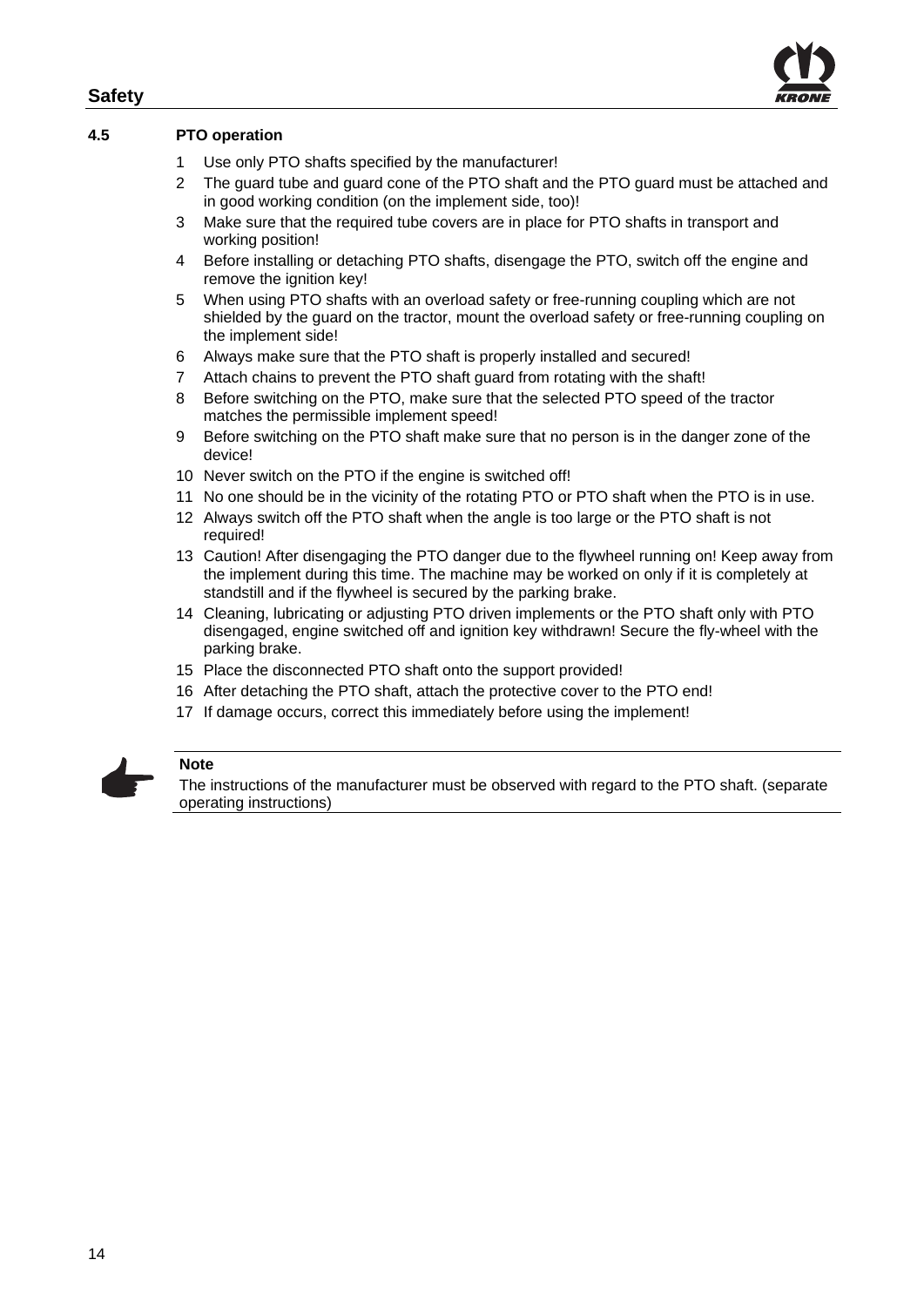

#### **4.6 Hydraulic system**

- 1 The hydraulic system is pressurised!
- 2 When connecting hydraulic cylinders and motors, make sure the hydraulic hoses are connected as specified!
- 3 When connecting the hydraulic hoses to the tractor hydraulics, make sure that the hydraulics of both the tractor and the implement have been depressurized!
- 4 In the case of hydraulic connections between tractor and machine, the coupling sleeves and plugs should be marked to ensure a proper connection! If the connectors are interchanged, the function will be reversed (e. g. raising/lowering) - Risk of accident!
- 5 When searching for leaks, use suitable aids to avoid the risk of injury!
- 6 Liquids escaping under high pressure (hydraulic oil) can penetrate the skin and cause serious injury! Seek medical help immediately should injuries occur! Danger of infection!
- 7 Before working on the hydraulic system, depressurise the system and switch off the engine!
- 8 Check the hydraulic hose lines at regular intervals and replace them if damaged or worn! The new hoses must fulfill the technical requirements set by the manufacturer of the implement!

#### **4.7 Maintenance**

- 1 Always make certain that the drive and the engine are switched off before doing any repairs, maintenance or cleaning! - Remove the ignition key!
- 2 Regularly check that nuts and bolts are properly seated and tighten if necessary!
- 3 When performing maintenance work with the machine raised, always secure it with suitable supporting elements!
- 4 Oils, greases and filters must be disposed of correctly!
- 5 If protective devices and guards are subject to wear, check them regularly and replace them in good time!
- 6 Replacement parts must at least comply with the technical requirements set by the manufacturer of the implements! This is guaranteed by original KRONE spare parts!
- 7 When replacing working tools with cutting edges, use suitable tools and gloves!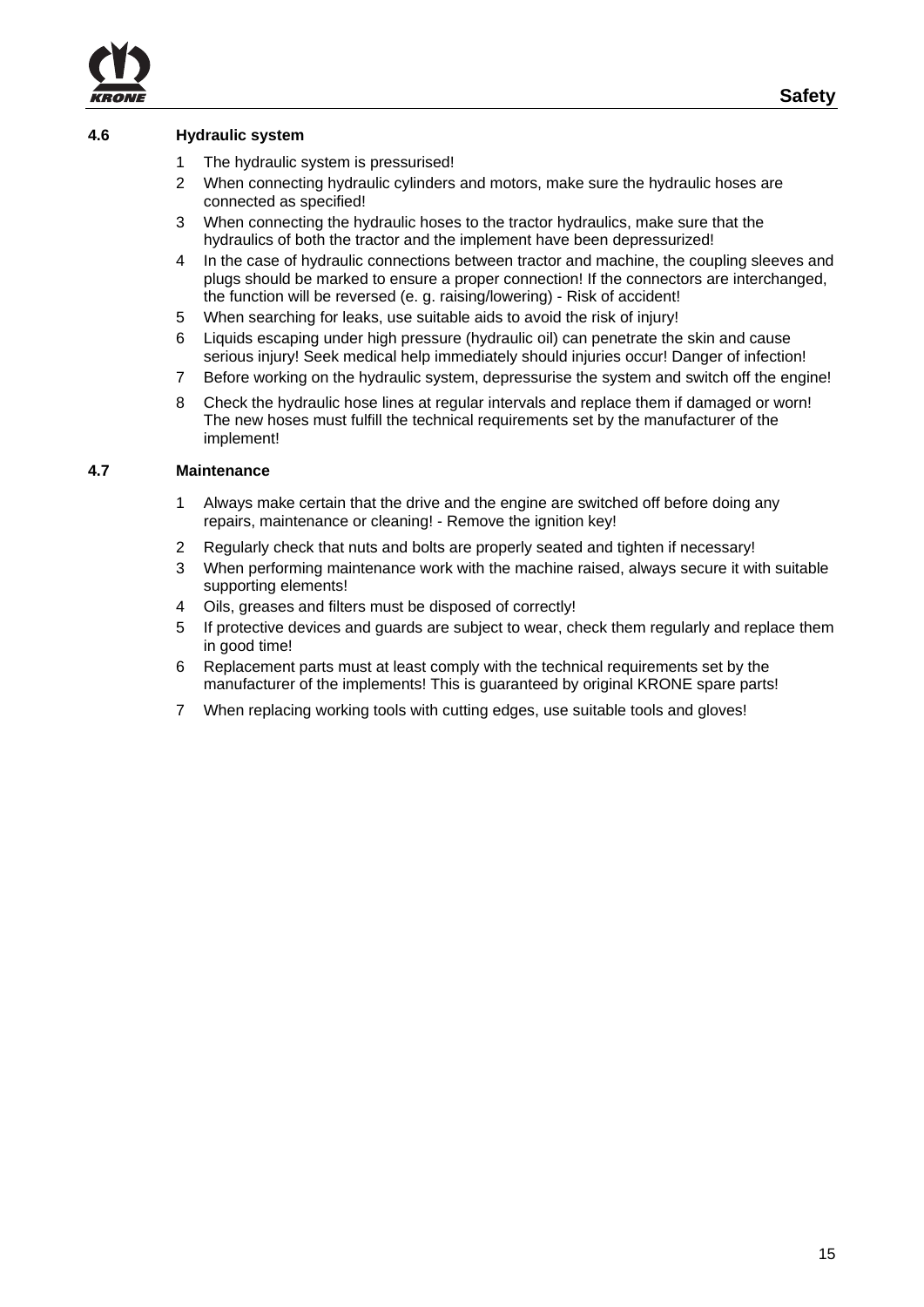

#### **4.8 Unauthorised Conversion/Modification and Spare Parts Production**

Conversions or modifications of the machine are permitted only with prior consultation with the manufacturer. Original spare parts and accessories authorised by the manufacturer help to ensure safety. Use of other parts may void liability for resulting damage.

#### **4.9 Inadmissible Modes of Operation**

The operating safety of the delivered machine is guaranteed only when it is used as intended in compliance with the introductory section "Intended use" of the operating instructions. The limit values listed in the data charts should not be exceeded under any circumstances.

#### **4.10 Working in the vicinity of power transmission lines**

- 1 Always take great care when working under or in the vicinity of power transmission lines.
- 2 Ensure that when in operation or being transported, the machine cannot exceed a total height of approx. 4m.
- 3 If there is any need to travel under overhead lines, the machine operator must request information on the rated voltage and the minimum height of the overhead lines from the overhead line operator.

| <b>Rated voltage</b><br>kV | Safe distance from overhead lines<br>m |
|----------------------------|----------------------------------------|
| To 1                       |                                        |
| Above 1 to 110             |                                        |
| Above 101 to 220           |                                        |
| Above 220 to 380           |                                        |

4 Always keep the safety distances according to the table.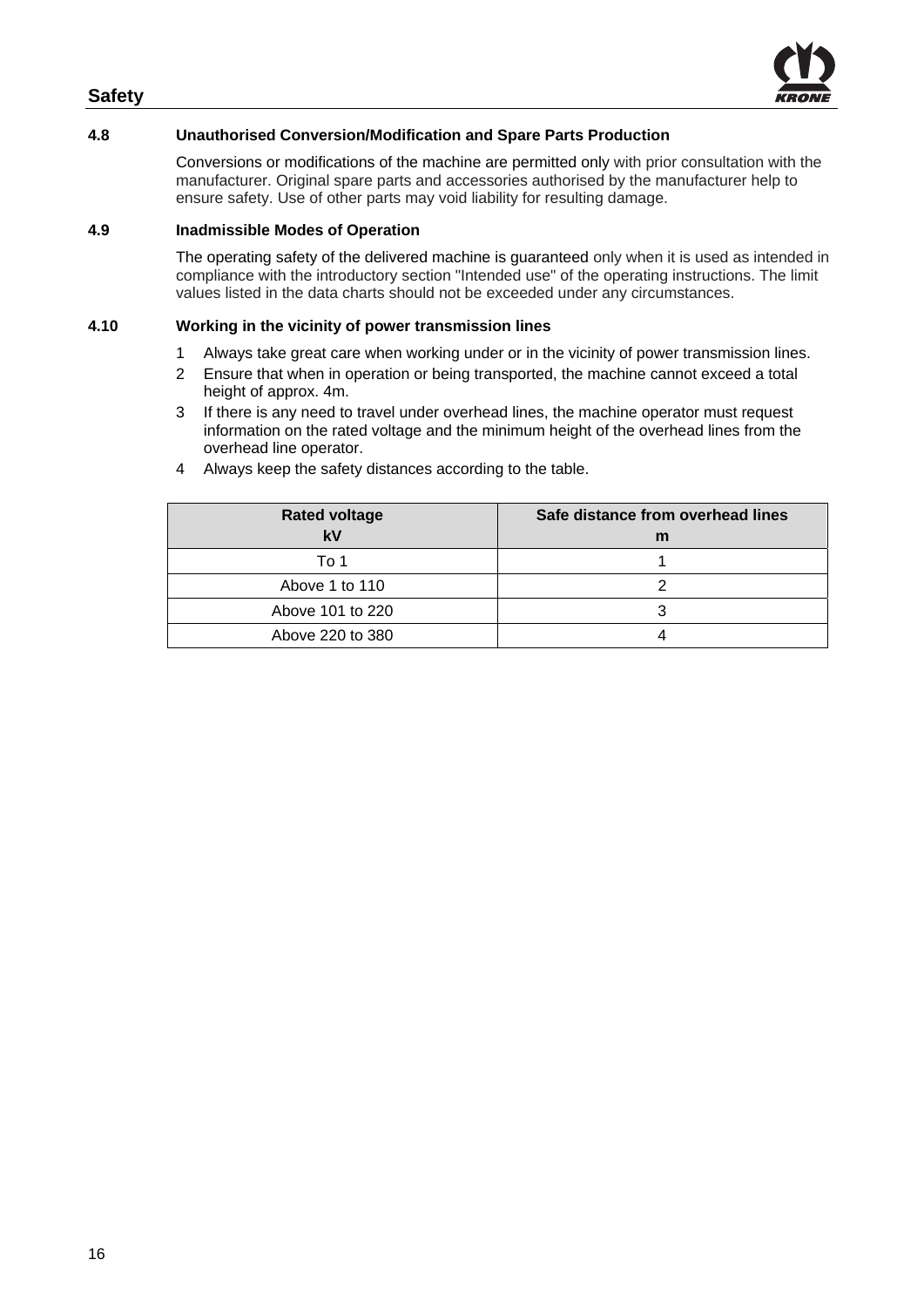

#### **4.11 Introduction**

The disc mower is equipped with all safety devices (protective devices). However, it is not possible to eliminate all potential hazards on this machine as this would impair its full functional capability. Hazard warnings are attached to the machine in the relevant areas to warn against any dangers. The safety instructions are provided in the form of so-called warning pictograms. Important information on the position of these safety signs and what they mean is given below!



#### **WARNING!**

#### **Danger of injury on machine parts if danger zones have not been marked when warning pictograms are missing, damaged or illegible.**

Danger of injury due to dangerous parts and other residual risks as users or third parties enter the danger area or reach into it as they are not aware of the danger.

- Immediately replace damaged or illegible labels.
- Following repair work, always attach appropriate adhesive safety labels to all the replaced, modified or repaired components.
- Never clean areas carrying an adhesive safety label using a high-pressure cleaner. Familiarise yourself with the statement of the warning pictograms. The adjacent text and the selected location on the machine provide information on the special danger spots on the machine.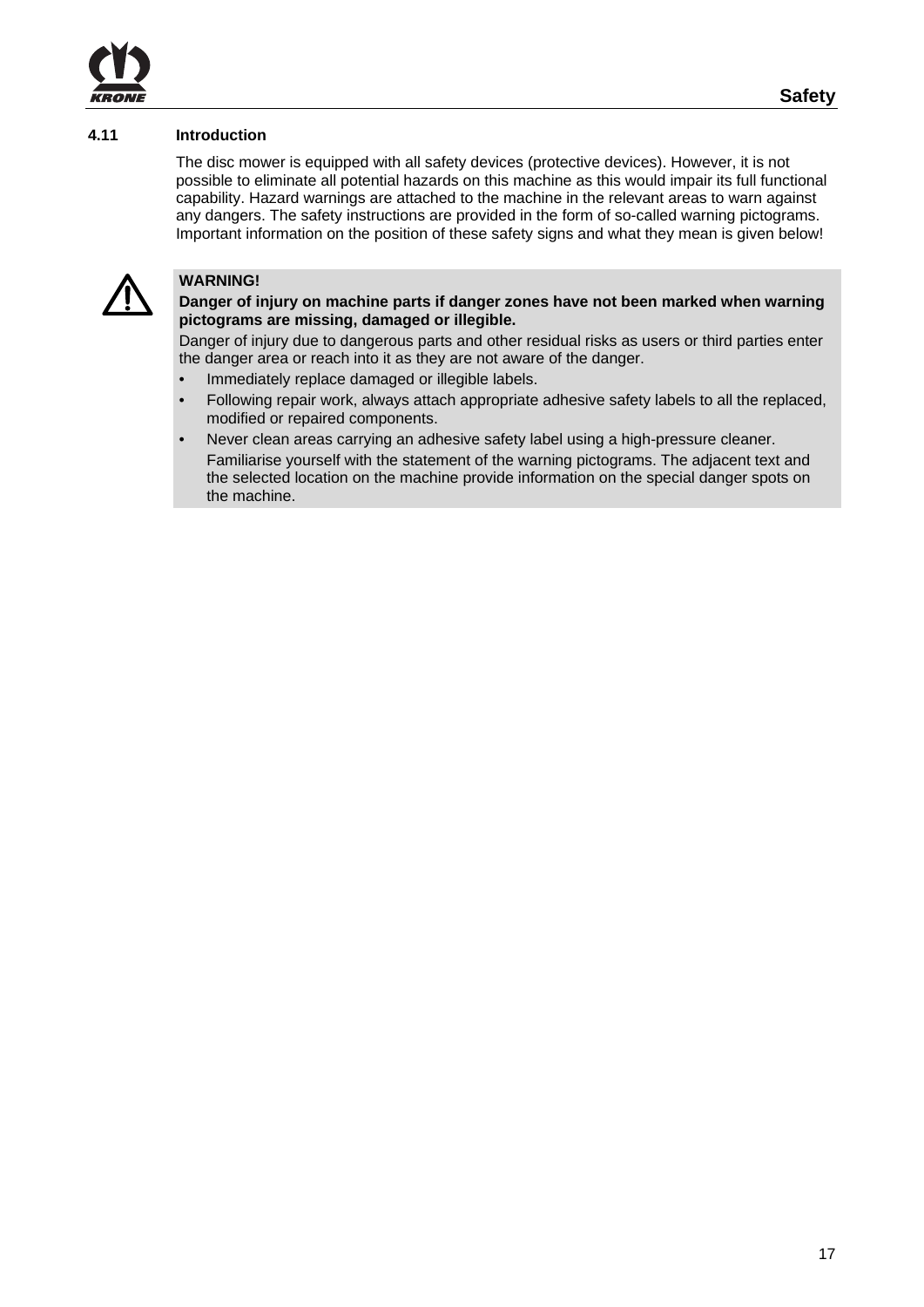

# **4.12 Position of the Adhesive Safety Stickers on the Machine**



Fig. 2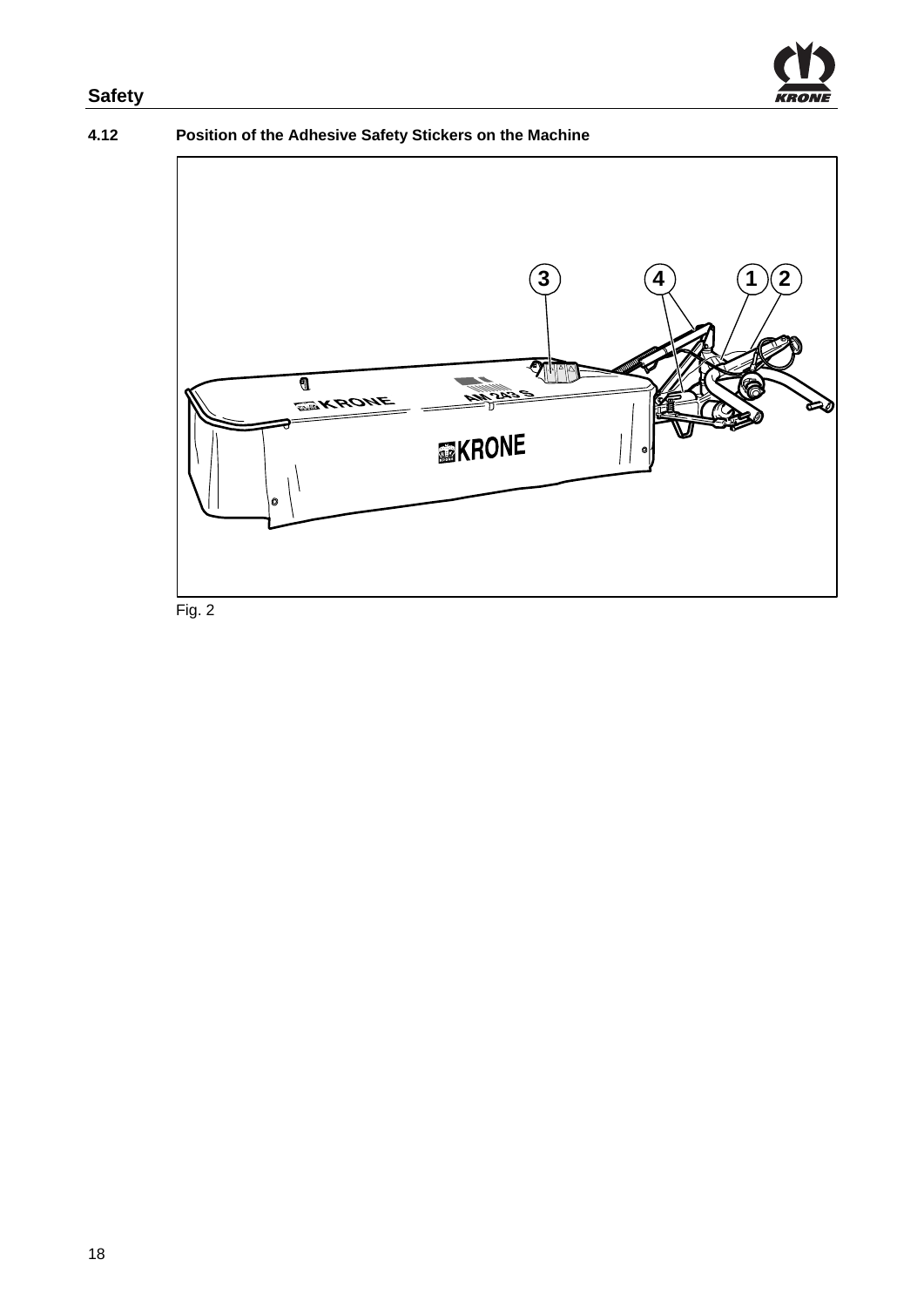



942 196 -1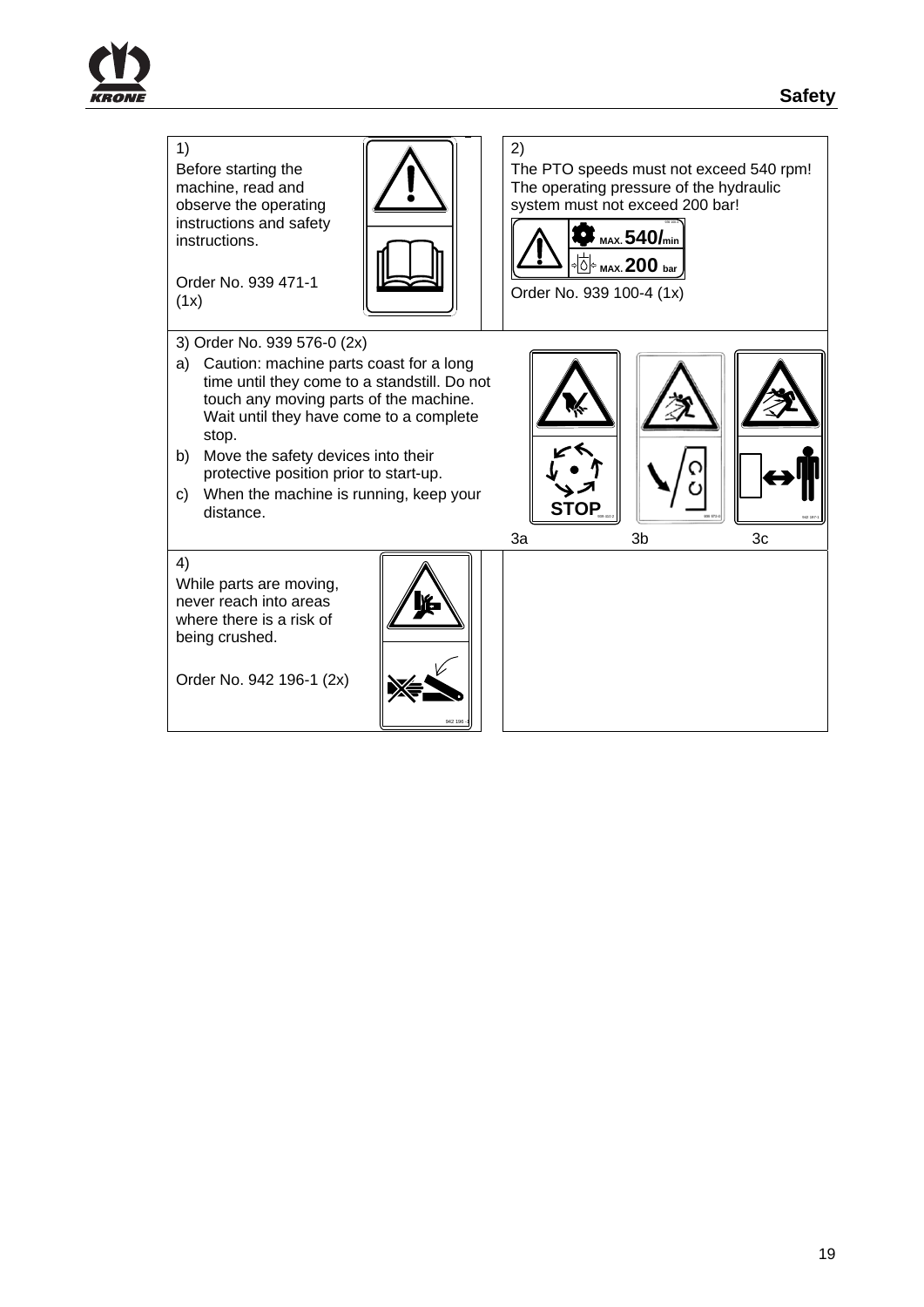

#### **4.13 Position of the General Information Labels on the Machine**



Fig. 3

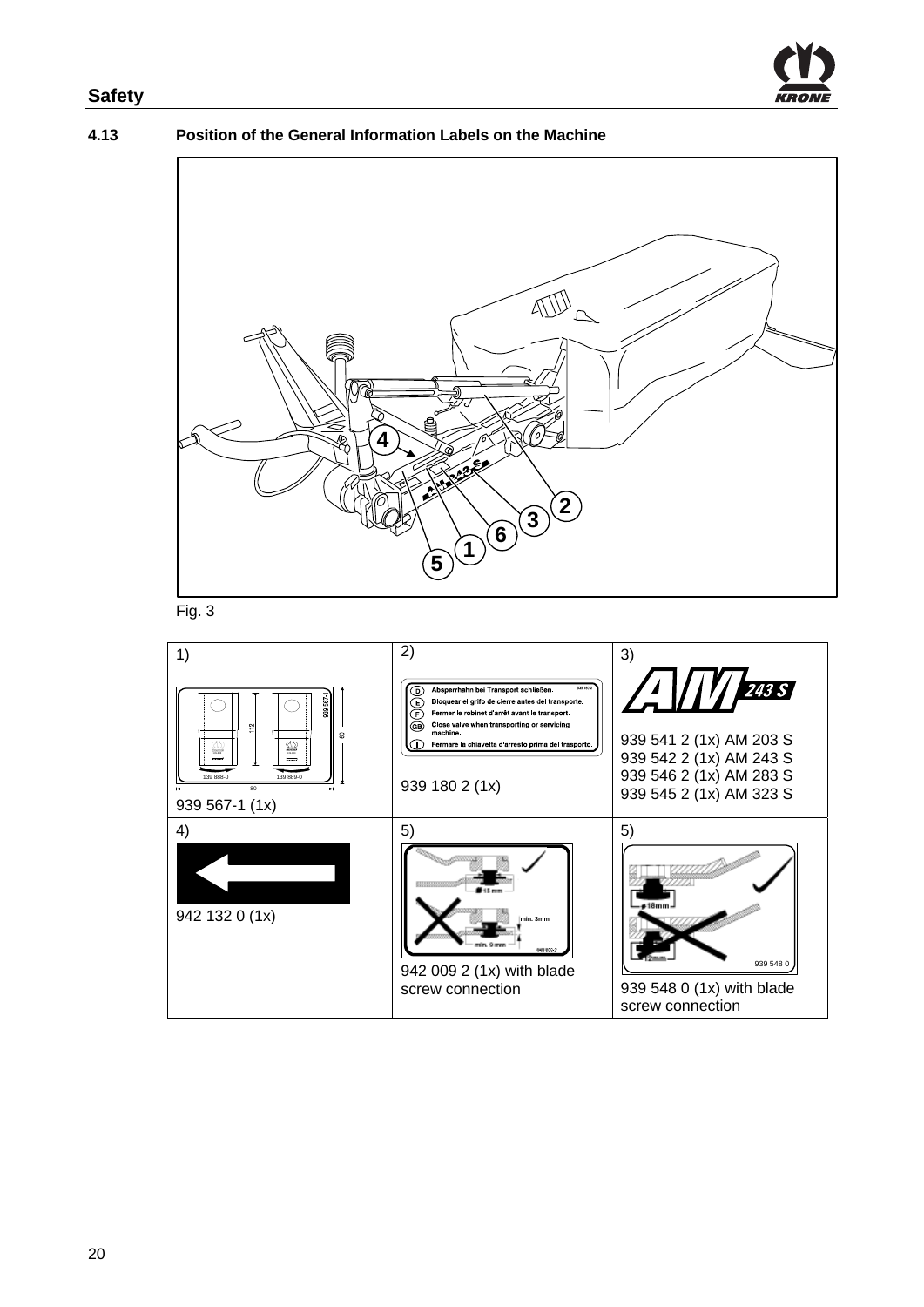

| 109.223.2<br>(D) Vor der Erstinbetriebnahme und 1x jährlich vor<br>der Ernte muss die Reibkupplung gelüftet werden                                       |  |
|----------------------------------------------------------------------------------------------------------------------------------------------------------|--|
| El embrague de seguridad debe someterse a una<br>Durga antes de la primera puesta en marcha y una<br>vez al año antes de iniciarse la campaña de trabajo |  |
| La sécurité à friction doit faire l'objet d'une purge<br>lors de la première mise en route et une fois par<br>LCED.<br>an avant le début de la saison.   |  |
| The friction clutch must be bled at the first<br>I @D<br>operation and once a year before the harvesting<br>season.                                      |  |
| La frizione di sicurezza deve essere sottomessa ad<br>uno spurgo alla prima messa in campo come pure<br>una volta all'anno prima della campagna.         |  |
| $939278-2(1x)$                                                                                                                                           |  |

#### **4.13.1 Re-Ordering the Adhesive Safety and Information Labels**



# **Note**

Every adhesive safety and information label is assigned an order number and can be ordered directly from the manufacturer or from an authorized dealer (see Section "Contact").

#### **4.13.2 Affixing the Adhesive Safety and Information Labels**



# **Note - Affixing an adhesive label**

Effect: Adhesion of the label

The surface for affixing the adhesive label must be clean and free of dirt, oil and grease.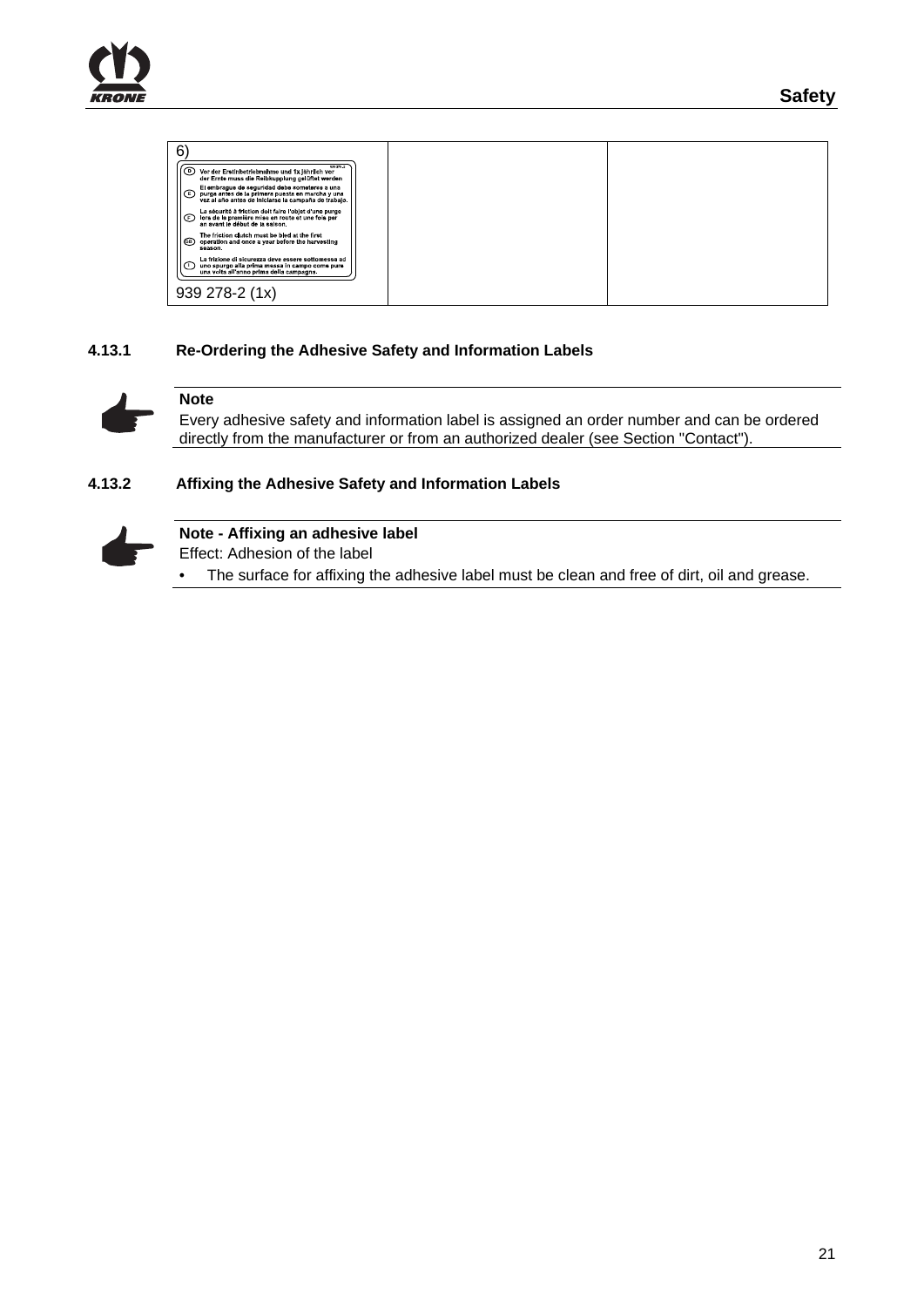

**This page has been left blank deliberately!!**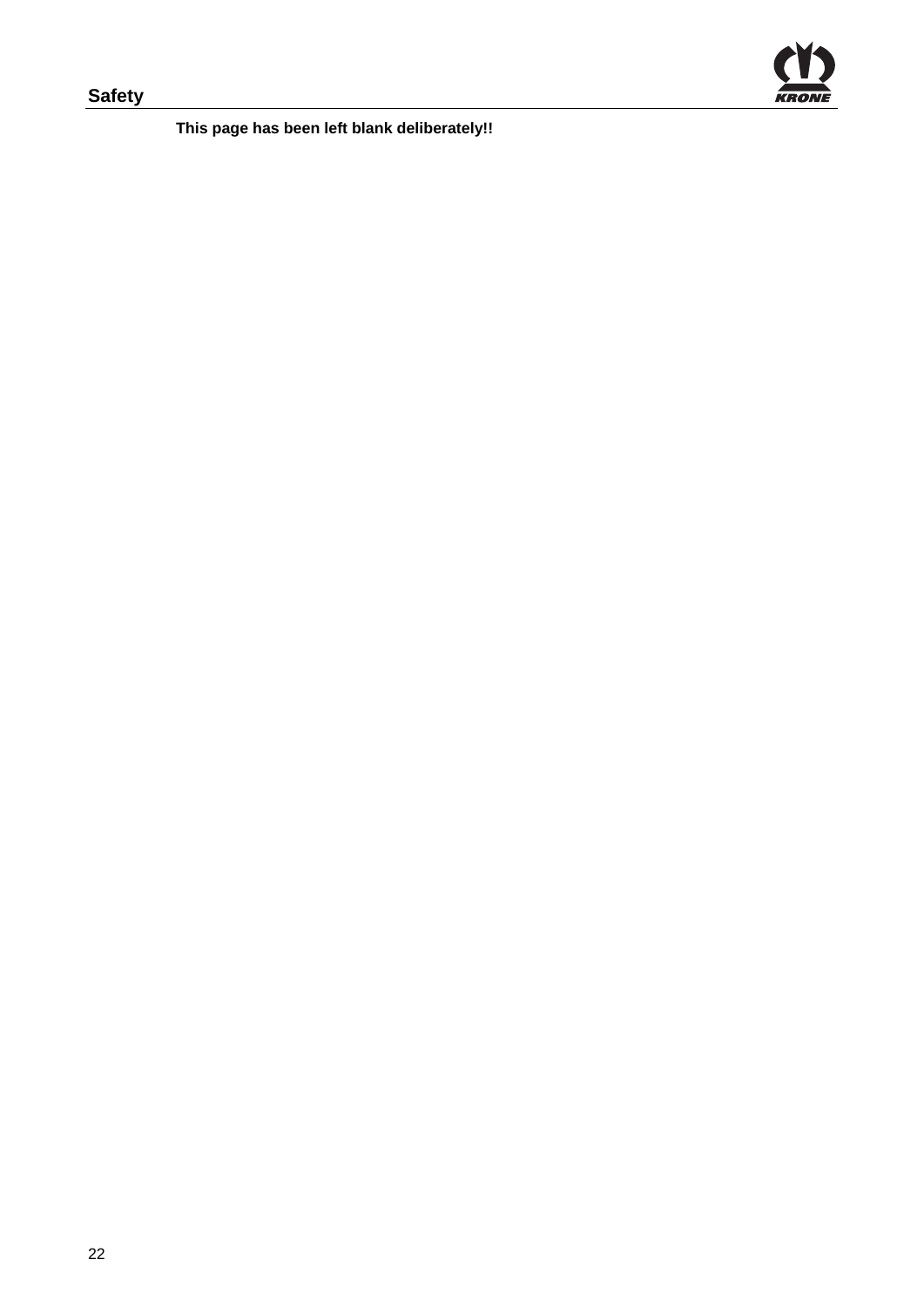

# **5 Commissioning**

#### **5.1 First installation**

The document "Assembly Instructions" describes how to install the device for the first time.

#### **5.2 Special Safety Instructions**



#### **WARNING!**

**When performing repair, maintenance or cleaning work on the machine, or in case of technical intervention, drive elements may start moving. Thus there is a risk of serious injuries or death.** 

- Switch off tractor engine, remove the ignition key and carry it with you.
- Secure the tractor against accidental start-up and against rolling.
- Wait until all machine parts have come to a complete stop and have been cooled down completely.



#### **Danger! - Incorrect assembly**

Effect: Danger to life, serious injuries or serious damage to the machine.

- Only authorised service centres may assemble the machine.
- The machine must be assembled with special care.
- Always heed the applicable accident prevention regulations.
- Use only safe and sufficiently dimensioned lifting equipment and load-securing equipment.
- The machine may be taken into operation only after all the safety devices have been installed.
- If unauthorised modifications are made to the machine, the manufacturer is released from liability for any resulting damage.



#### **Danger! - Missing guard cloths**

Effect: Lebensgefahr, schwere Verletzungen oder schwere Schäden an der Maschine.

• Before starting up the machine for the first time, install all supplied guard cloths on the machine.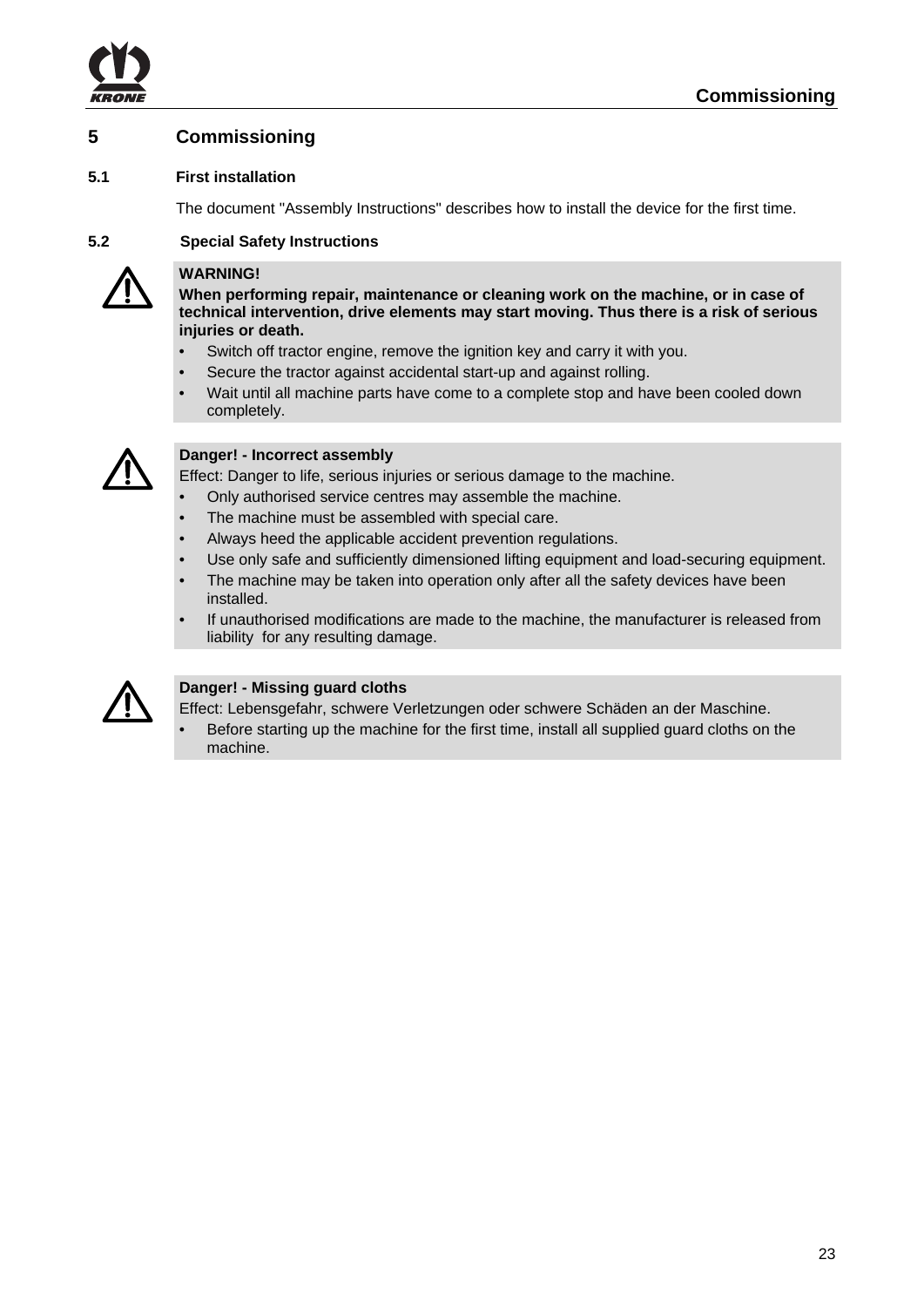# **Commissioning**



#### **5.3 Mounting onto the Tractor**

#### **5.3.1 Clutching points**

There are 3 ways to attach the mowing unit:



# $Fig. 4$

#### **a) Cat. II**

The standard setting of the steerable pinions is for **Cat. II**.



## $Fig. 5$

#### **b) Cat. I**

For **Cat. I** the steerable pinion (1) must be offset to the outside.

To do this:

- Remove the screw (2)
- Offset the steerable pinion (1) outwards
- Tighten the screw (2) again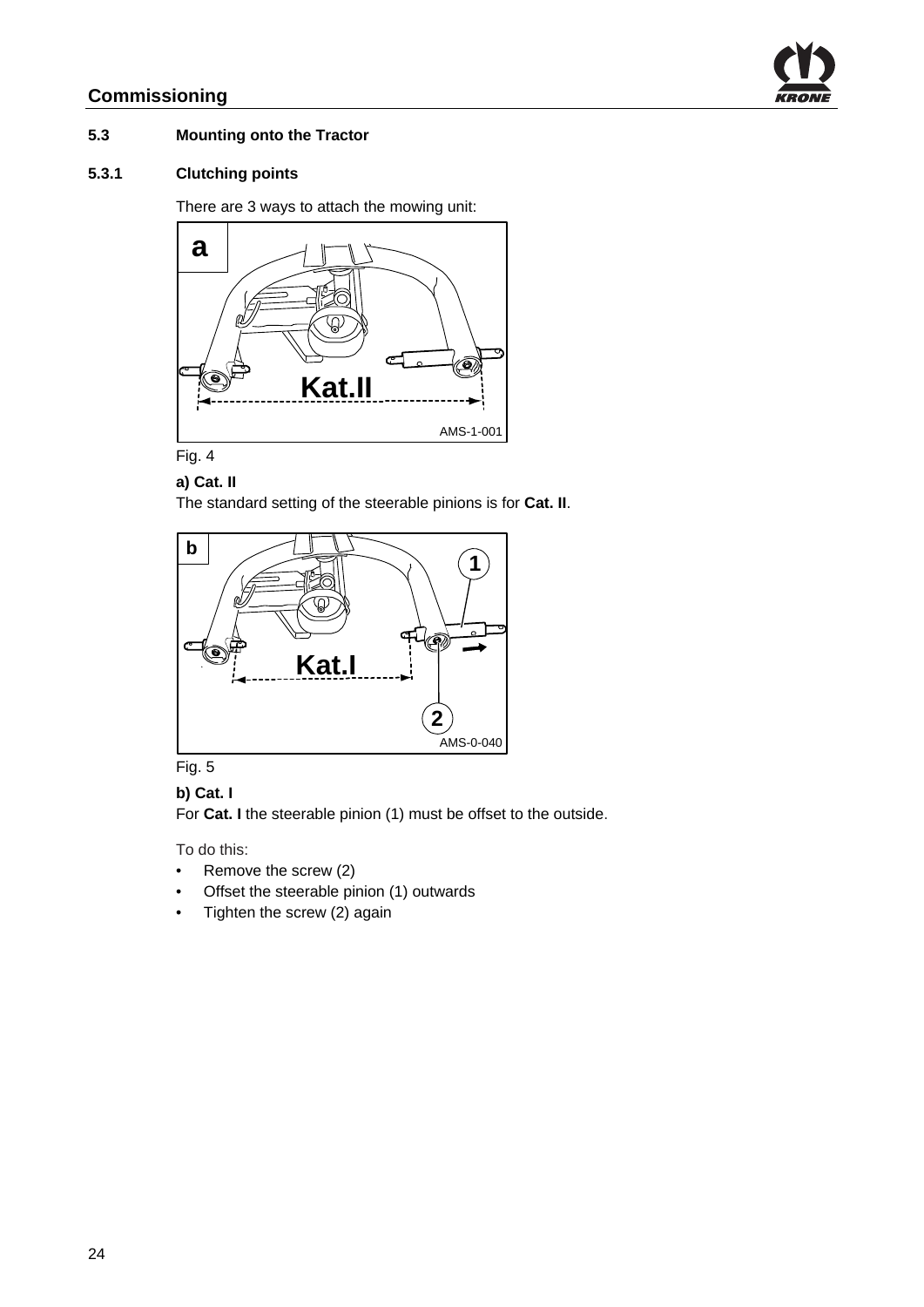





#### **c) Cat. II offset to the side**

To offset the mower to the side for **Cat. II**, turn the steerable pinion (3) 180° and shift the steerable pinion (1) outwards.

- Remove the screws (2)
- Insert the steerable pinion (3), rotated 180°
- Offset the steerable pinion (1) outwards
- Tighten the screws (2) again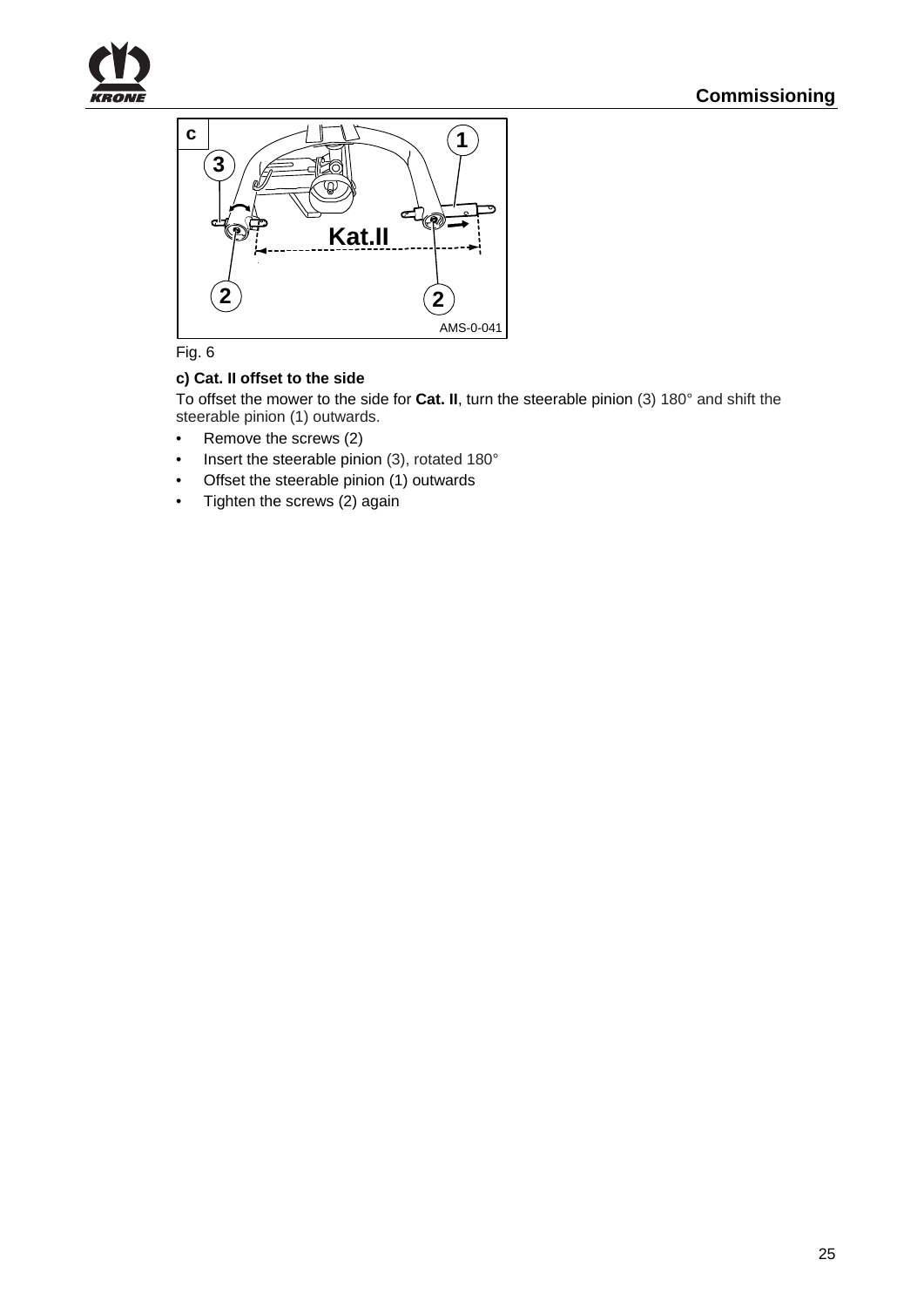

#### **5.3.2 Attaching the Three-Point Block**



#### **Danger! - Inadvertent uncoupling of the machine during road travel or work.**

Effect: Danger to life, serious injuries or serious damage to the machine.

- Use extreme caution when attaching or detaching devices to or from the tractor! The accident prevention regulations must be complied with absolutely.
- The lower suspension arms on the tractor must be fixed in position with the retaining chains or bars to prevent the machine from swivelling out during transport or work. If the lower suspension arms (1) are equipped with catch hooks, the following items must be taken into consideration:

Especially in the headland position, high forces develop in the lower suspension arm bolts (3) that act upwards in the left-hand hook.

For this reason, the catch hooks must be in a flawless condition.

Additionally, the catch hooks must be secured in the provided locking hole (4) against unwanted opening after the machine has been connected to the tractor.



Fig. 7

- Attach the machine onto the lower suspension arm (1) of the tractor
- Couple the top suspension arm (2) and secure it in place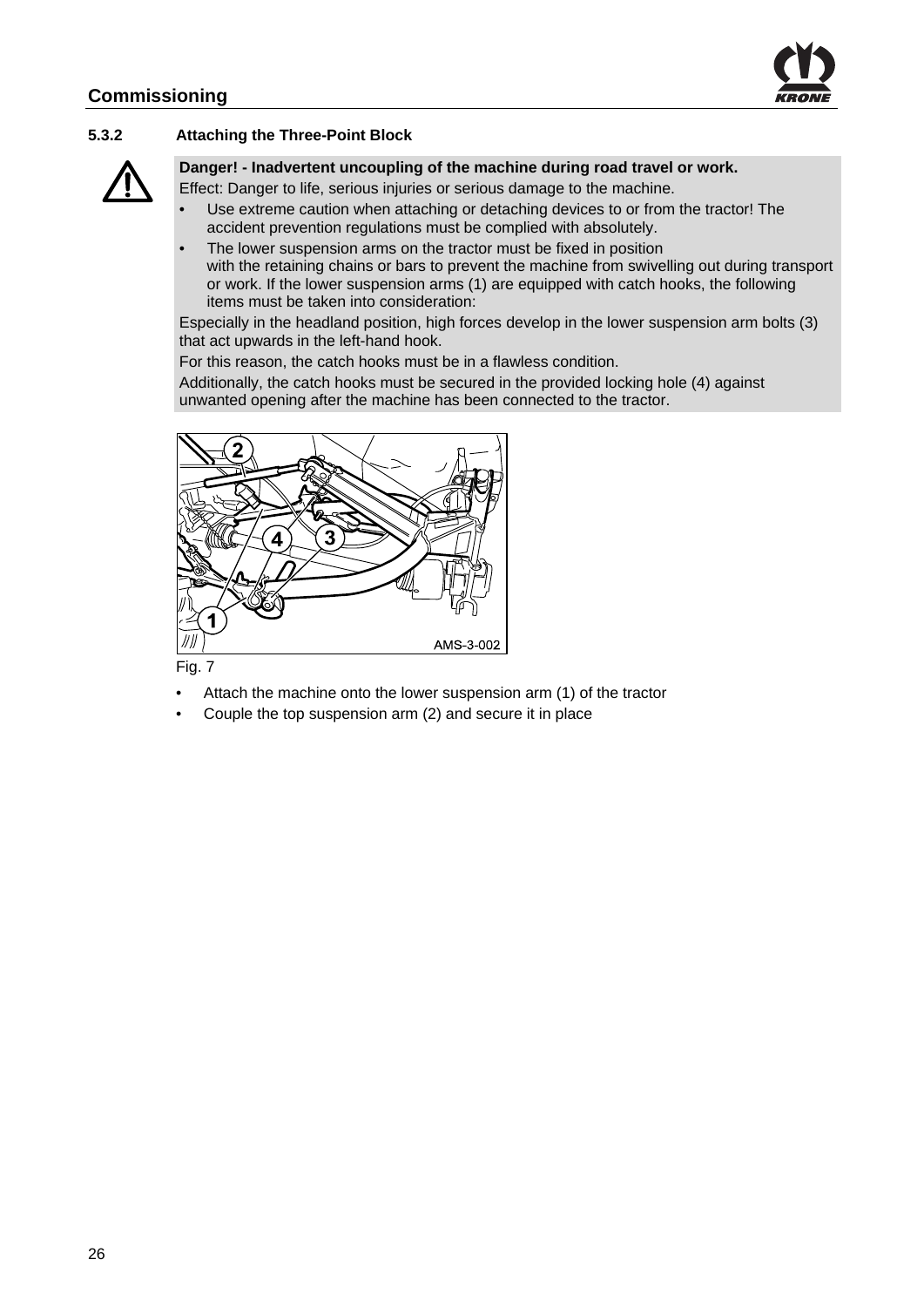



**5.4 PTO shaft** 

#### **5.4.1 Length adjustment**



Fig. 8

The length of the PTO shaft (1) must be adjusted.

- Disassemble the PTO shaft.
- Install each half (1) and (2) on the tractor and machine side respectively.
- Check the special section tubes and guard tubes.
- Shorten special section tubes and guard tubes to an extent that the PTO shaft can move freely in the shortest operating position.
- For additional operating instructions refer to the operating instructions of the PTO shaft manufacturer.



#### **Caution! - Swivel range of the PTO shaft**

Effect: Damage to the tractor or the machine

• Check the swivel range and clearance of the PTO shaft!



#### **Caution! - Changing the tractor**

Effect: Damage to the machine

When using the machine for the first time and whenever changing the tractor Check PTO shaft for the correct length. If the length of the PTO shaft does not match the tractor, always observe the chapter entitled "Adjusting the length of the PTO shaft".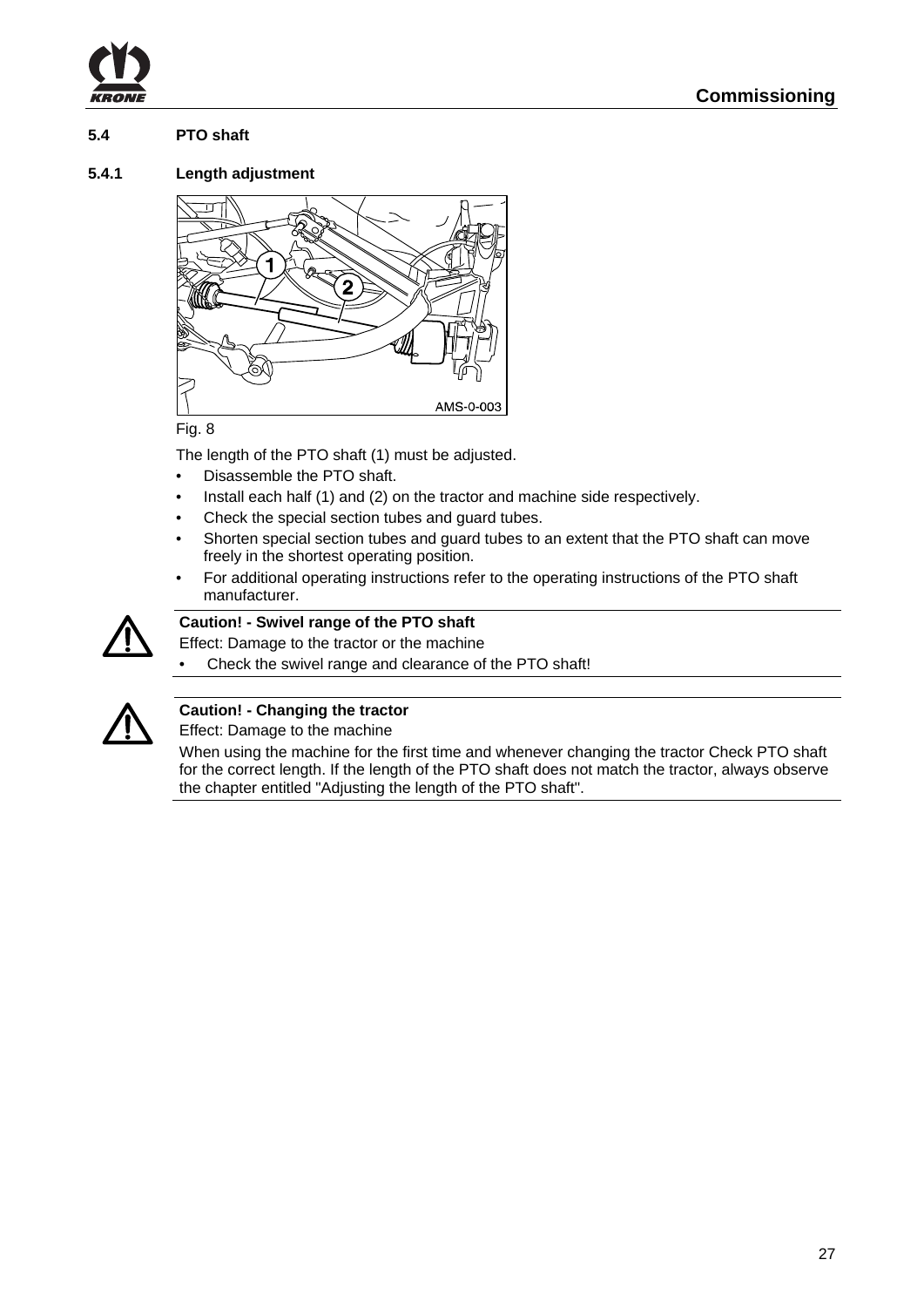

#### **5.5 Adjustment Piece for Lifting Cylinder and Compensation Spring**



#### Fig. 9

The lower bearing bolt for the lifting cylinder and the compensation spring must be locked in a specific position depending on the type of the machine.



# **Note**

The setting is mounted in the factory and must not be changed. The bolt  $(1)$  is mounted with the lever  $(2)$ .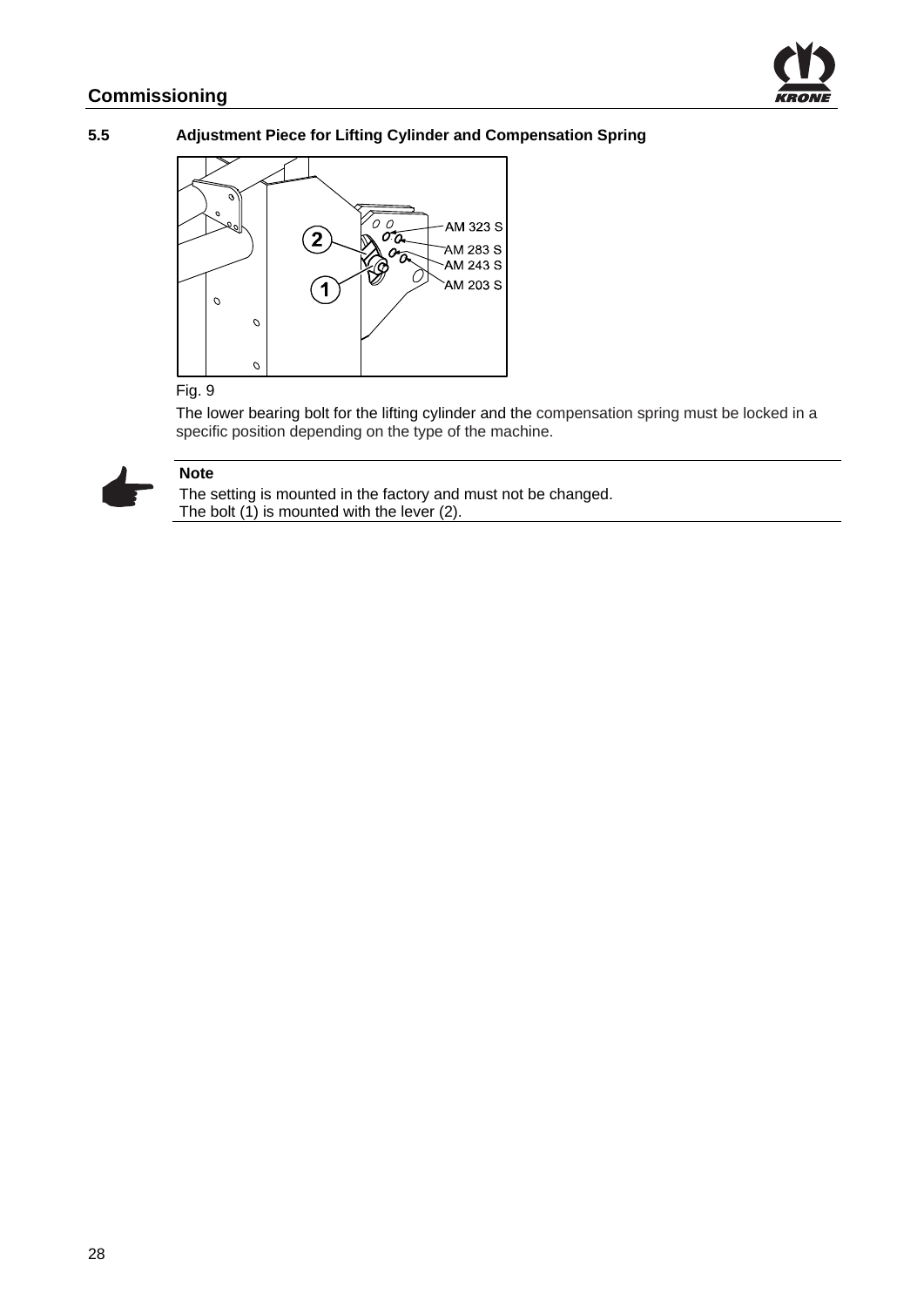

# **6 Start-up**

#### **6.1 Mounting onto the Tractor**



**Danger! - Inadvertent uncoupling of the machine during road travel or work.** 

Effect: Danger to life, serious injuries or serious damage to the machine.

- Use extreme caution when attaching or detaching devices to or from the tractor! The accident prevention regulations must be complied with absolutely.
- The lower suspension arms on the tractor must be fixed in position with the retaining chains or bars to prevent the machine from swivelling out during transport or work. If the lower suspension arms (1) are equipped with catch hooks, the following items must be taken into consideration:

Especially in the headland position, high forces develop in the lower suspension arm bolts (3) that act upwards in the left-hand hook.

For this reason, the catch hooks must be in a flawless condition.

Additionally, the catch hooks must be secured in the provided locking hole (4) against unwanted opening after the machine has been connected to the tractor.



#### **Warning - Impairment of the steerability of the tractor.**

Effect: Damage to the tractor or the machine.

The attachment of implements at the front and rear must not cause exceedance of the max. permissible weight, of the permissible axle loads and of the carrying capacities of the tractor tyres. Even with a fitted rear-mounted accessory unit, the front axle must always be loaded with a minimum 20% service weight of the tractor.

Make sure that these prerequisites are met prior to driving.



Fig. 10

- Attach the machine onto the lower suspension arm (1) of the tractor
- Couple the top suspension arm (2) and secure it in place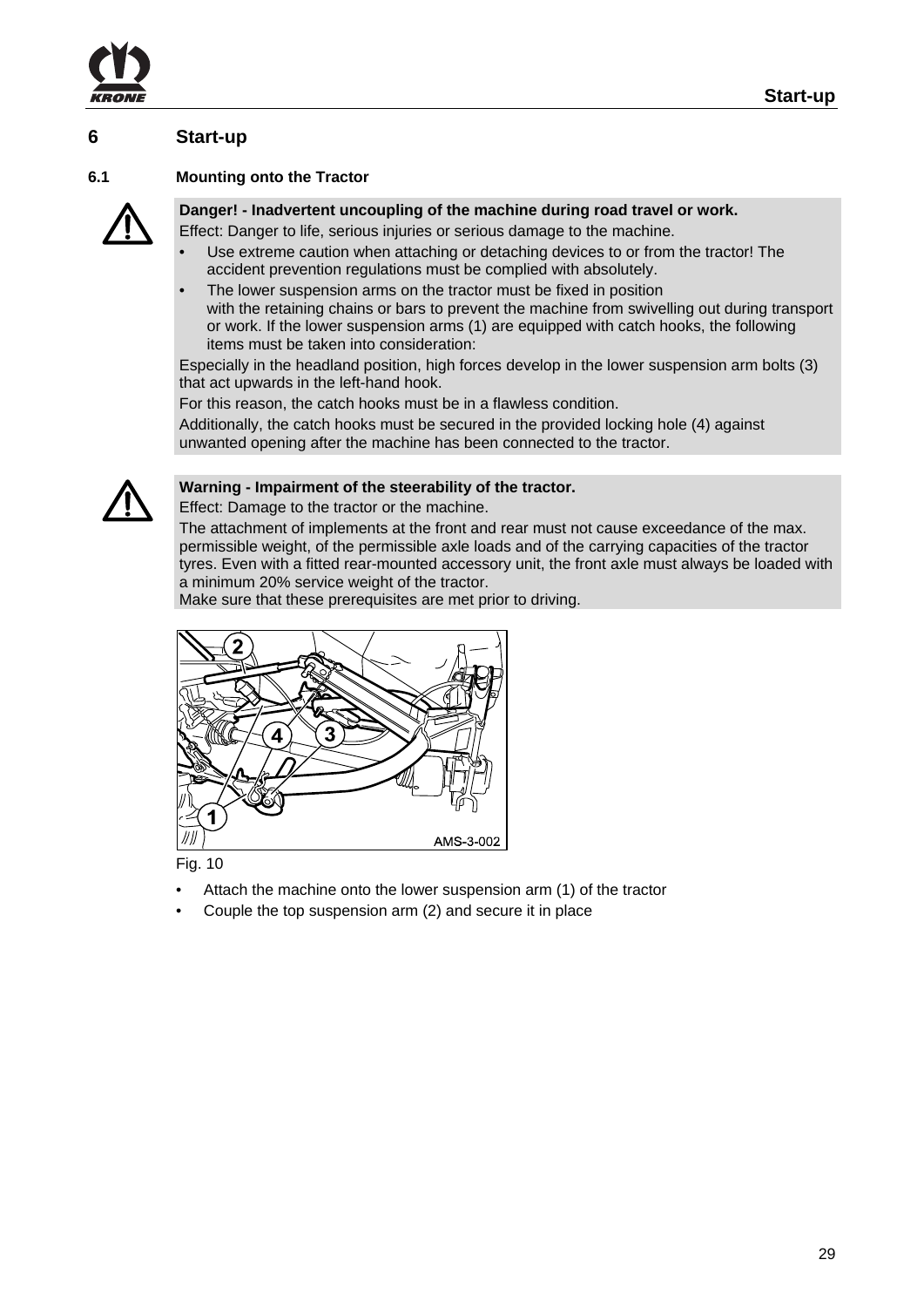

#### **6.2 Hydraulics**

#### **6.2.1 Special Safety Instructions**

#### **Warning ! - Connection of the hydraulic line**

Effect: severe injuries due to penetration of hydraulic oil under the skin.

- When connecting the hydraulic hoses to the hydraulic system of the tractor, the system must be relieved of the pressure on either side.
- Due to the risk of injury when searching for leaks, always use suitable tools and wear protective goggles.
- Seek medical help immediately should injuries occur! Danger of infection.
- Depressurise prior to uncoupling the hydraulic hoses and working on the hydraulic system!
- Check the hydraulic hose lines at regular intervals and replace them if damaged or worn! The replacement hoses must fulfil the technical requirements set by the equipment manufacturer.

#### **6.2.2 Connecting the hydraulic lines**



**Warning - If the hydraulic hoses are interchanged when connecting them to the hydraulic system of the tractor, the functions will be interchanged as well.** 

Effect: Injuries, serious damage to the machine

- Identify the hydraulic connections.
- Always ensure correct connection between the machine and the tractor.
- When engaging the hydraulic hose, the hydraulic control unit must be in float position or in "lowering" position.



#### **Caution! - Soiling of the hydraulic system**

Effect: Damages to the machine

- When connecting the quick couplings, ensure that these are clean and dry.
- Note chafing areas or points of contact.



#### **Danger! - Unintended actions triggered.**

Effect: Danger to life, injuries or damage to the machine.

- The actuating rope must be routed in such a way that no movements are unintentionally triggered in any transport or working positions.
- The actuating rope must not come into contact with the tractor tyres
- Note chafing areas or points of contact.

A single-action control unit is required on the tractor to operate the machine.

- Release the pressure from the hydraulic system on the tractor side
- Insert the hydraulic hose into the hydraulic coupling of the control valve
- Set down the actuating rope for unlocking the "transport position" at a suitable place in the tractor cab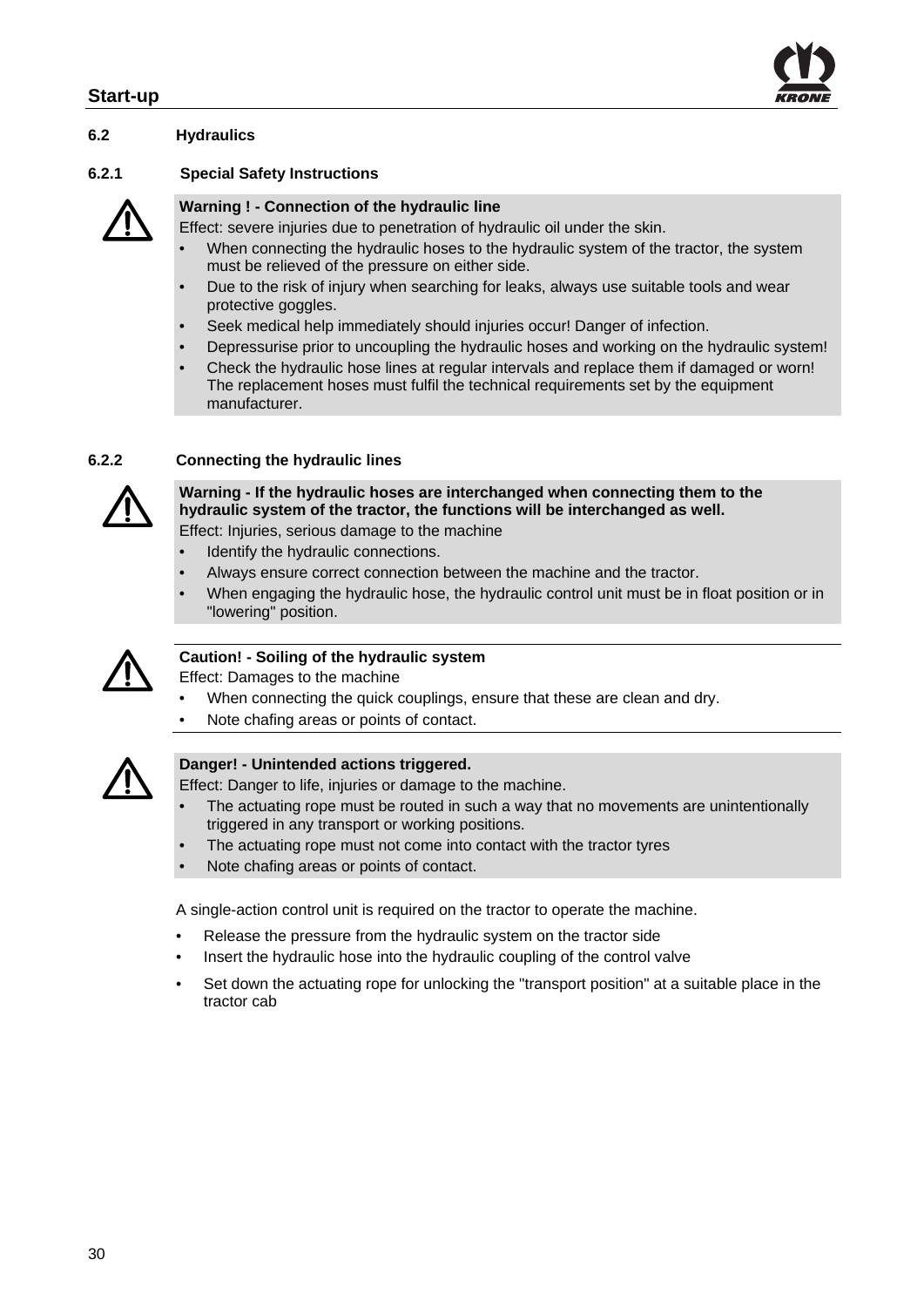

#### **6.3 PTO shaft**



#### **Danger! - Rotating PTO shaft**

Effect: Danger to life or serious injuries

- Install or detach the PTO shaft only with the engine switched off and the ignition key removed.
- Secure the tractor against rolling.
- Make sure that the PTO shaft is coupled properly (the lock of the PTO shaft must have snapped in).
- Make sure that the protective devices are attached properly.
- Never use a PTO shaft, the protective devices of which have not been attached.
- Replace damaged protective devices immediately
- Attach the safety chain of the PTO shaft so that the guard tube does not rotate simultaneously with the PTO shaft.



#### **Danger! - Incorrect PTO speed**

Effect: Danger to life, serious injuries or damage to the machine.

- This machine may only be driven with a max. PTO speed of 540 rpm.
- Before switching on the PTO, make sure that you have selected the correct PTO speed.



#### **Caution! - Swivel range of the PTO shaft**

Effect: Damage to the tractor or the machine

• Check the swivel range and clearance of the PTO shaft!

#### **6.4 Install the PTO shaft**



#### Fig. 11

- Push the PTO shaft (1) with the overload coupling (2) onto the disc mower gear input shaft towards the disc mower and secure it in place
- Slide the PTO shaft (1) onto the PTO end of the tractor and secure it

#### **Make sure all locks of the PTO shaft have snapped in.**

Secure the PTO shaft guard against turning with the retaining chain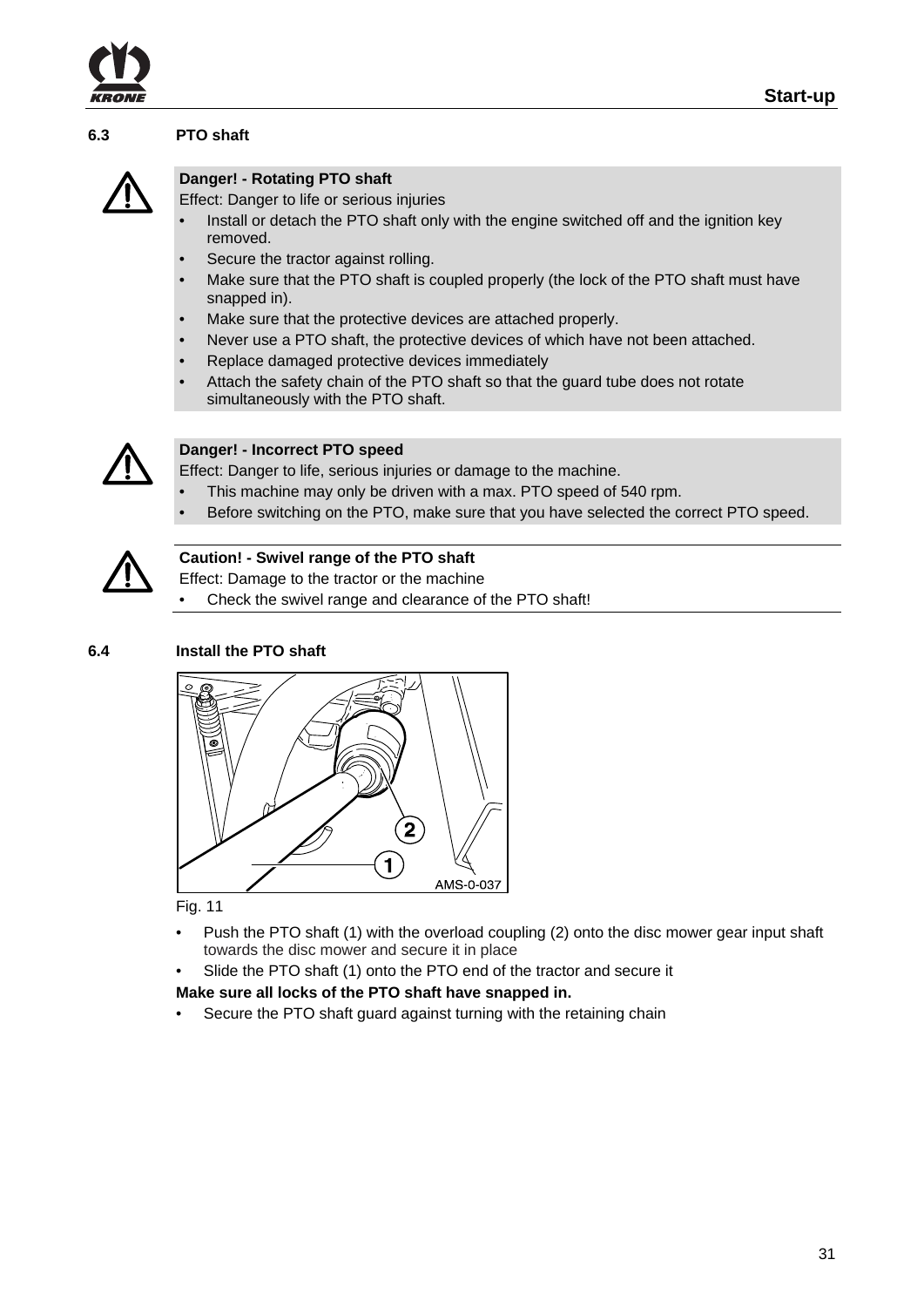

#### **6.5 Fastening the Compensation Spring**

#### **(for AM 283 S and AM 323 S)**

#### **DANGER! – Installing the compensation spring(s)**

Effect: Danger to life or serious injuries

- The compensation spring(s) should only be adjusted while the machine is in the transport position. In the working position the compensation springs are subject to high tensile stress.
- Severe injury can be caused if the compensation spring(s) is/are removed while in the working position.
- The lower threaded blocks on the compensation spring(s) must be fully screwed in.



#### **Note**

The rear compensation spring can only be mounted in the transport position of the machine.



Fig. 12

- Bring the machine into the transport position
- **Closing the Shut-Off Valve (3) on the Hydraulic Cylinder (4)**
- Remove the cotter pin (1) and washer (2) from the upper retaining bolt (spacer sleeve remains on the bolt)
- Push the compensation spring (5) onto the retaining bolt
- Mount the washer and cotter pin again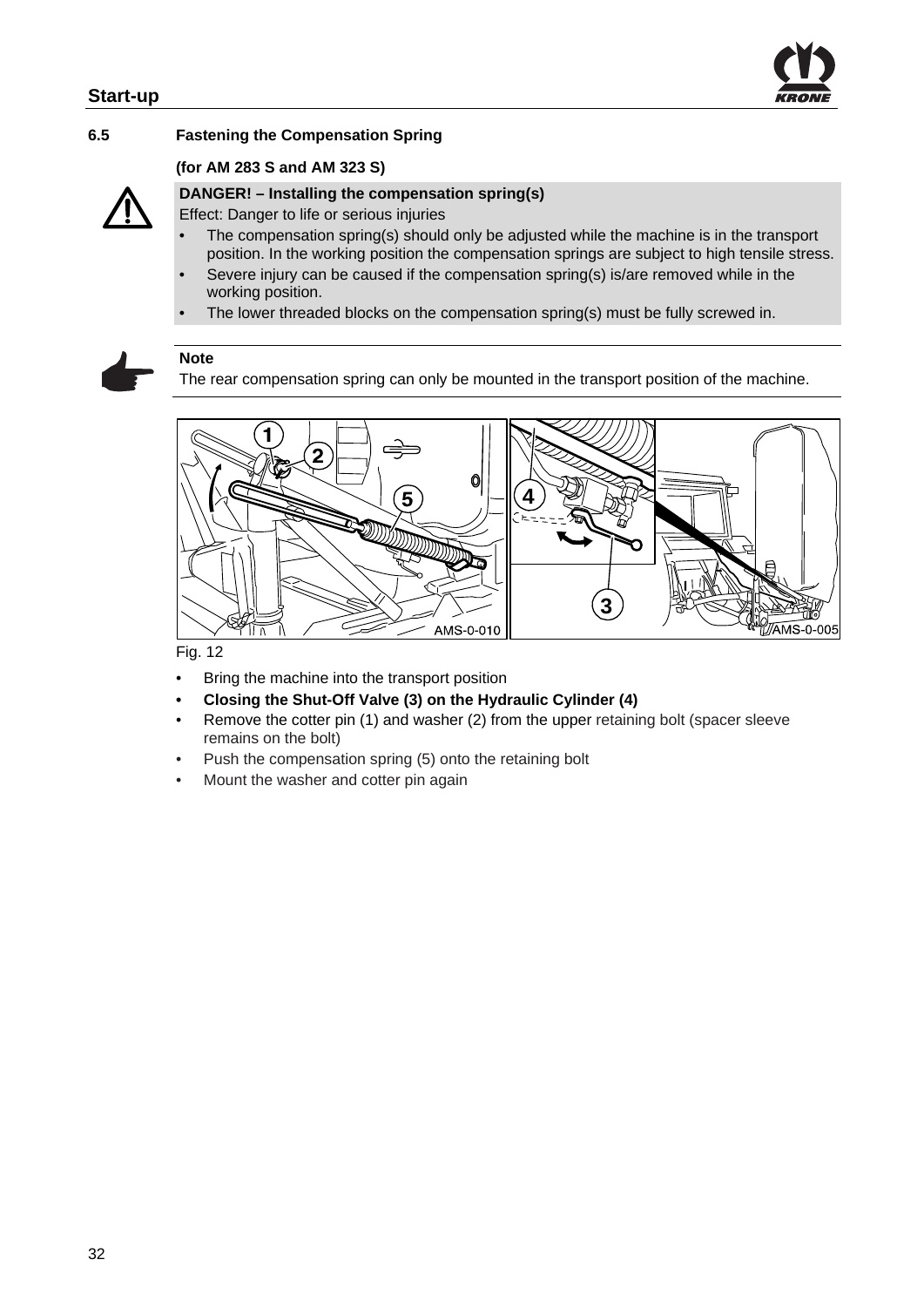

# **7 Driving and Transport**



#### **WARNING! - Transport travel on roads**

Accidents may occur when the following points are not observed during transport travel on roads. Thus there is a risk of serious injuries or death.

- When driving on public roads, the provisions of the Road Traffic Licensing Regulations must be adhered to (lighting, identification, axle loads, permissible measurement of additional housing component, etc.)!
- When being transported on public roads, the mower must be lifted.
- In the transport position of the mower, always observe the larger height of the vehicle.
- Riding on the mower is not permitted.



#### **Danger! - Transport / road travel**

Effect: Danger to life, serious injuries or serious damage to the machine.

- In transport position, always close the hydraulic shut-off valve.
- Always make certain that the lock (1) has snapped into place.

#### **7.1 Switching from working position to transport position**



#### **WARNING!**

**During the swivelling operation of the mower, persons may be gripped by the mower and be seriously injured.** 

- Before swivelling the mower up into transport position, turn off the PTO shaft.
- Do not swivel up the machine until
	- all machine parts have come to a complete stop.
		- there is no one in the swivel range.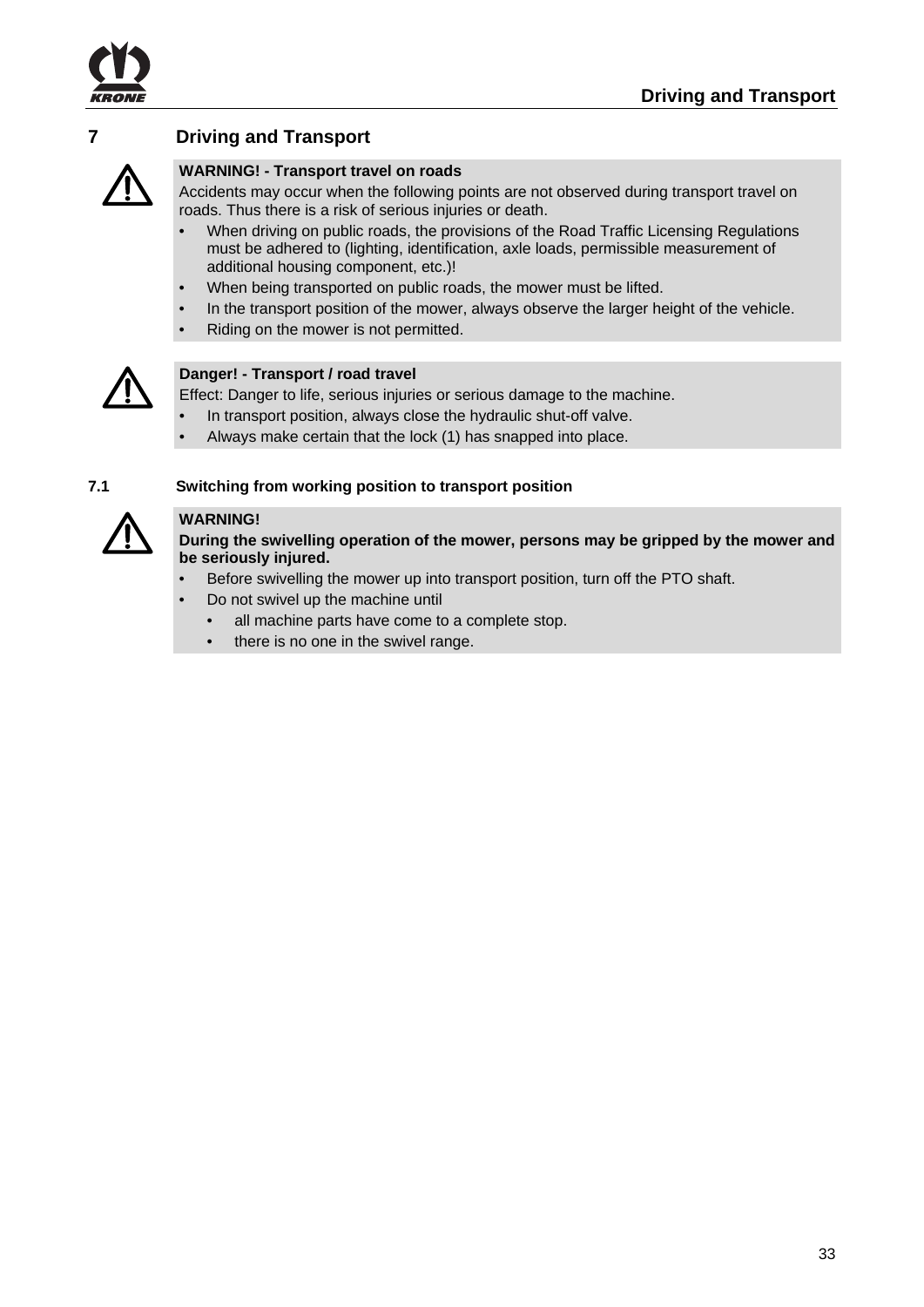

## **Driving and Transport**





#### **During transport / road travel the disc mower must be folded up.**

To do this:

- To release the locking mechanism (2), pull the actuating rope (1) up from the tractor
- Actuate the control valve for the hydraulic cylinder on the tractor. The mowing unit lifts up into the transport position
- Lower the lock (2)
- **Closing the Hydraulic Shut-Off Valve (3) on the Hydraulic Cylinder (4)**

Locked position of the shut-off valve  $=$  hand lever 90 $^{\circ}$  in the direction of the line



#### **7.2 Lighting**

**Note** 



Fig. 14

- Push the lighting (1) into the light holder (2) from above
- Secure it with a cotter pin
- Check function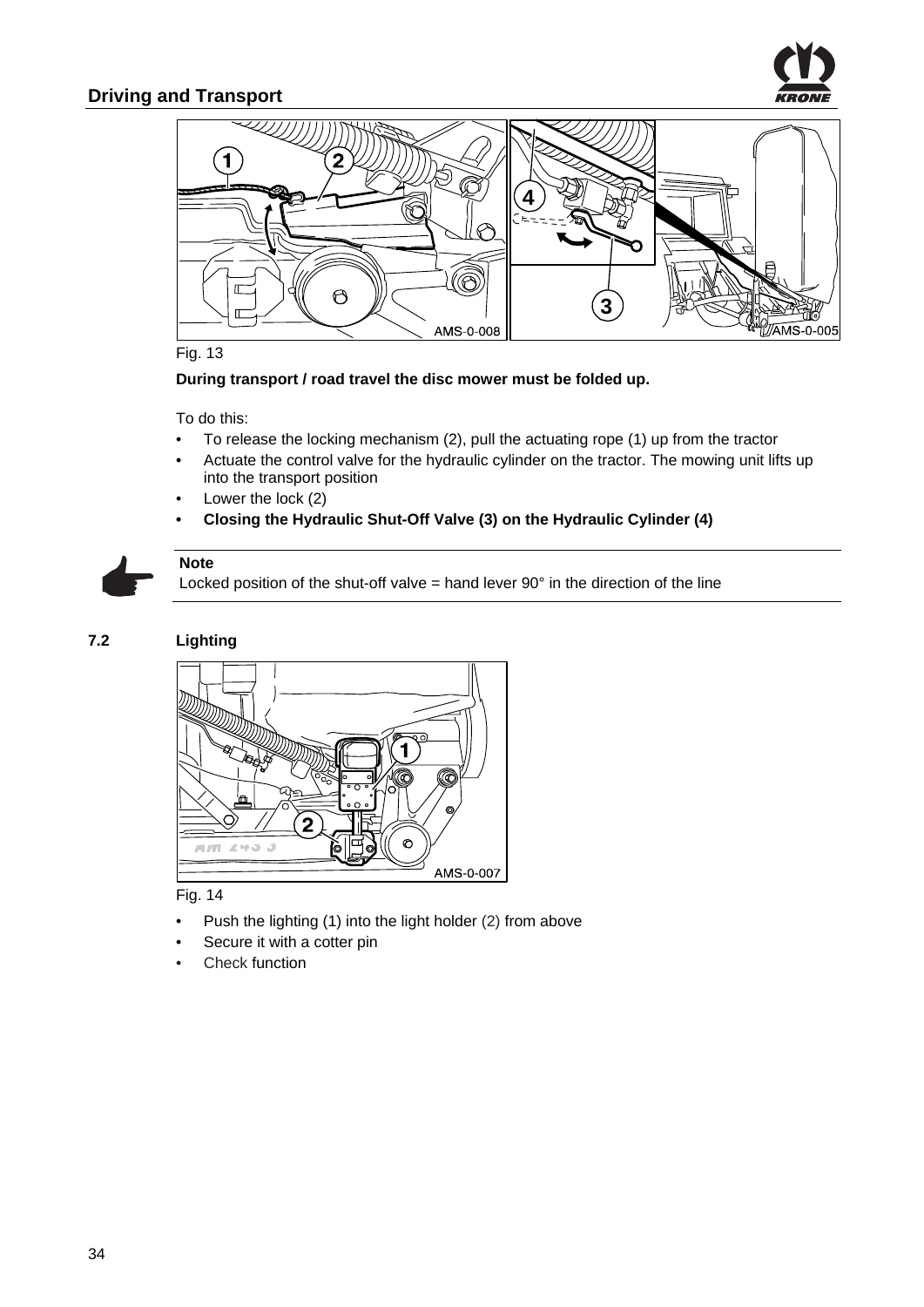

# **8 Operation**

#### **8.1 From transport into working position**



#### **Danger! - Lowering the mowing unit into the working position**

Effect: Danger to life, injuries or damage to the machine.

- Lower the mowing unit only when you are absolutely sure that neither persons, animals nor objects are in the swivel range of the mowing unit.
- Switch on the PTO only when the mowing unit is resting on the ground.



**Danger!** - Check whether the locking mechanism (1) is folded down completely.

Effect: Danger to life, serious injuries or serious damage to the machine.

The folded-down locking mechanism secures the mowing unit against inadvertent lifting while the machine is running.



Fig. 15

- Open the hydraulic shut-off valve (2) on the hydraulic cylinder (3)
- To lower the mowing unit, pull up the lock (1) from the tractor using the actuating rope
- Activate the double action control valve on the tractor to slowly lower the mowing unit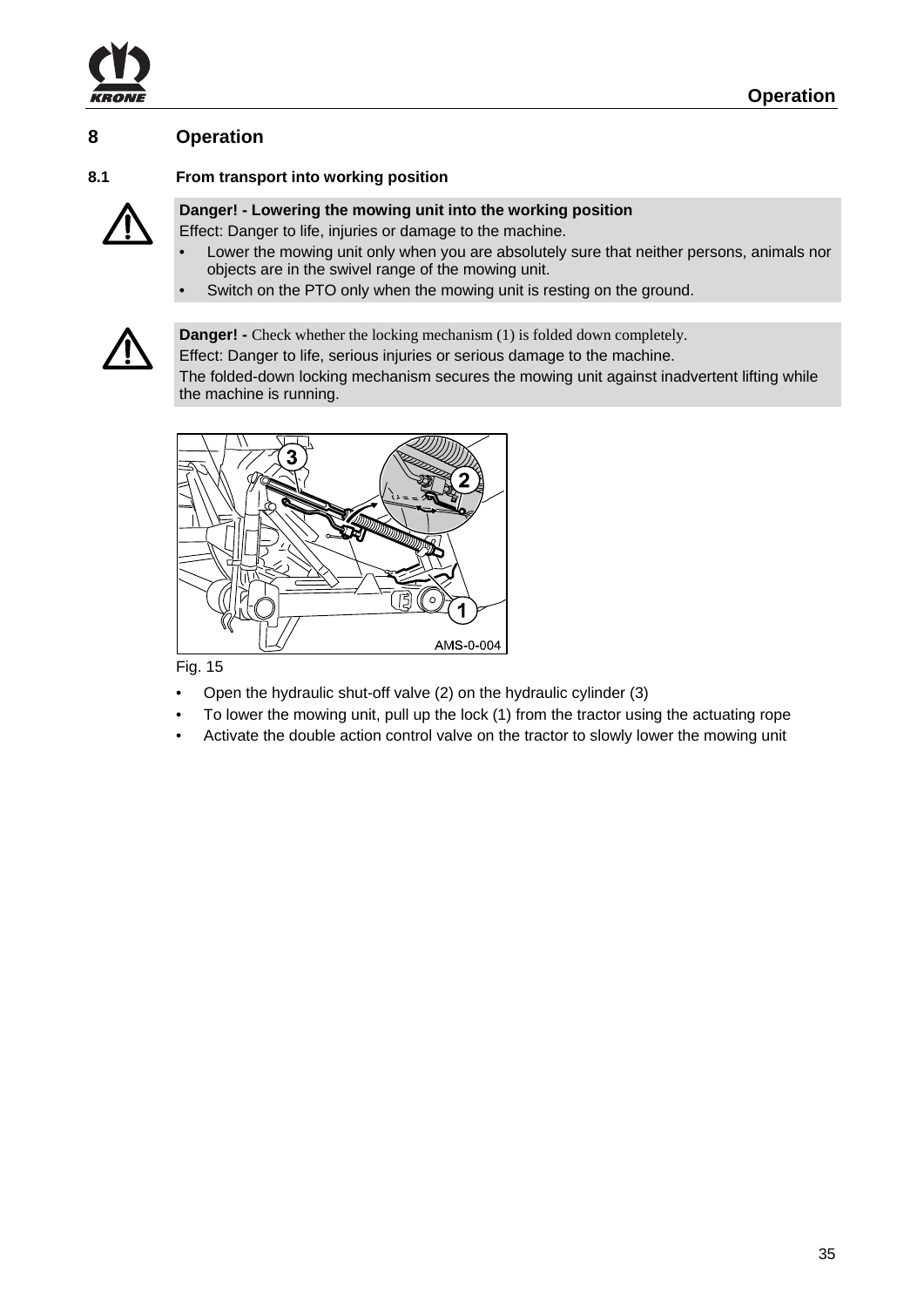

#### **8.2 Before mowing**



#### **WARNING!**

**Foreign bodies may be hurled up during the operation. Thus there is a risk for persons staying in the danger zone to be seriously hurt or killed.** 

**Therefore the following points must be observed before the machine is used:** 

- The mower must be in working position.
- Move protective equipment into protective position and make sure that it is not damaged.
- Replace damaged protective equipment immediately.
- Instruct persons to leave the danger zone.
- Special care should be taken when working near roads and buildings.
- Make sure each time before the mower is used that blades, retaining bolts, leaf springs and cutting discs or mower drums are not damaged, worn or missing; replace them, if necessary!



#### **Note! - While mowing**

Effect: Proper use of the machine

Leave control unit(s) in the "Lower" or "Float position" position for work.

#### **8.2.1 Folding down the Safety Device**

#### **DANGER! – Stones forcibly projected during operation**

Effect: Danger to life or serious injuries.

- Check the guard cloths regularly. Worn or damaged guard cloths must be replaced!
- The protective equipment on the mowing unit, e.g. cloths and hoods, protects against flying stones and similar objects, and also prevents access to dangerous parts. Because of this, you must always move it to its protective position before starting work
- Fold the side plate(s) down and secure with twist locks before use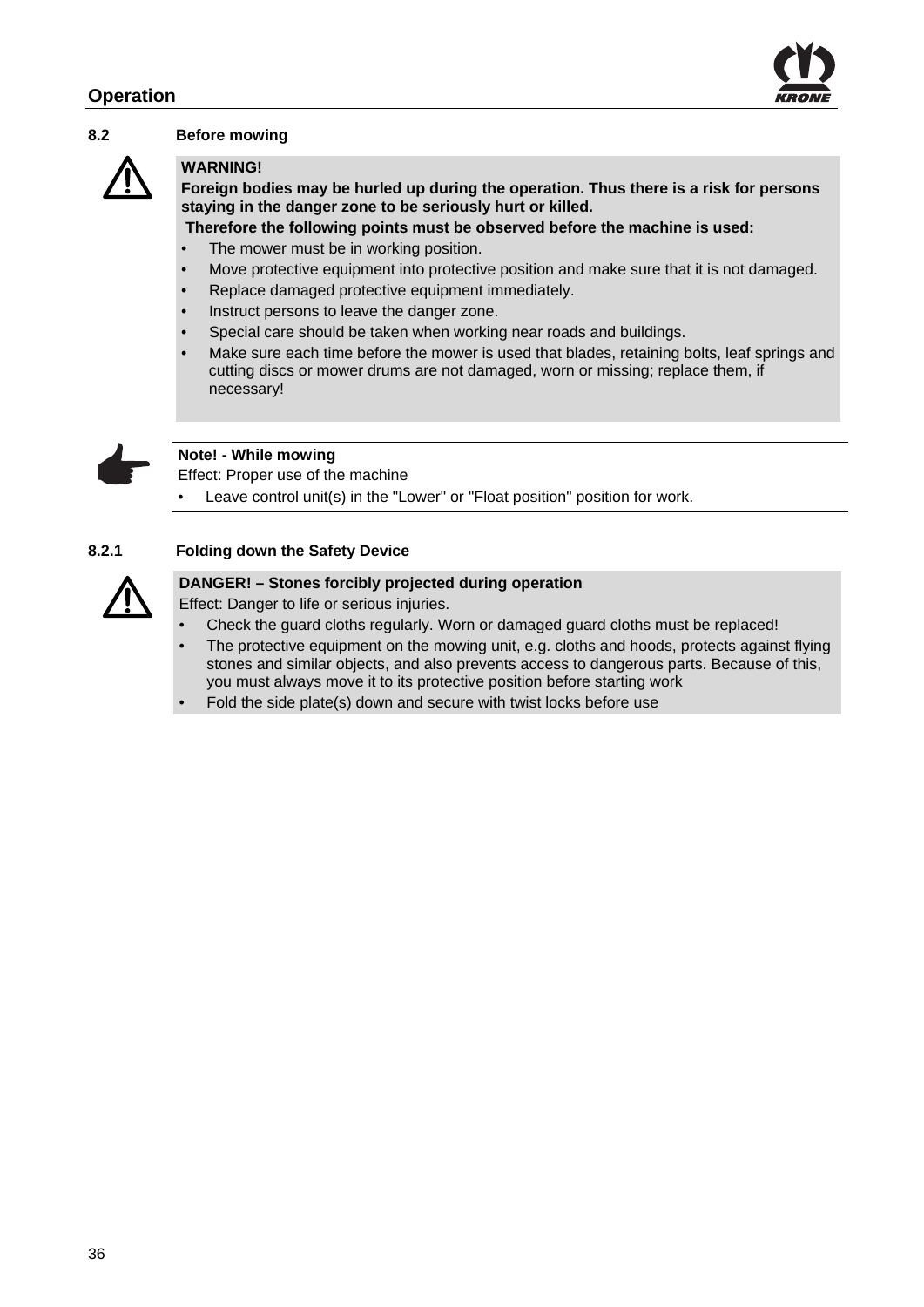

#### **8.3 Using the Machine for Work**



#### **DANGER! - Using the machine for work**

Effect: Danger to life, injuries or damage to the machine.

- The glide skids must rest on the ground before start-up and during work
- Maintain an adequate safety distance from the cutting tools during operation
- There is danger of foreign objects being forcibly ejected even when the machine is operated properly. Persons must therefore be directed out of the danger zone of the machine.
- Special care should be taken when working near roads and buildings)

#### **8.4 Headland Position**



#### **Danger! - Lifting the mowing unit from the working position into headland position**

Effect: Danger to life, injuries or damage to the machine.

- Lift the mowing unit into headland position only when you are absolutely sure that neither persons, animals nor objects are in the swivel range of the mowing unit.
- During driving in the headland position, the mowing unit will only be raised or lowered by the hydraulic cylinder of the disc mower. The locking mechanism for folding up the mowing unit must not be actuated.

In headland position, lift the disc mower by activating the single-action control unit on the tractor side.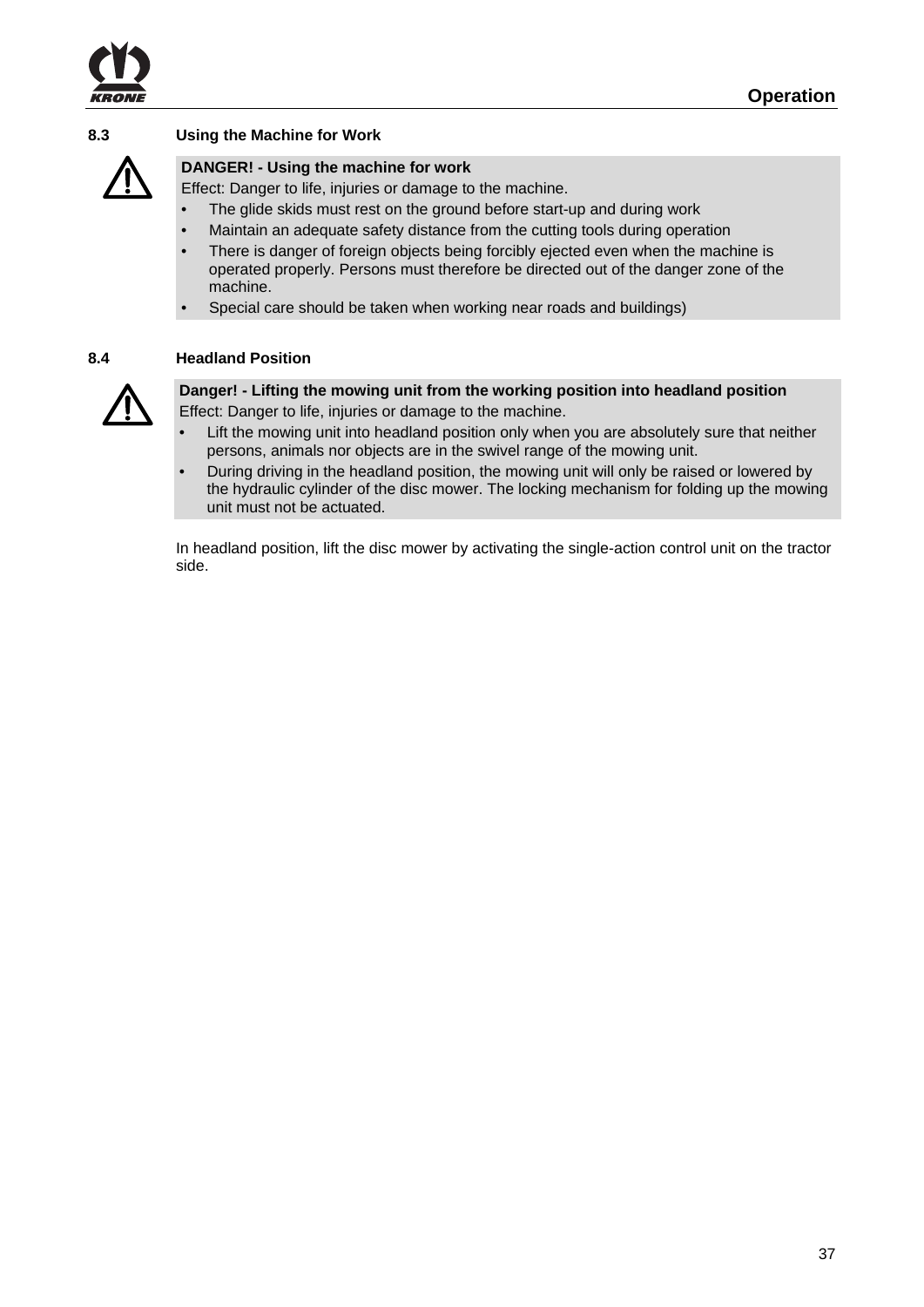

#### **8.5 Detaching the machine**

#### **Danger! - Unexpected movements of the machine**

Effect: Danger to life, serious injuries

- No one is permitted inside the danger zone.
- Park the machine on a solid and even surface.
- You should not unhitch the machine until the engine has been switched off and the ignition key has been removed.
- Secure the tractor against rolling.
- Use extreme caution when attaching implements to or detaching them from the tractor! The accident prevention regulations must be complied with absolutely.
- When connecting the hydraulic hose to and disconnecting it from the hydraulic system of the tractor, the tractor system as well as the machine system must be depressurised! Move the appropriate control valves into the flow position.
- When detaching the machine, do not walk between the tractor and the machine!



#### **Danger! - Setting on the compensation springs**

Effect: Danger to life or serious injuries

- The compensation springs should be adjusted only while the machine is in the transport position. In the working position the compensation springs are subject to high tensile stress.
- Severe injury can be caused if the compensation springs are removed while in the working position.
- The lower threaded blocks on the compensation springs must be fully screwed in.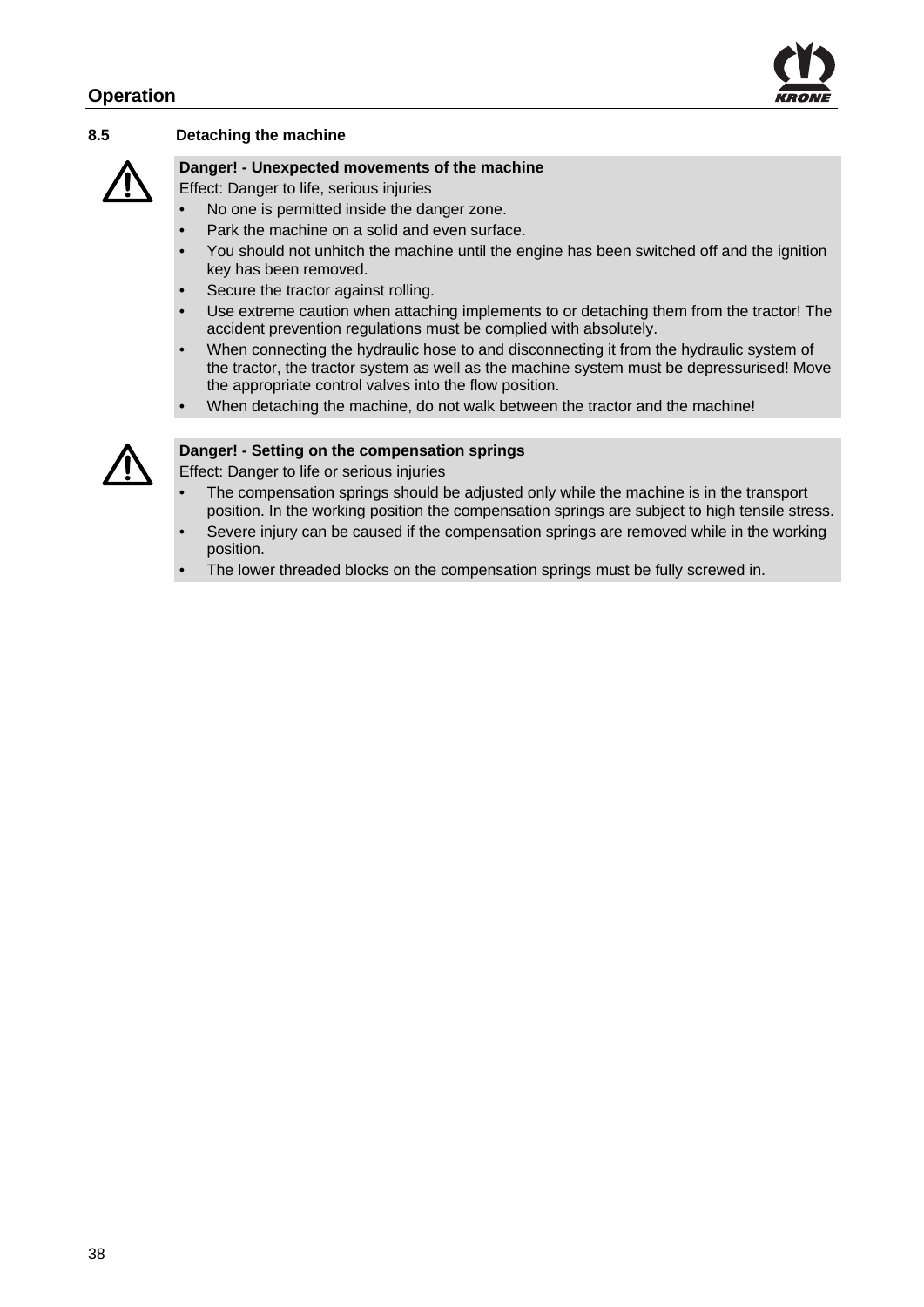

**Operation**



#### Fig. 16

To simplify later attachment of the disc mower to the tractor, it is advisable to remove the rear compensation spring.

To do this:

- Bring the machine to the transport position (the compensation spring(s) may only be removed in this position)
- **Closing the Shut-Off Valve (1) on the Hydraulic Cylinder (2)**
- Pull out the cotter pin (3) on the upper retaining bolt (4) of the rear compensation spring (5)
- Remove the washer
- Pull the compensation spring out of the top retaining bolt and set it down on the support (6)
- Open the shut-off valve () on the hydraulic cylinder (2) of the disc mower (see dotted item)
- To lower the mowing unit, pull up the lock from the tractor using the actuating rope
- Activate the double action control valve on the tractor to slowly lower the mowing unit
- Disconnect the hydraulic hose from the tractor (set the dust cap in place)
- Take the actuating rope off the tractor



Fig. 17

- Remove the safety chain from the PTO shaft guard
- Pull the PTO shaft off the tractor PTO and set it down on the PTO shaft support (1)
- Disconnect the disc mower from the top suspension arm and lower suspension arms of the tractor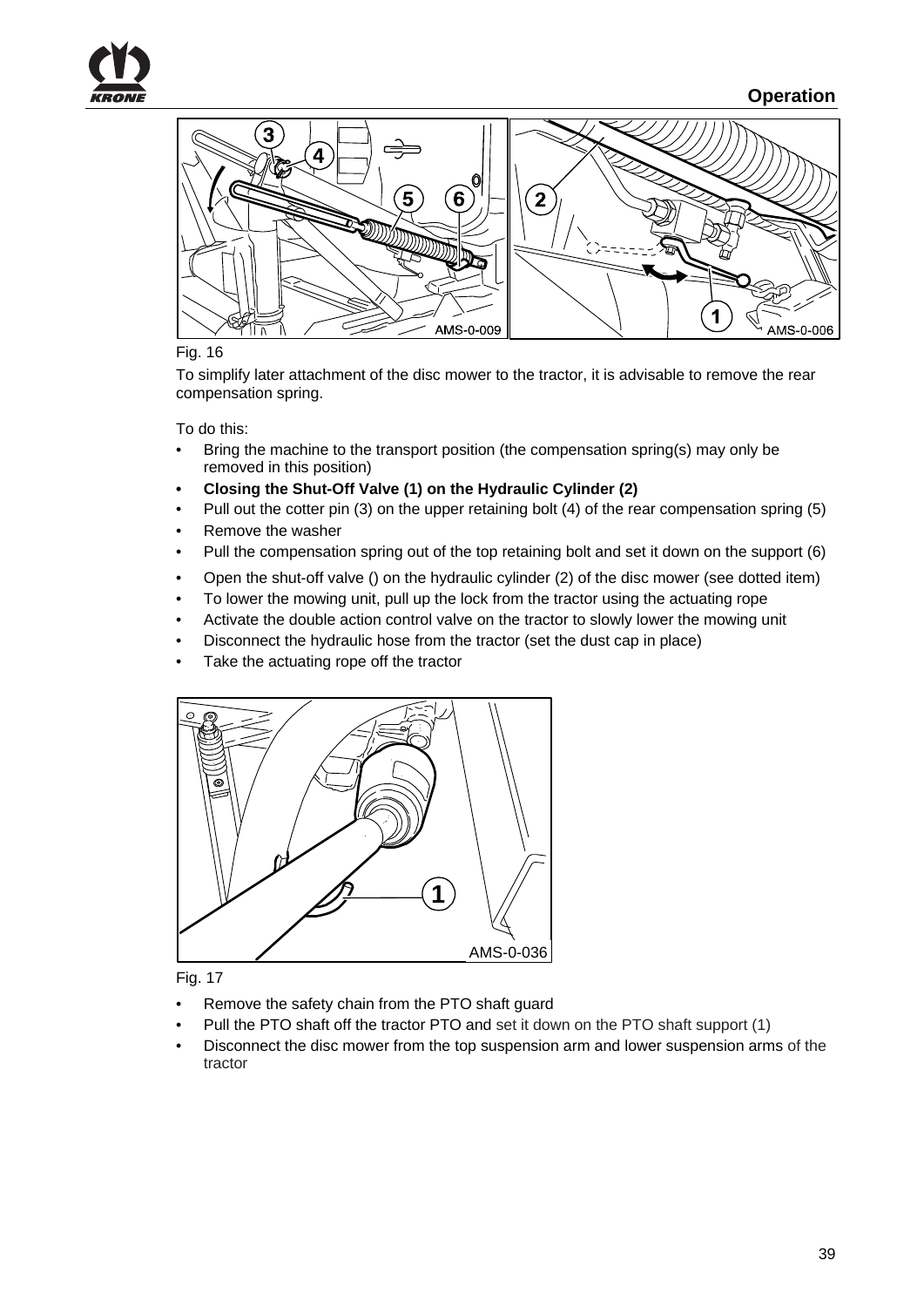

**This page has been left blank deliberately!!**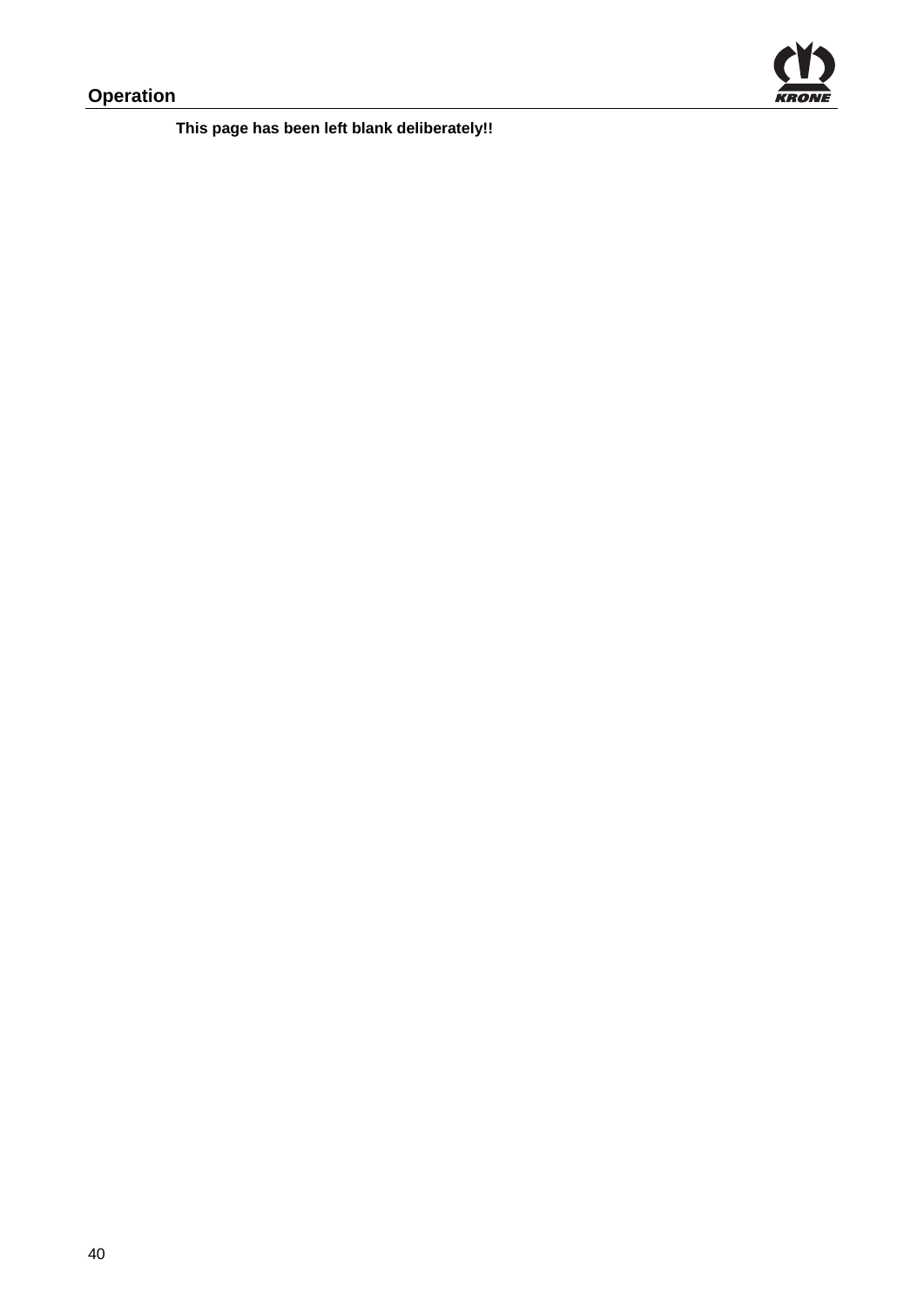

# **9 Settings**



#### **DANGER! - Unexpected movement of the machine**

Effect: Danger to life or serious injuries.

- Setting tasks must only be performed when the drive is switched off and the engine is at a standstill!
- Switch off engine.
- Remove the ignition key and carry it with you.
- Secure the tractor against rolling away.

#### **9.1 Adjusting the cutting height**



Fig. 18

The cutting height is adjusted via the top link (1). To do this:

- Lower the machine into the working position
- Rotate the top suspension arm (1)

**Top suspension arm longer = bigger cutting height Top suspension arm shorter = smaller cutting height**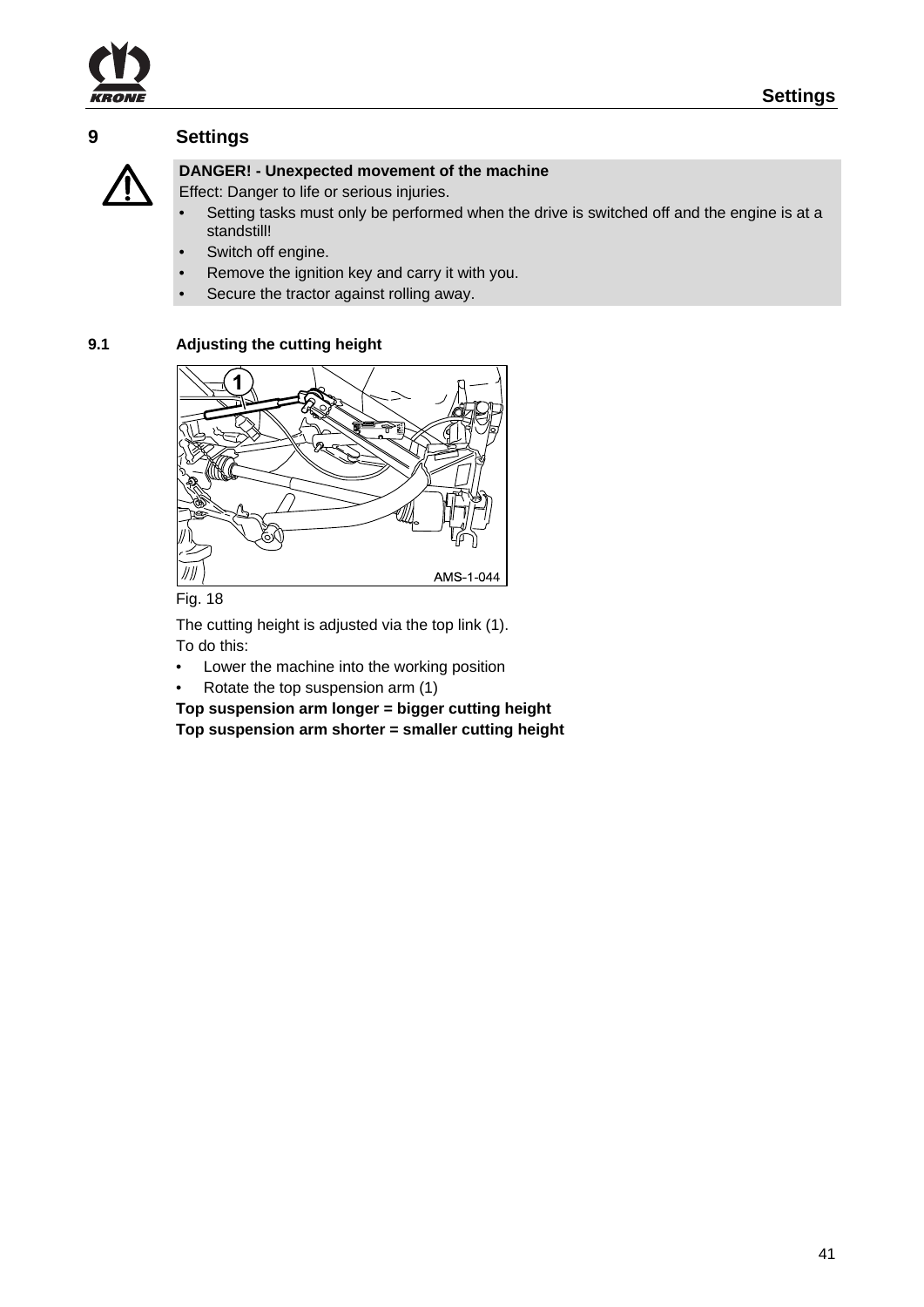

#### **9.2 Adjusting the Compensation Springs**

#### **Danger! - Setting on the compensation springs**

Effect: Danger to life or serious injuries

- The compensation springs must only be removed in transport position. In the working position the compensation springs are subject to high tensile stress.
- Severe injury can be caused if the compensation springs are removed while in the working position.
- The lower threaded blocks on the compensation springs must be fully screwed in.

The ground pressure for the cutter bar is adjusted to local conditions by means of the compensation springs. In order to protect the sward the load on the mowing spar must be relieved so that it does not jump when mowing, yet does not leave any skid marks on the ground.



Fig. 19

#### **Note**

Springs (2) and (3) relieve the cutter bar on the outside.

- Bring the machine into the transport position
- Close the shut-off valve on the hydraulic cylinder
- Remove the compensation springs (2,3) in the transport position of the disc mower from the top retaining bolt (1)
- Turn the upper adjustment pieces to change the length

#### **The further the adjustment pieces are screwed in, the greater the relief on the mowing unit.**

• After the setting is made, attach the compensation spring on the retaining bolt again and secure it with a washer (6) and cotter pin (7)



#### **Note**

In disc mowers with two compensation springs, the two compensation springs must be set to the same length.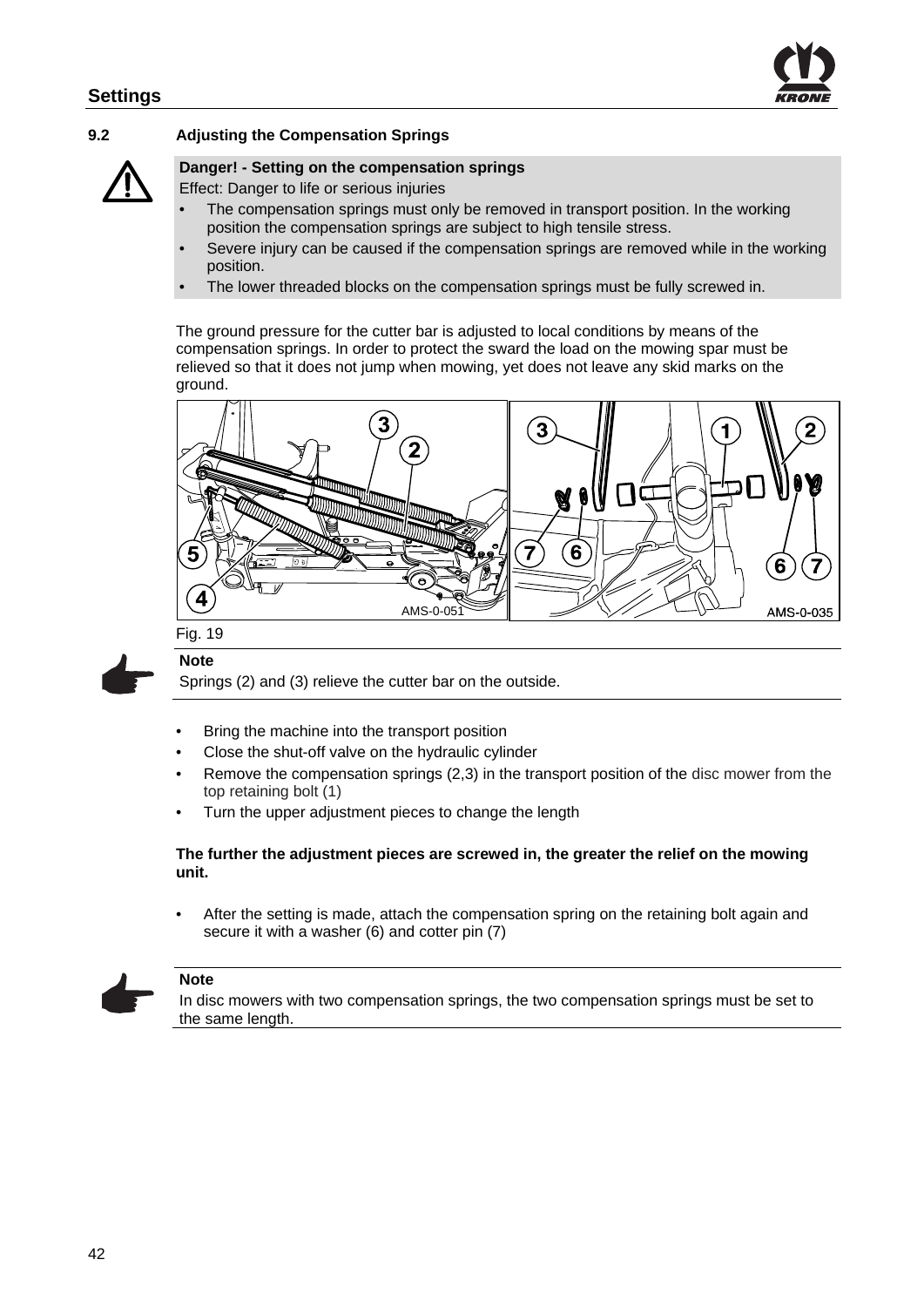

#### **AM 323 S**

**Note** 



Spring (4) relieves the cutter bar on the inside.

The compensation spring (4) can be adjusted with the spindle  $(5)$ 

#### **9.3 Setting of the pole protection mechanism**



#### **Caution! - Adjusting the pole protection mechanism**

Effect: Damage to the machine

- If the setting value is changed, the trigger moment will also change. If the spring on the pole protection mechanism is pretensioned more than prescribed by the manufacturer, there is a risk of damaging the disc mower.
- The spring on the pole protection mechanism must be tensioned at least to the extent that the pole protection mechanism does not respond in transport position even with abrupt loads.





In order to protect the disc mower against damages during driving over obstacles, it is equipped with a so-called pole protection mechanism.

The optimal setting for the trigger moment takes place in the factory.

| <b>Mower type</b> | <b>Dimension x</b> |
|-------------------|--------------------|
| AM 203 S          | 81 mm              |
| AM 243 S          | 80 mm              |
| AM 283 S          | 79 mm              |
| AM 323 2          | 78 mm              |

After the pole protection mechanism is triggered, the mowing unit swings back and, at the same time, in the front area upwards. This allows the mower to climb over small obstacles, e.g., stones. The pole protection mechanism will catch again as soon as you move back.



# **Note**

The bolt of the trigger cam disc must always be greased.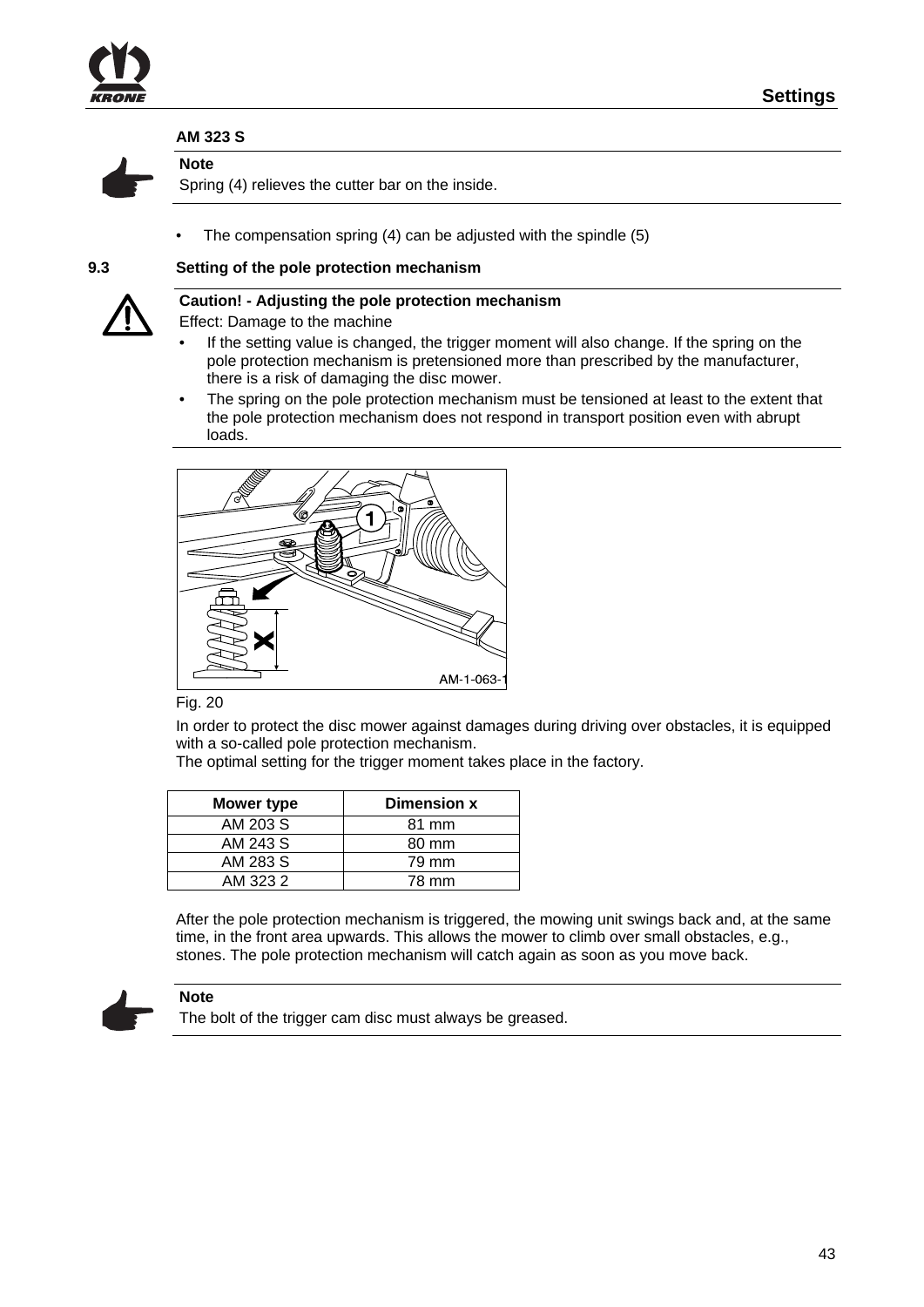

**9.4 Default Setting of the Tractor's Lower Suspension Arms** 



#### Fig. 21

The optimum height is set when the connecting rod (1) is in the oblong hole (2) at a distance of about a = 70 mm. If it is not located here, the height must be changed as required by raising or lowering the lower suspension arm.

#### **9.5 Adjustable throttles**



#### Fig. 22

**Note** 

**Throttle (1)** 

Throttle (1) adjusts the lifting speed from working position to headland position.



#### Adjustment on the throttles

Even the smallest adjustments to the stud bolts or throttle setting screws may significantly change the lifting and lowering speed.



# **Note**

Adjustment on the throttles

After an adjustment has been made to the throttles, lock the hexagonal nuts and Allen head screw. Then test functionality.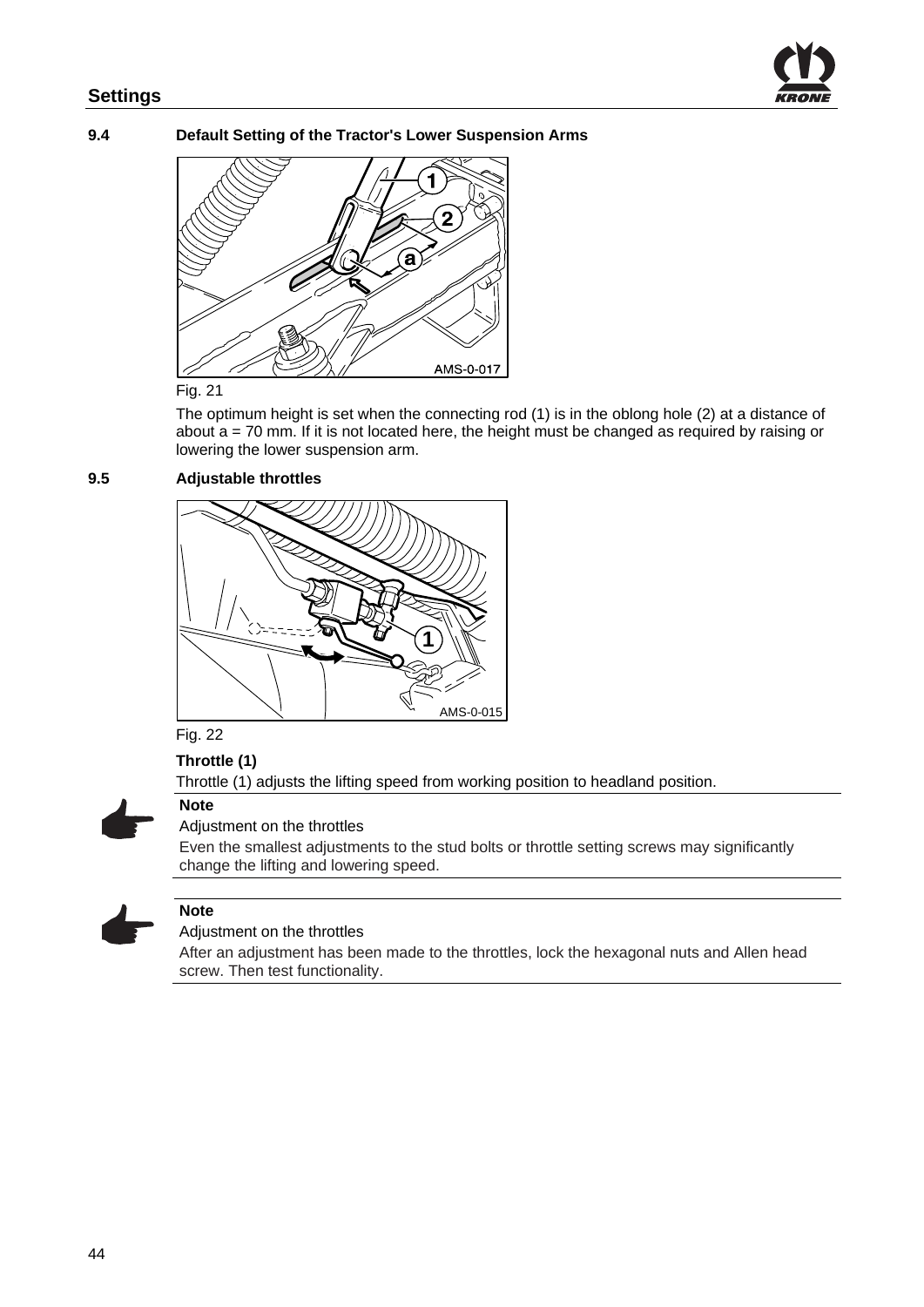

#### **10 Maintenance**

#### **10.1 Special Safety Instructions**



#### **WARNING!**

**When performing repair, maintenance or cleaning work on the machine, or in case of technical intervention, drive elements may start moving and thus there is a risk of injuries or death.** 

- Switch off tractor engine, remove the ignition key and carry it with you.
- Secure the tractor against accidental start-up and against rolling.
- Wait until all machine parts have come to a complete stop and have been cooled down completely.
- Perform work on the disc mower only if it is in the working position.



**Danger! - When checking the cutter blades and retaining bolts only sporadically**  Effect: Danger to life, injuries or damage to the machine.

- Always check the mowing units for damaged, missing or worn blades, retaining bolts, leaf springs and cutting discs/blade drum before starting operation; replace any parts that are damaged, missing or worn!
- Always replace missing and damaged blades in sets to prevent unbalanced rotation!
- Never mount unevenly worn blades on a drum/disc!
- Whenever a blade is changed, also inspect the fasteners and replace them, if necessary!

#### **10.1.1 Test run**



**Danger! - Testing the machine after repair, maintenance or cleaning work and after technical intervention.** 

Effect: Danger to life or serious injuries

- The mowing unit must be in working position
- Do not switch on the drives until the mowing unit is resting on the ground and you are absolutely sure that neither persons, animals nor objects are in the danger zone.
- Start a trial run of the machine only from the driver's seat.

#### **10.2 Spare Parts**



#### **Warning! - Using non-approved spare parts.**

Effect: Danger to life, serious injuries or loss of warranty claims as well as exclusion of liability

• Use only authentic KRONE spare parts and accessories authorised by the manufacturer. The use of spare parts, accessories or additional equipment not manufactured, tested or approved by KRONE will exclude any liability for consequential damage.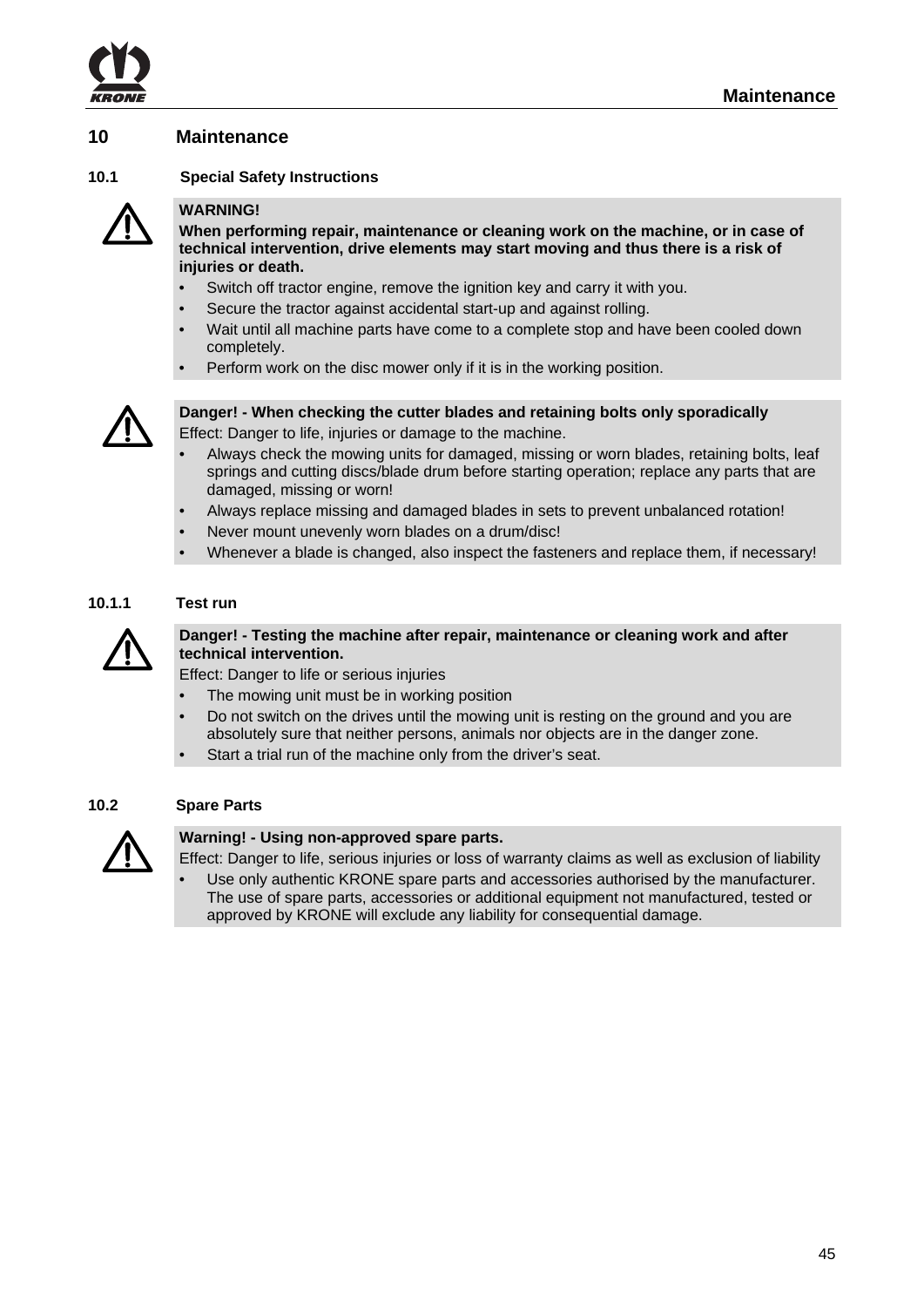#### **Maintenance**



#### **10.3 Tightening torques**

**10.3.1 Metric Thread Screws with Control Thread** 



# **NOTICE**

The table does not apply to countersunk screws with hexagonal socket in case the countersunk screw is tightened via hexagonal socket.

#### **Tightening torque in Nm (unless otherwise stated)**

|     |                               |      | <b>Stability class</b> |      |
|-----|-------------------------------|------|------------------------|------|
| A   | 5.6                           | 8.8  | 10.9                   | 12.9 |
|     | <b>Tightening torque (Nm)</b> |      |                        |      |
| M4  |                               | 3.0  | 4.4                    | 5.1  |
| M5  |                               | 5.9  | 8.7                    | 10   |
| M6  |                               | 10   | 15                     | 18   |
| M8  |                               | 25   | 36                     | 43   |
| M10 | 29                            | 49   | 72                     | 84   |
| M12 | 42                            | 85   | 125                    | 145  |
| M14 |                               | 135  | 200                    | 235  |
| M16 |                               | 210  | 310                    | 365  |
| M20 |                               | 425  | 610                    | 710  |
| M22 |                               | 571  | 832                    | 972  |
| M24 |                               | 730  | 1050                   | 1220 |
| M27 |                               | 1100 | 1550                   | 1800 |
| M30 |                               | 1450 | 2100                   | 2450 |

#### **A = thread size (stability class can be seen on screw head)**

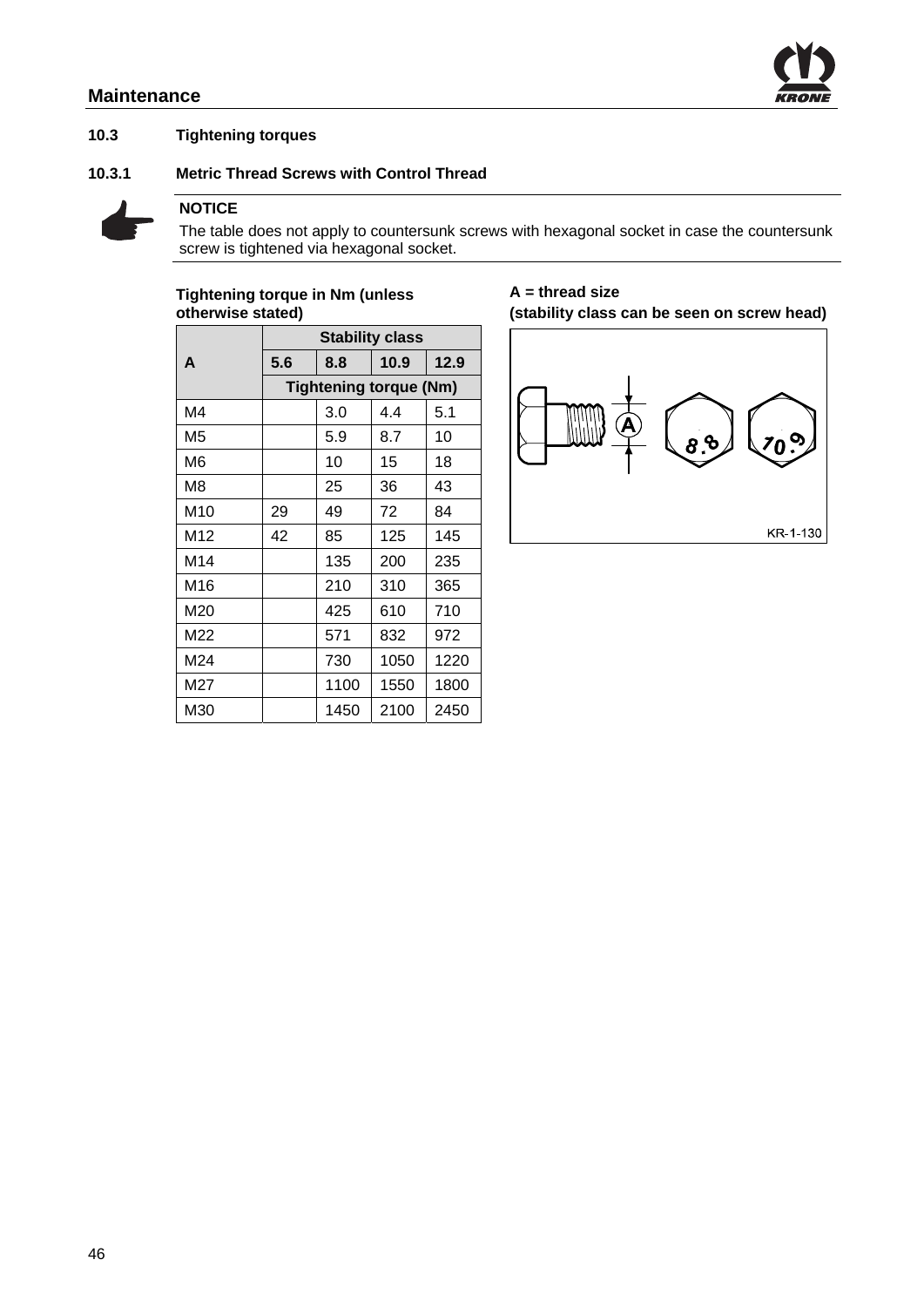

#### **10.3.2 Metric Thread Screws with Fine Thread**

#### **Tightening torque in Nm (unless otherwise stated)**

|                       | <b>Stability class</b>        |      |      |      |
|-----------------------|-------------------------------|------|------|------|
| A                     | 5.6                           | 8.8  | 10.9 | 12.9 |
|                       | <b>Tightening torque (Nm)</b> |      |      |      |
| M12x<br>1.5:          |                               | 88   | 130  | 152  |
| M <sub>14</sub> x 1.5 |                               | 145  | 213  | 249  |
| M <sub>16</sub> x 1.5 |                               | 222  | 327  | 382  |
| M <sub>18</sub> x 1.5 |                               | 368  | 525  | 614  |
| M20 x 1.5             |                               | 465  | 662  | 775  |
| $M24 \times 2$        |                               | 787  | 1121 | 1312 |
| $M27 \times 2$        |                               | 1148 | 1635 | 1914 |
| M30 x 1.5             |                               | 800  | 2100 | 2650 |

**A = thread size (stability class can be seen on screw head)**



#### **10.3.3 Metric Thread Screws with Countersunk Head and Hexagonal Socket**



# **NOTICE**

The table applies only to countersunk screws with hexagonal socket and metric thread which are tightened via hexagonal socket.

#### **Tightening torque in Nm (unless otherwise stated)**

|                 |                               | <b>Stability class</b> |      |      |
|-----------------|-------------------------------|------------------------|------|------|
| A               | 5.6                           | 8.8                    | 10.9 | 12.9 |
|                 | <b>Tightening torque (Nm)</b> |                        |      |      |
| M4              |                               | 2.5                    | 3.5  | 4.1  |
| M5              |                               | 4.7                    | 7    | 8    |
| M6              |                               | 8                      | 12   | 15   |
| M8              |                               | 20                     | 29   | 35   |
| M10             | 23                            | 39                     | 58   | 67   |
| M <sub>12</sub> | 34                            | 68                     | 100  | 116  |
| M14             |                               | 108                    | 160  | 188  |
| M16             |                               | 168                    | 248  | 292  |
| M20             |                               | 340                    | 488  | 568  |
|                 |                               |                        |      |      |

**A = thread size** 





#### **Note**

Regularly check that nuts and bolts are tightly in place (approx. every 50 hours) and tighten them if necessary.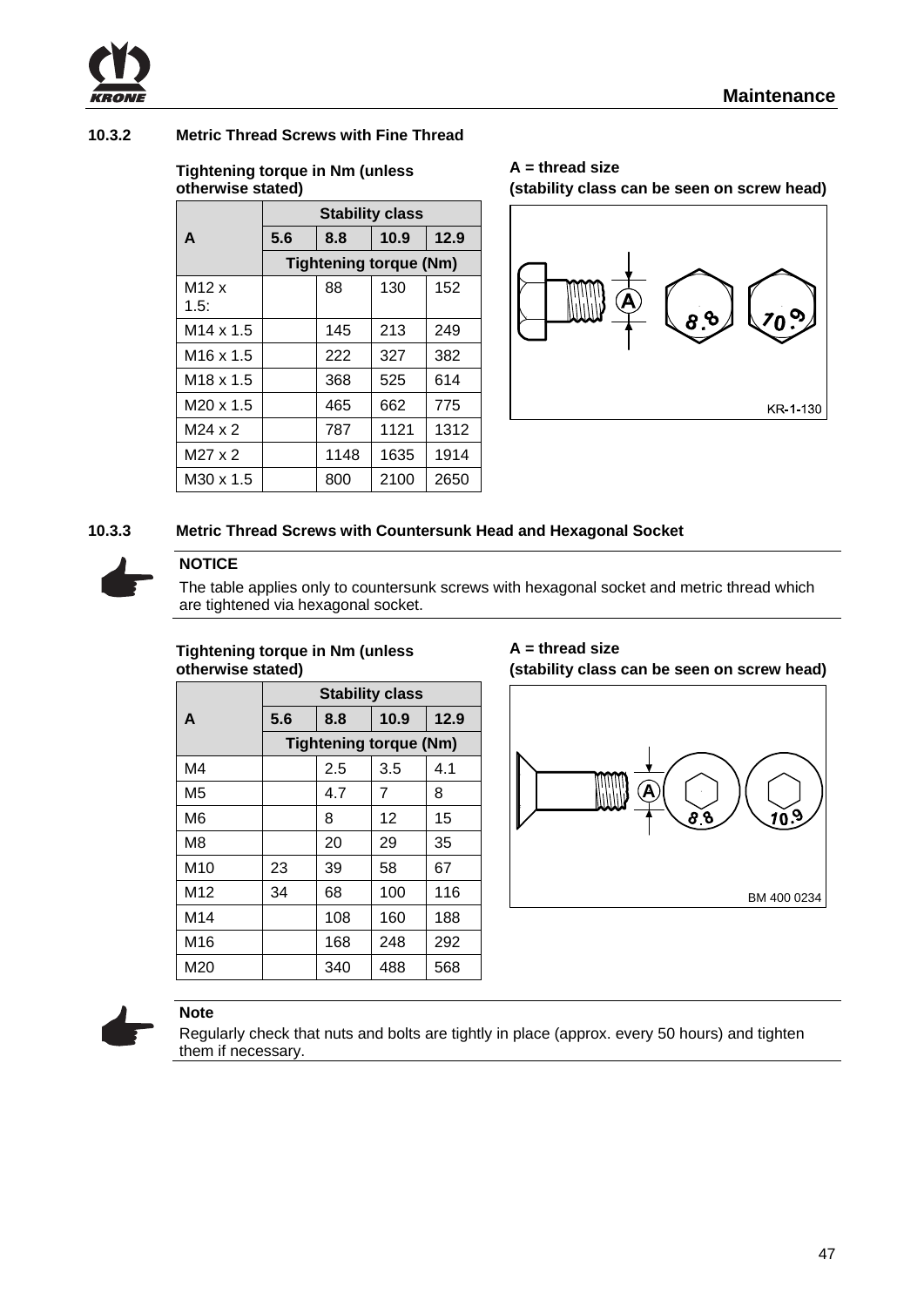# **Maintenance**



# **10.3.4 Deviating Torque**



Fig. 23

| Screws / nuts                        | MA [Nm] |
|--------------------------------------|---------|
| Cutting disc screw (1)               | 49      |
| Clamping pot screw (2)               | 215     |
| Hexagonal nut of bearing housing (3) |         |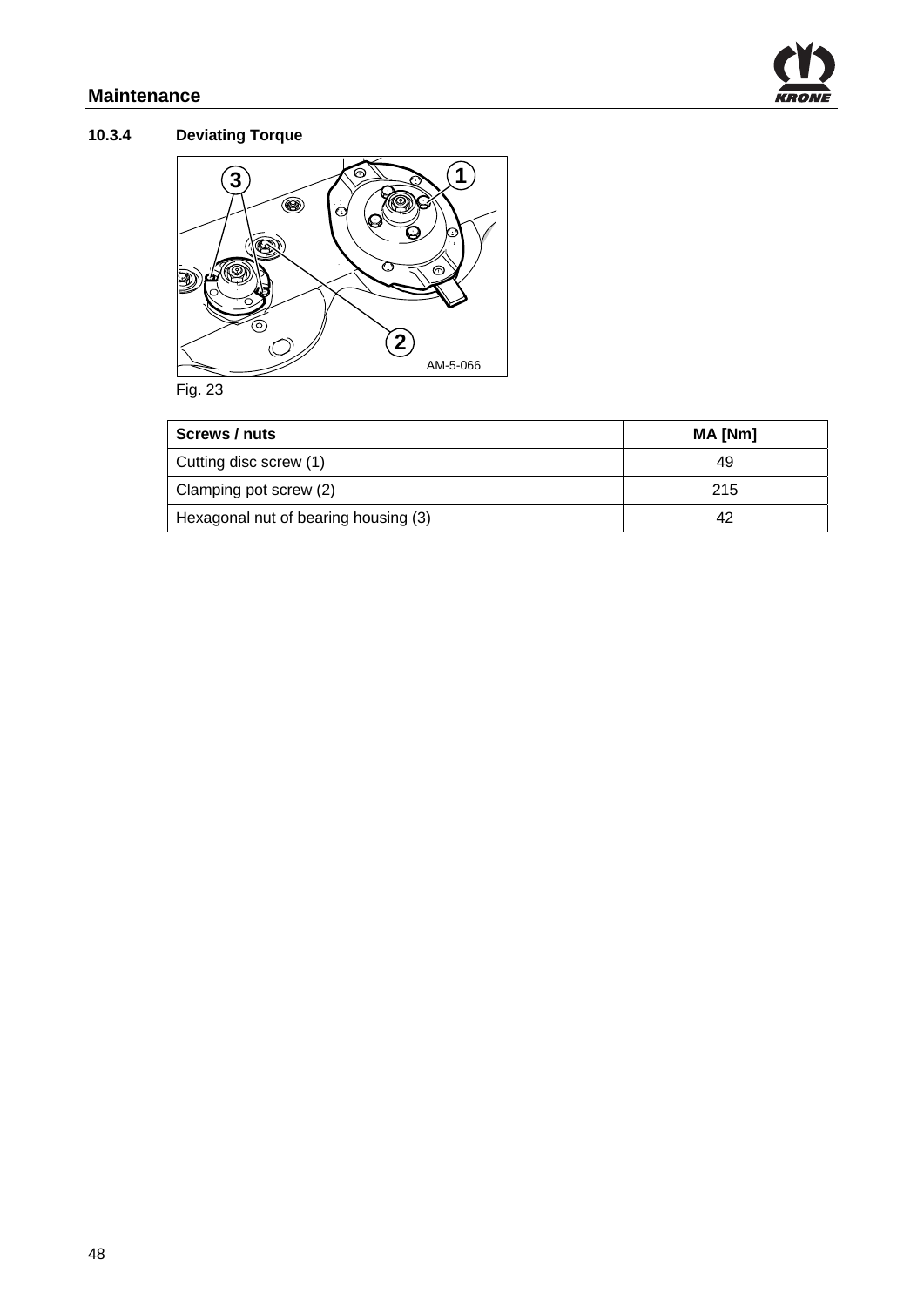

#### **10.4 Filling Quantities and Lubrication Designations for Gearboxes**

|                             | <b>Filling</b><br>quantity | <b>Refined oils</b> | Bio-degradable<br><b>lubricants</b> |
|-----------------------------|----------------------------|---------------------|-------------------------------------|
|                             | [litres]                   | <b>Brand name</b>   | <b>Brand name</b>                   |
| Main gearbox                | 0.41                       |                     |                                     |
| Gearbox on the carrying bar | 0.51                       |                     |                                     |
| Cutter bar AM 203 S         | 4.01                       |                     |                                     |
| Cutter bar AM 243 S         | 5.01                       | <b>SAE 90</b>       | On request                          |
| Cutter bar AM 283 S         | 6.01                       |                     |                                     |
| Cutter bar AM 323 S         | 7.0 I                      |                     |                                     |

# **10.4.1 Oil Level Check and Oil Change Intervals (Gearboxes)**



#### **Note - Oil level check and oil change (gearboxes) and lubricating the machine**

Effect: Long expected service life of machine

- First oil change on all gearboxes after 50 operating hours, then every 200 operating hours (but at least once a year).
- Before using the machine always check the oil level.
- With bio-degradable oils the changing intervals must be complied with absolutely because of ageing of the oils.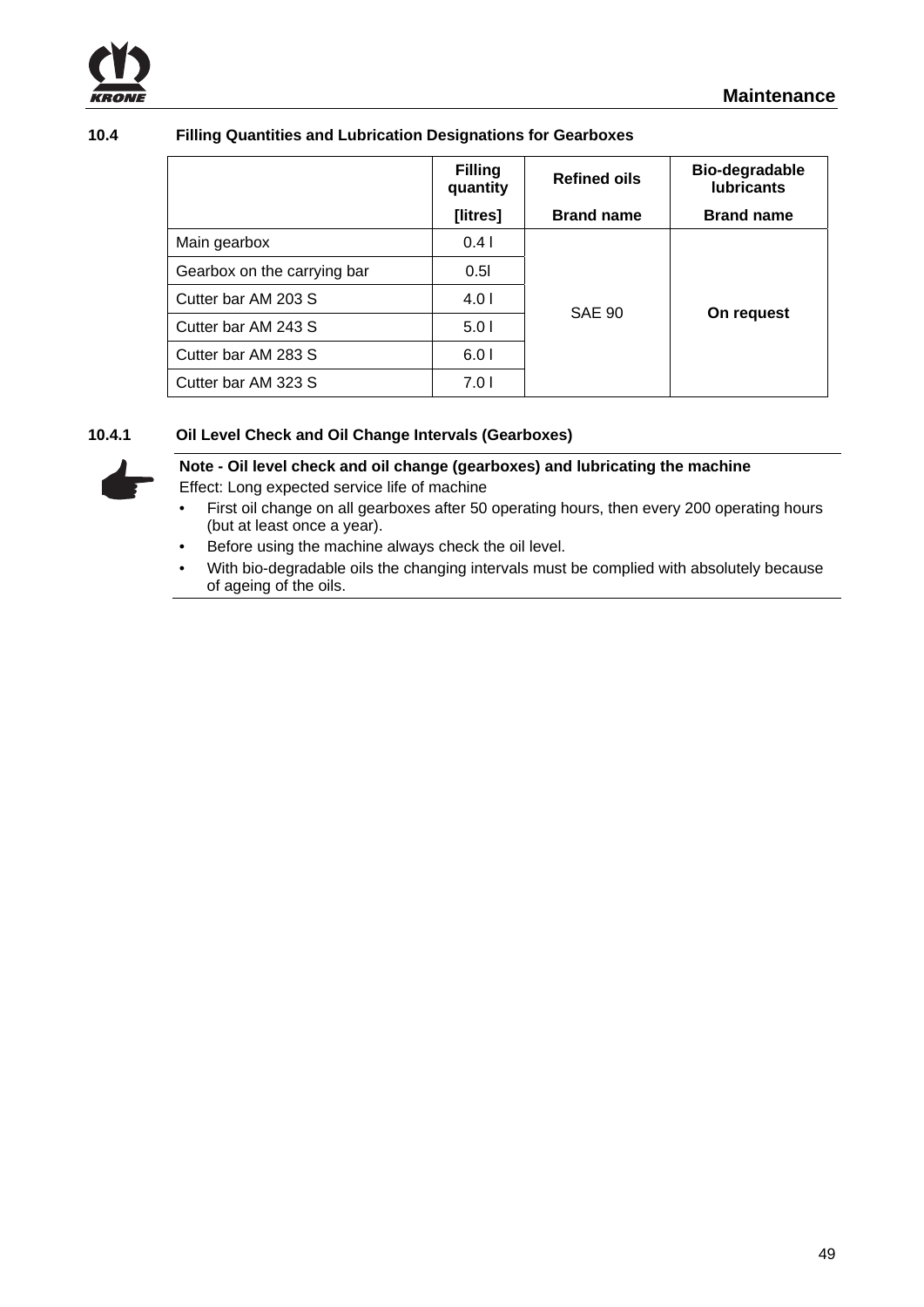#### **Maintenance**

#### **10.5 Main gearbox**



#### Fig. 24

#### **Oil level check:**

- For time intervals, see Chapter "Oil Level Check and Oil Change Intervals (Gearboxes)".
- Unscrew the inspection screw (1)
- Oil level up to bore hole (1)
- If necessary, top up the oil (SAE 90)
- Screw the check screw (1) back in.

#### **Oil change:**

- For time intervals, see Chapter "Oil Level Check and Oil Change Intervals (Gearboxes)".
- Screw out the screw plug (2).
- Collect the used oil in a suitable drip pan
- Screw in the screw plug (2)
- Fill oil (3) (oil level up to hole (1))
- Screw the inspection screw (1) and ventilation filter (3) back in.

#### **Oil quality / oil quantity: see Chapter "Filling Quantities and Lubricant Designations for Gearboxes"**



### **Note**

The used oil must be disposed of correctly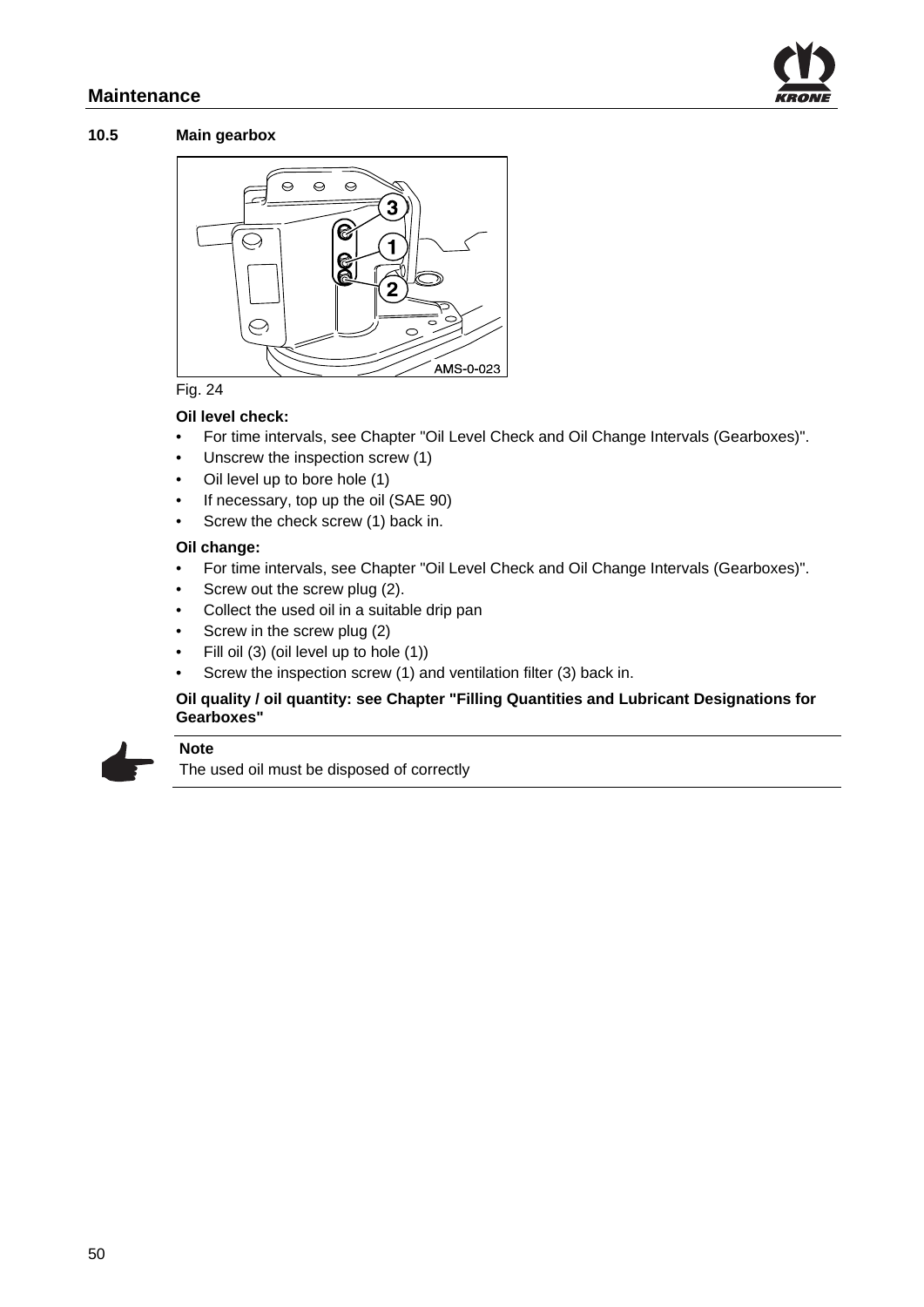

#### **10.6 Gearbox on the carrying bar**



#### **Note**

Align the carrying bar using a spirit level (4).



#### Fig. 25

#### **Oil level check:**

- For time intervals, see Chapter "Oil Level Check and Oil Change Intervals (Gearboxes)".
- Unscrew the inspection screw (1)
- Oil level up to bore hole (1)
- If necessary, top up the oil (SAE 90)
- Screw the check screw (1) back in.

#### **Oil change:**

- For time intervals, see Chapter "Oil Level Check and Oil Change Intervals (Gearboxes)".
- Screw out the screw plug (2).
- Collect the used oil in a suitable drip pan
- Screw in the screw plug (2)
- Fill oil (3) (oil level up to hole (1))
- Screw the inspection screw (1) and ventilation filter (3) back in.

#### **Oil quality / oil quantity: see Chapter "Filling Quantities and Lubricant Designations for Gearboxes"**



#### **Note**

The used oil must be disposed of correctly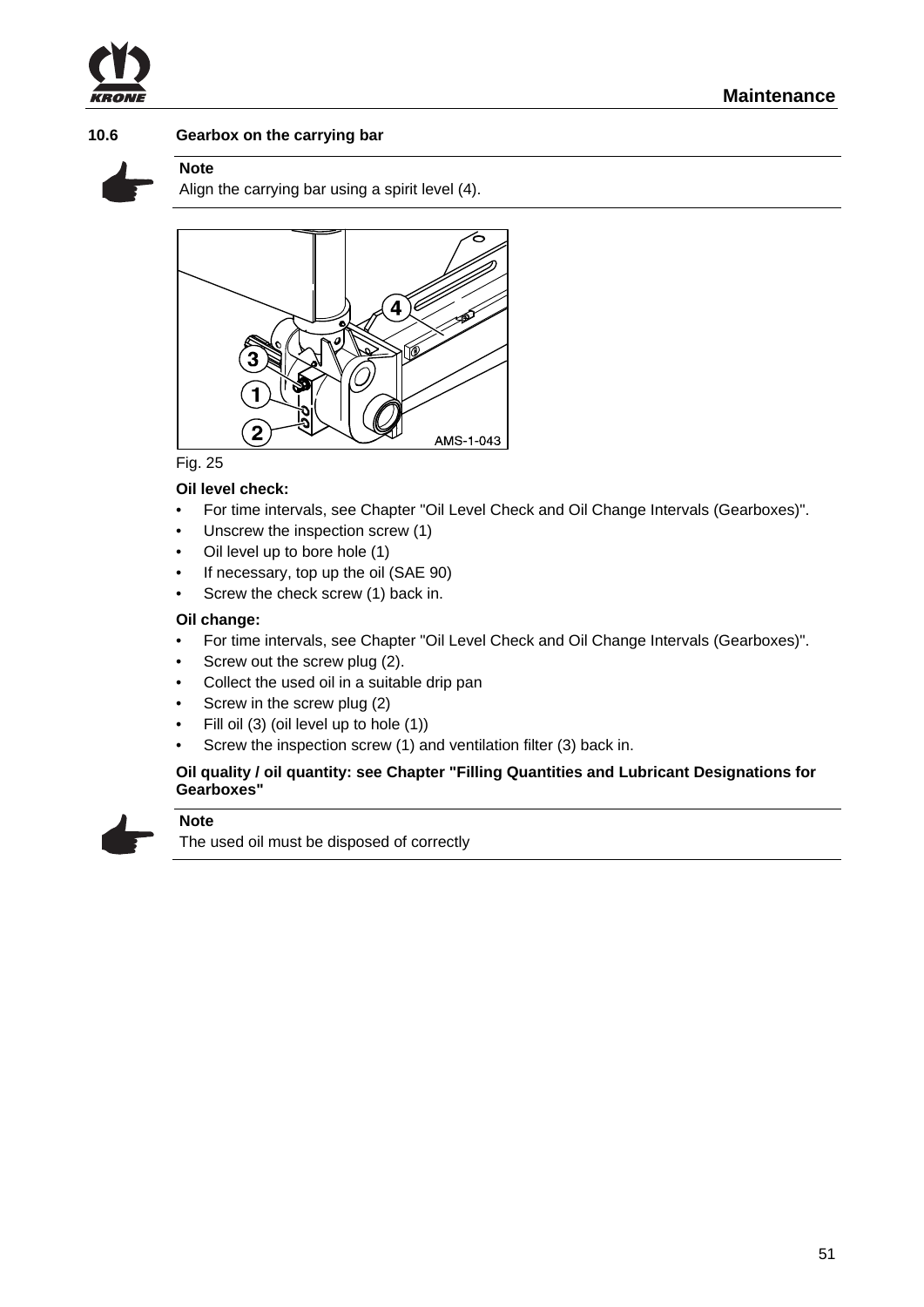#### **Maintenance**





#### **10.7.1 Oil change**



#### **Note**  No oil change is required on the cutter bar.

#### **10.7.2 Checking the oil level**



#### **Danger! - Rapidly rotating cutting discs/blade drums.**  Effect: Danger to life or serious injuries. Lower guards. Nobody should be in the danger zone around the machine.



#### **Danger! - Rapidly rotating cutting discs/blade drums.**

Effect: Danger to life or serious injuries.

- Switch off the engine and remove the ignition key.
- The cutting discs/blade drums continue to run!
- Do not leave the driver's cab until the cutting discs/blade drums have come to a complete stop.
- Allow the machine to run briefly
- Turn off the PTO
- Wait until cutting discs/blade drums have come to a complete stop
- Move the cutter bar into transport position
- Switch off the tractor engine and remove the ignition key
- Close the shut-off valve on the hydraulic cylinder of the disc mower



Fig. 26

#### **Check the oil level before every use**

- Remove the oil level inspection screw (1) from the cutter bar
- The oil level must be up to the bore hole. If necessary, top up the oil (SAE 90)
- Screw in the oil level inspection screw (1) again and tighten securely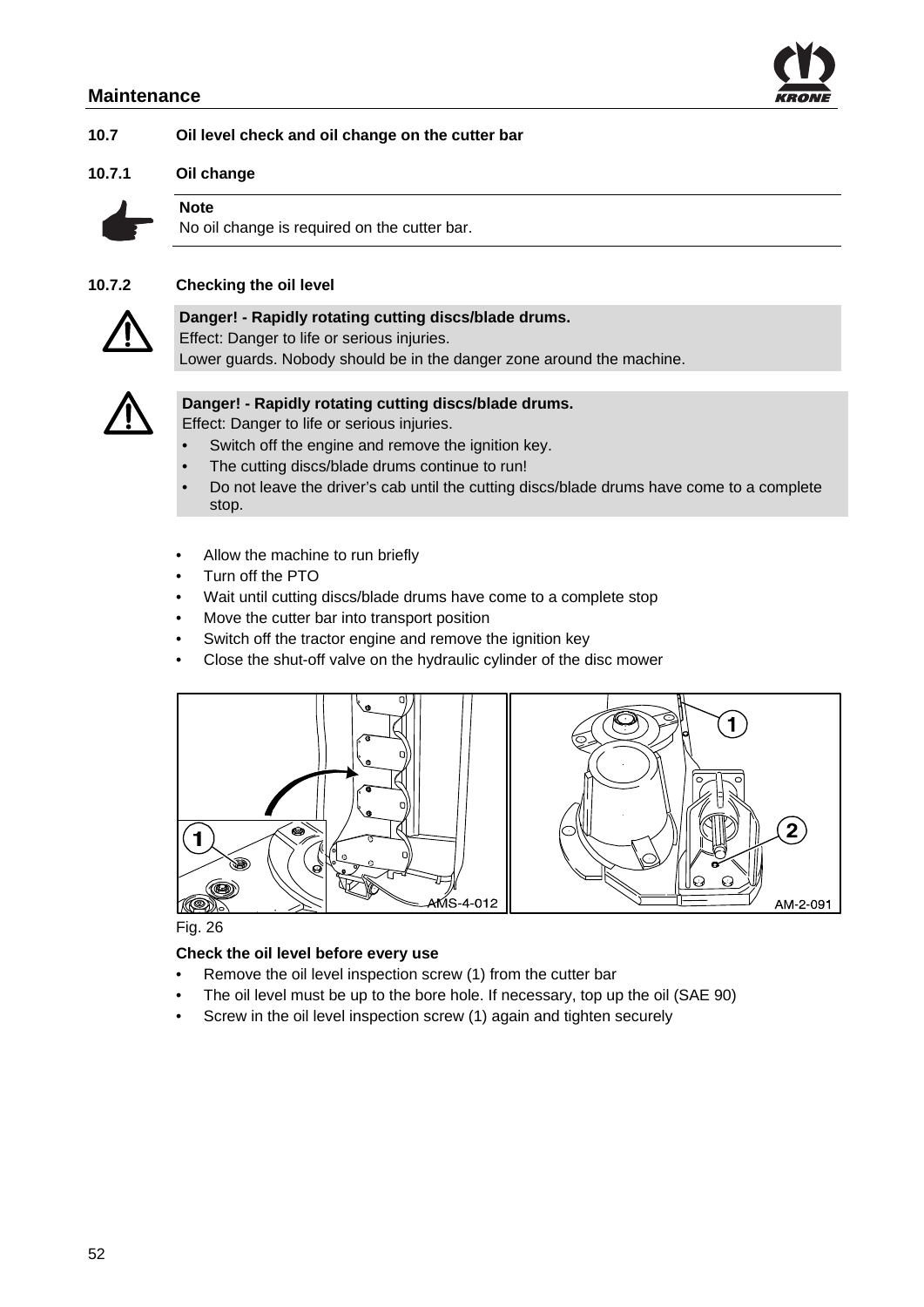

#### **10.8 Guard Cloths**



#### **Danger! - Missing or damaged guard cloths**

Effect: Danger to life, serious injuries or serious damage to the machine. The protective equipment on the machine, e.g. guard cloths and hoods, protects against flying stones and similar objects and also prevents access to dangerous parts.

- Damaged or worn guard cloths must be replaced without delay
- Use only original cloths
- Move the guard cloths into position prior to starting work



# Fig. 27

#### **Note**

The protective frame and guard cloths protect against objects that would be forcibly ejected upward. They also prevent contact with rotating blades.

Check the guard cloths regularly. Replace worn or damaged guard cloths immediately.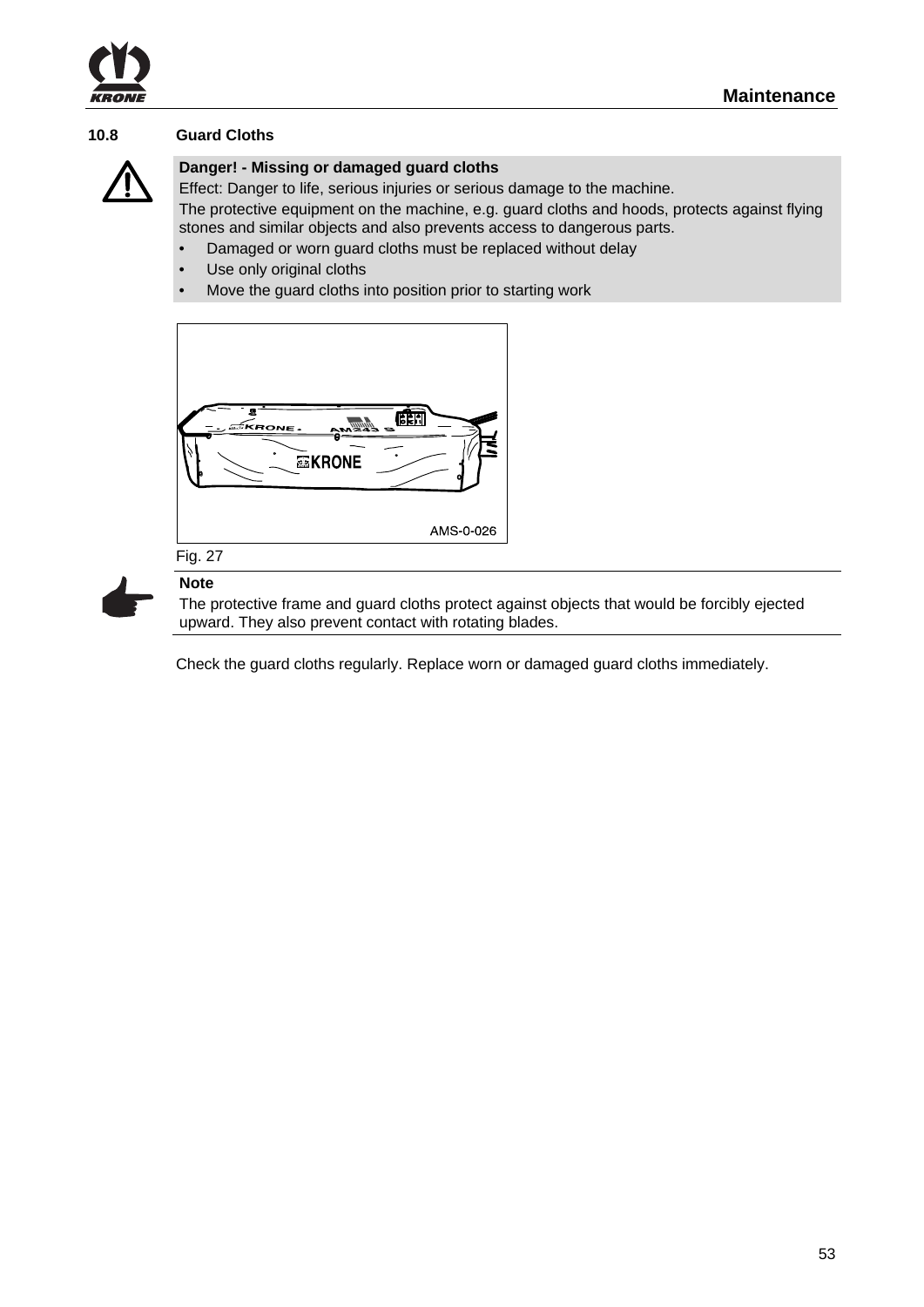

#### **10.9 Maintenance of pole protection**



### Fig. 28

#### **The pole protection (1) must be maintained at least once a year.**

To perform maintenance, release the tension on the spring (2) and remove it. Then pull the pole protection (1) apart and clean the contact surfaces of both inclined bevels. Then grease the inclined bevels and mount the pole protection.



# **Note**

For the triggering moment setting, see "Pole Protection Setting" in the Settings chapter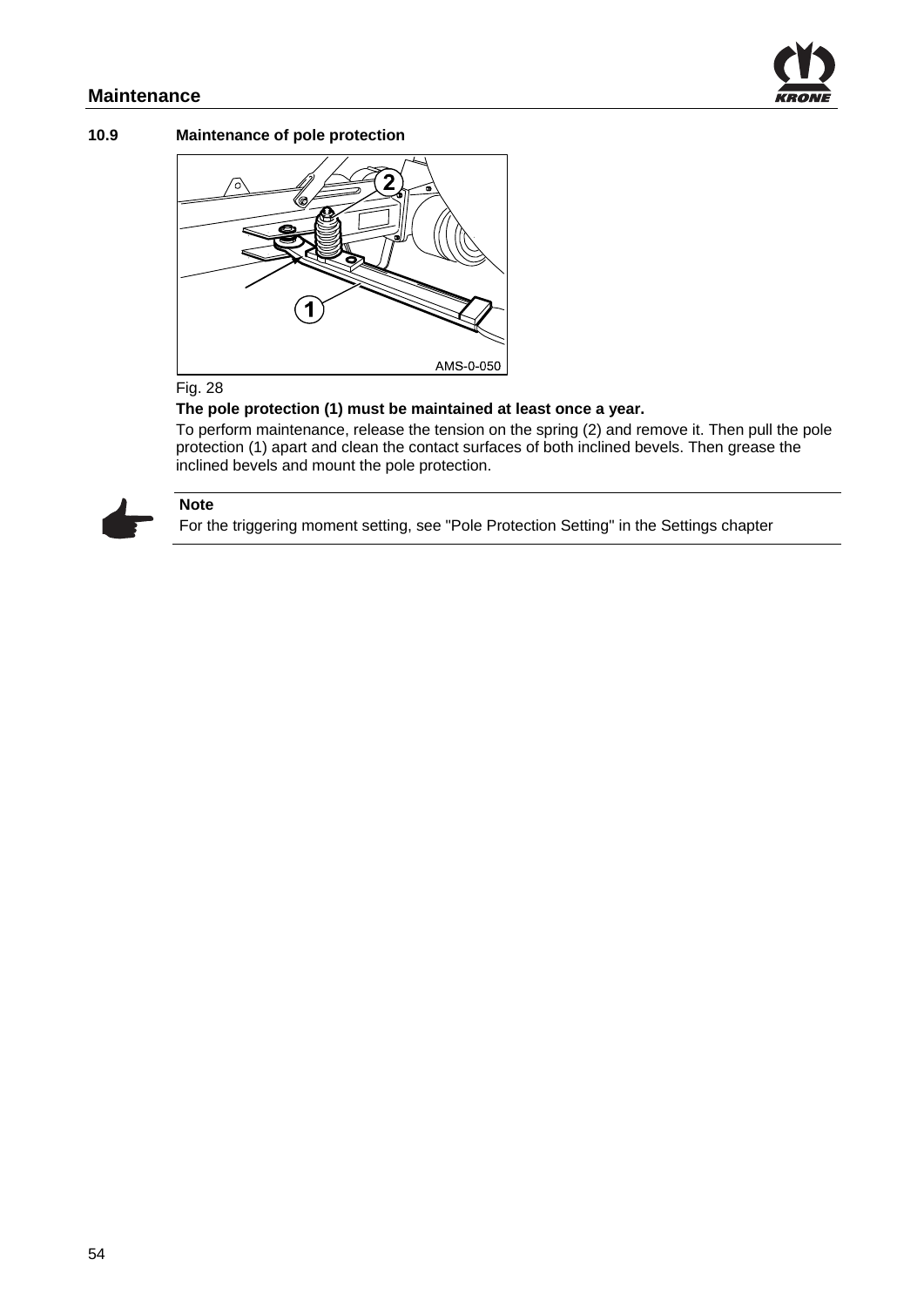

#### **10.10 Checking the Cutter Blades and Blade Holder**



# **Warning! - Missing and damaged cutter blades and cutter blade retainers.**

Effect: Danger to life, serious injuries or damage to the machine

- Check cutter blades at least once per day and check retaining bolts every time you change the blades or after contact with foreign objects.
- Immediately replace missing or damaged cutter blades and cutter blade retainers



Fig. 29

To check and fit the blades, fold up the protective device (1). Now you can access the blades (2).



#### **Note**

After the inspection and installation tasks are completed, move the protective device into its protective position.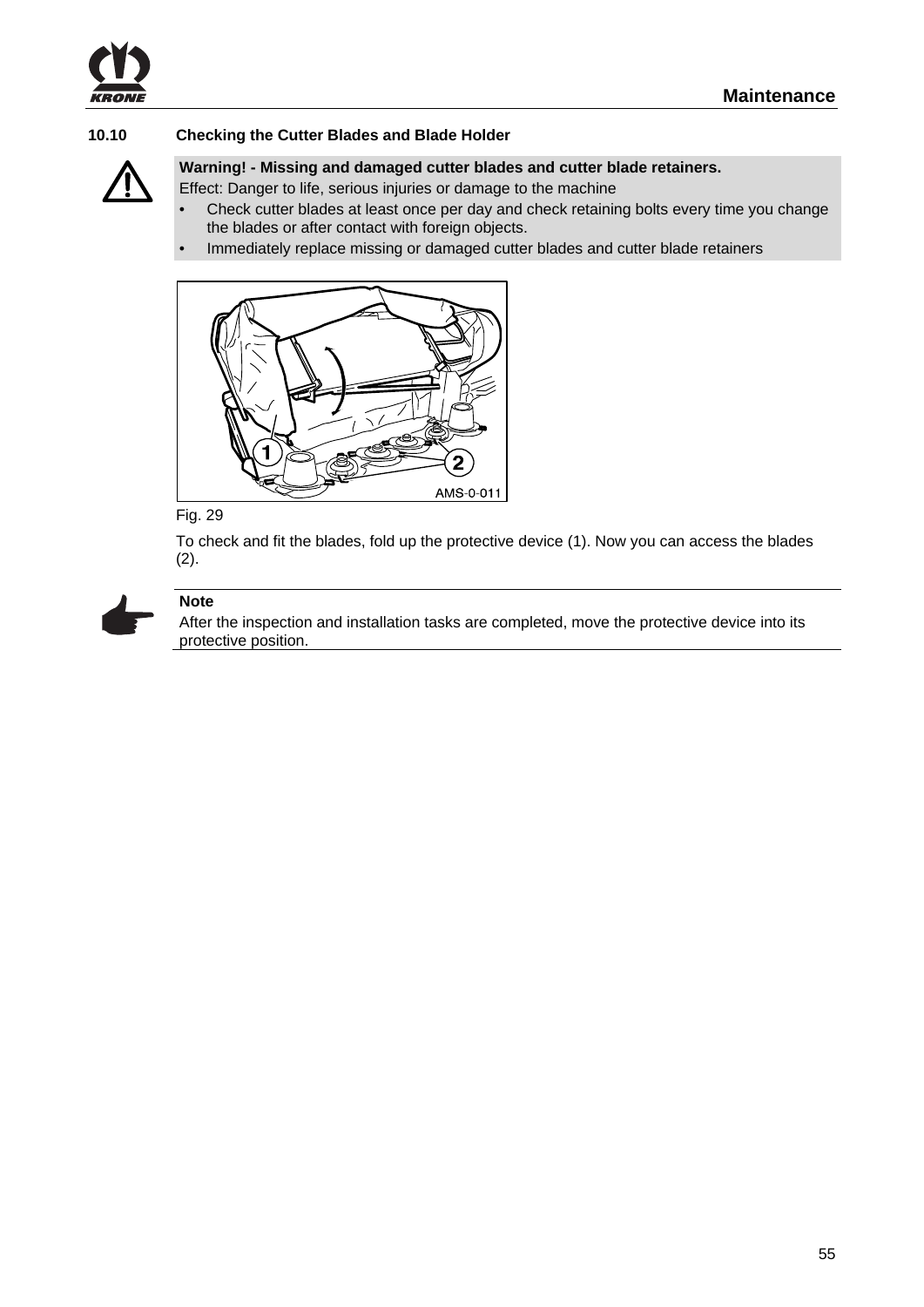#### **10.10.1 Cutter Blades**

The borehole on the cutter blades may spread due to wear.



#### **Danger! - Insufficient thickness of material on the cutter blades.**

Effect: Danger to life or serious injuries.

• The cutter blades must be replaced at the latest when the wear limit is reached (see mark (1) on the cutter blade; dimension a less than or equal to 13 mm).



Fig. 30



#### **Note - The cutter blades can be turned around and used on both sides.**

When cutter blades are missing or damaged, they must be replaced as a complete set. This prevents dangerous unbalanced rotation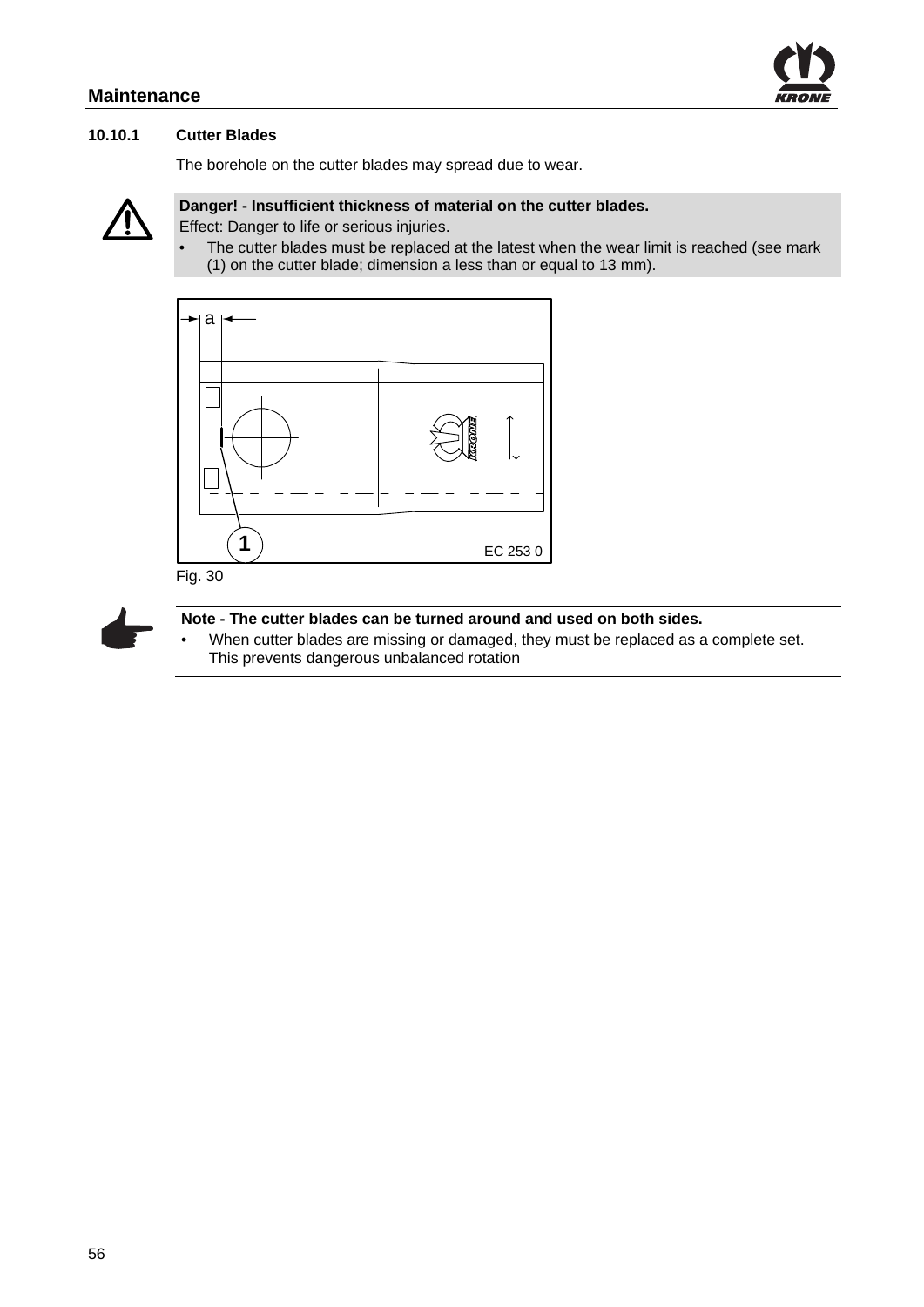

#### **10.10.2 Blade Screw Connection**



**DANGER! - Insufficient thickness of material on the retaining bolts.** 

Effect: Danger to life or serious injuries.

- Every time a blade is changed, check the thickness of the holding bolts material.
- Damage or worn retaining bolts must always be replaced by sets on each cutting disc/blade drum!
- The material thickness of the retaining bolts must not be less than 12 mm at the weakest point.



Fig. 31

#### **10.10.3 Blade Quick-Fit Device**



#### **DANGER! – Insufficient thickness of material on the retaining bolts.**

Effect: Danger to life or serious injuries.

- Every time a blade is changed, check the thickness of the holding bolts material.
- Damage or worn retaining bolts must always be replaced by sets on each cutting disc/blade drum!
- The material thickness of the retaining bolts must not be less than 9 mm at the weakest point.
- The material thickness of the leaf spring must not be less than 3 mm at the weakest point.



Fig. 32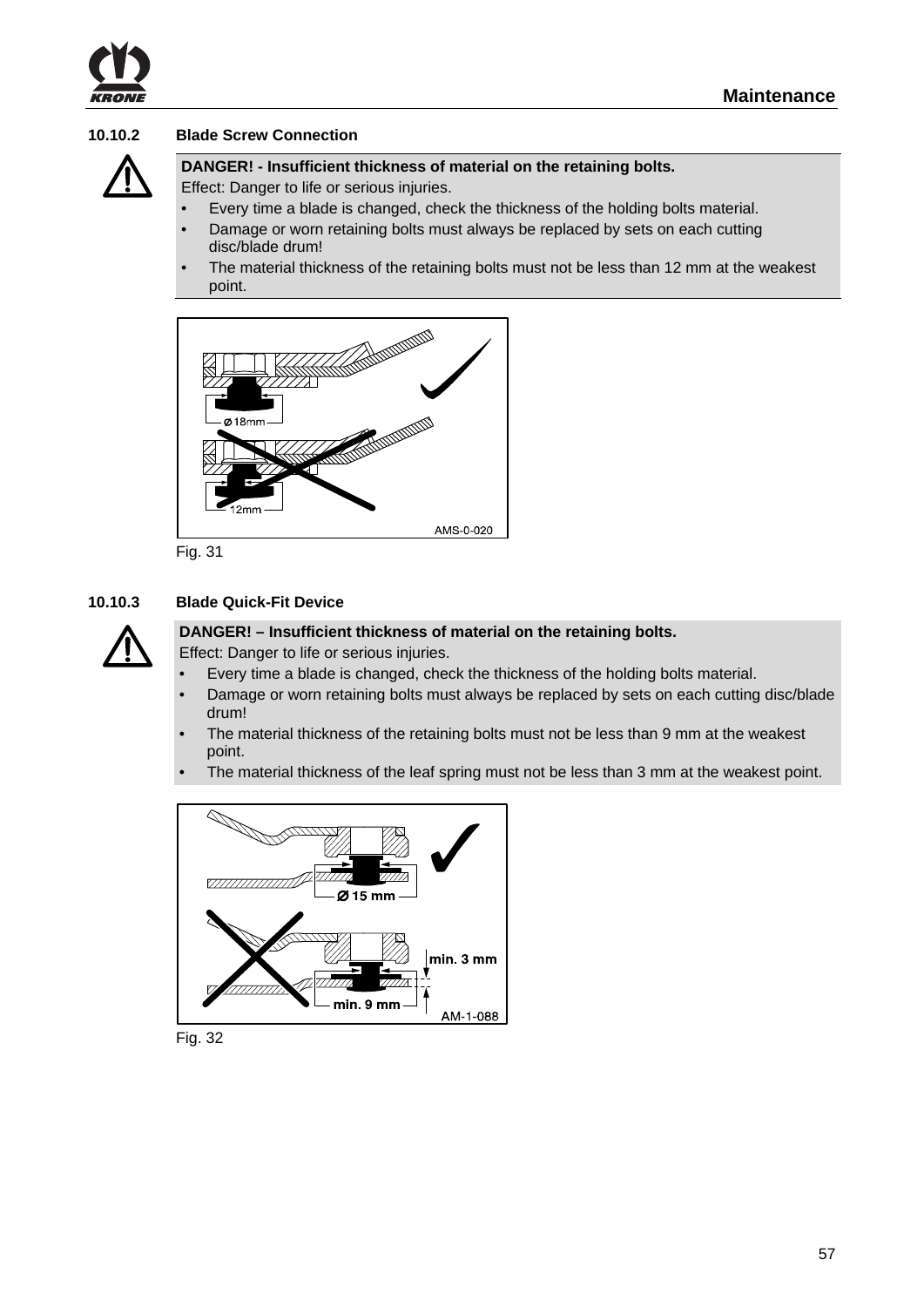

#### **10.11 Blade Changing on Cutting Discs**



#### **Danger! - Rapidly rotating cutting discs/blade drums.**

Effect: Danger to life or serious injuries.

- Switch off the engine and remove the ignition key.
- The cutting discs/blade drums continue to run!
- Do not leave the driver's cab until the cutting discs/blade drums have come to a complete stop.



#### **Danger! - Cutter blades coming loose**

Effect: Danger to life or serious injuries.

- After changing the blades check that they fit perfectly and that they can move freely.
- Whenever a blade is changed, also inspect the fasteners and replace them, if necessary!
- Always replace missing and damaged blades in sets to prevent unbalanced rotation!
- Never mount unevenly worn blades on a drum/disc!

#### **10.12 Special Tool**



#### Fig. 33

The special tool (1) {blade wrench for blade quick-fit device} or the offset ring spanner (2) {for blade screw connection} are included in the scope of delivery.

The tool (1 or 2) is located on the holder (3) on the rear hinge pipe (4) of the three-point block. After the tool has been used, insert it in the holder (3) again and secure it with the linch pin (5).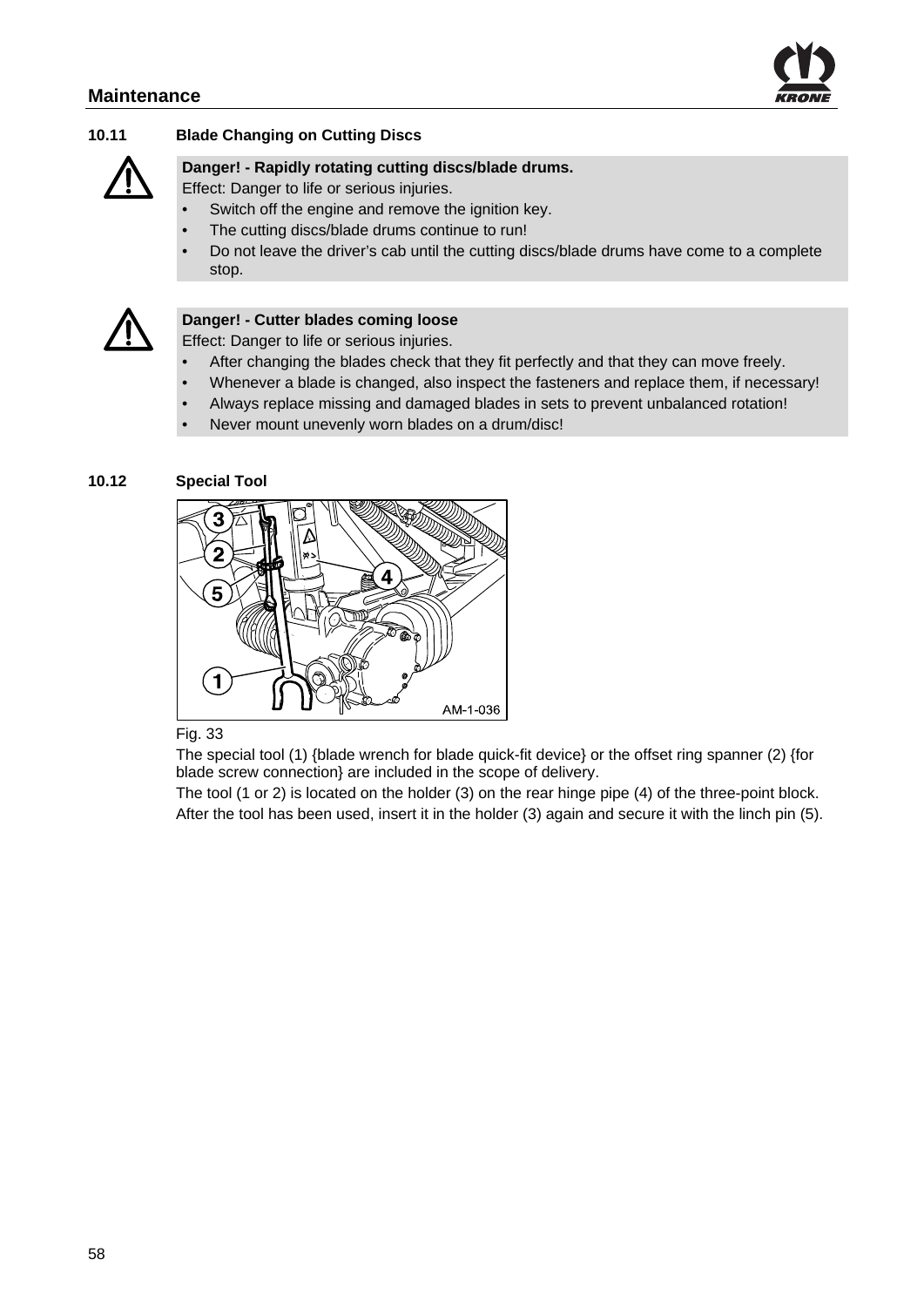

#### **10.12.1 Blade Screw Connection**



#### Fig. 34

- Fold up the protective device
- Clean the area
- Remove damaged or worn blades
- To fit a blade (5), insert it between the wear plate (2) and the cutting disc (1)
- Insert the retaining bolt (3) from below through the wear plate, the blade and the cutting disc
- Place the hex nut (4) on the bolt from above and tighten it firmly (for torque see section "Torques").
- Repeat this process for all blades, including those on the blade drums
- After fitting the blades, fold the protective device down again



#### **Note**

- The cutter blades of anticlockwise rotating cutting discs / blade drums are different to those of clockwise rotating ones. Make certain the direction of rotation is correct when installing!
- The arrow on the cutter blades must match the direction of rotation of the corresponding cutting discs / blade drums
- The locknut (4) used to secure the retaining bolts must not be used more than once

**Order No. for clockwise rotating blade: 139-889 Order No. for anticlockwise rotating blade: 139-888** 

#### **Alternatively:**

**Order No. for roof-shaped blade (clockwise and anticlockwise threading): 139 800**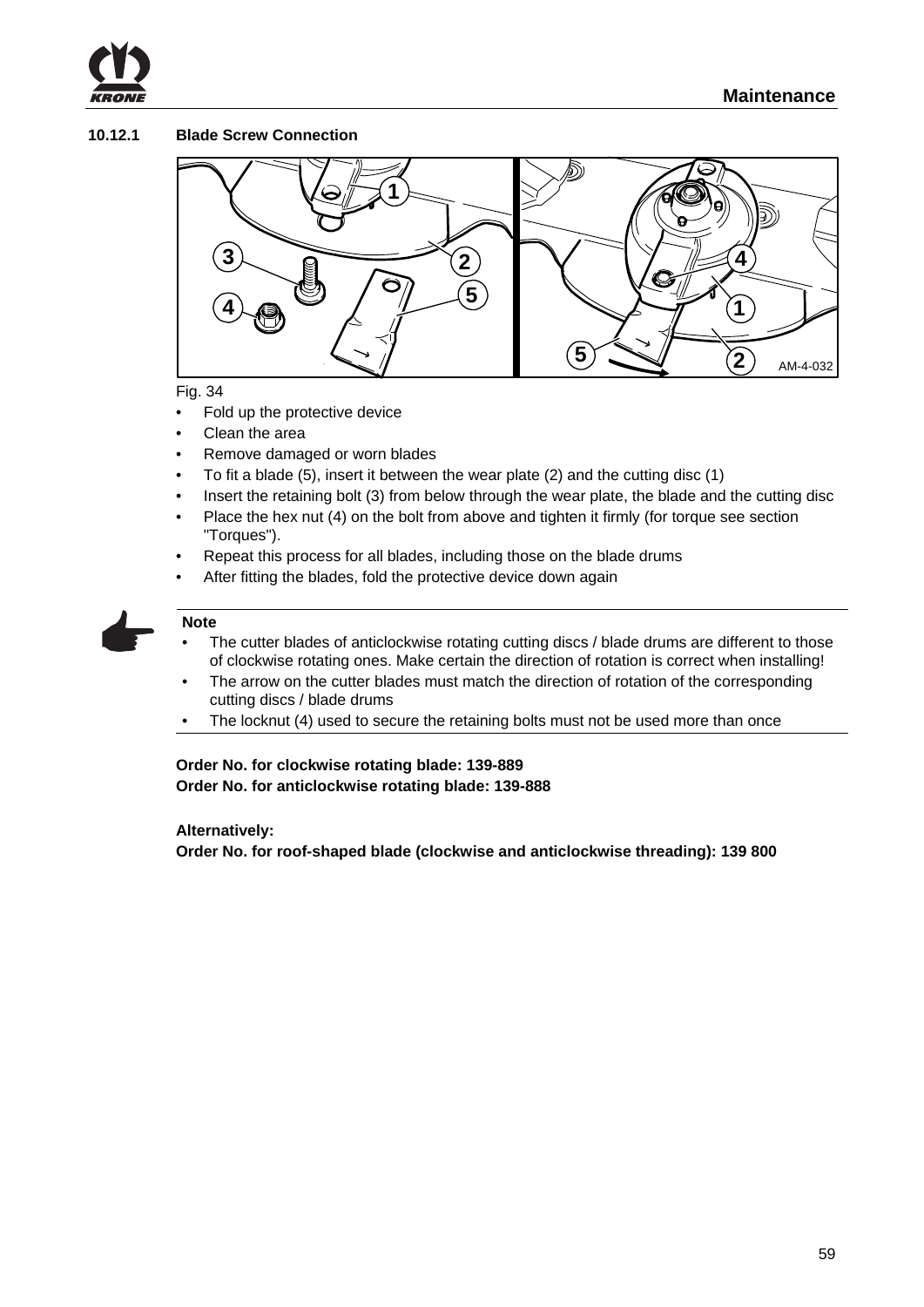

#### **10.12.2 Blade Quick-Fit Device**



#### Fig. 35

- Fold up the protective device
- Clean the area
- Remove damaged or worn blades
- Push the special tool (1) (blade key) between the cutter disc (4) and leaf spring (3) and press down with one hand
- Guide a new blade (2) onto the retaining bolt and allow the blade key to return upwards
- Repeat this process for all blades, including those on the blade drums
- After fitting the blades, fold the protective device down again



#### **Note**

- The cutter blades of anticlockwise rotating cutting discs / blade drums are different to those of clockwise rotating ones. Make certain the direction of rotation is correct when installing!
- The arrow on the cutter blades must match the direction of rotation of the corresponding cutting discs / blade drums

**Order No. for clockwise rotating blade: 139-889 Order No. for anticlockwise rotating blade: 139-888** 

#### **Alternatively:**

**Order No. for roof-shaped blade (clockwise and anticlockwise threading): 139 800**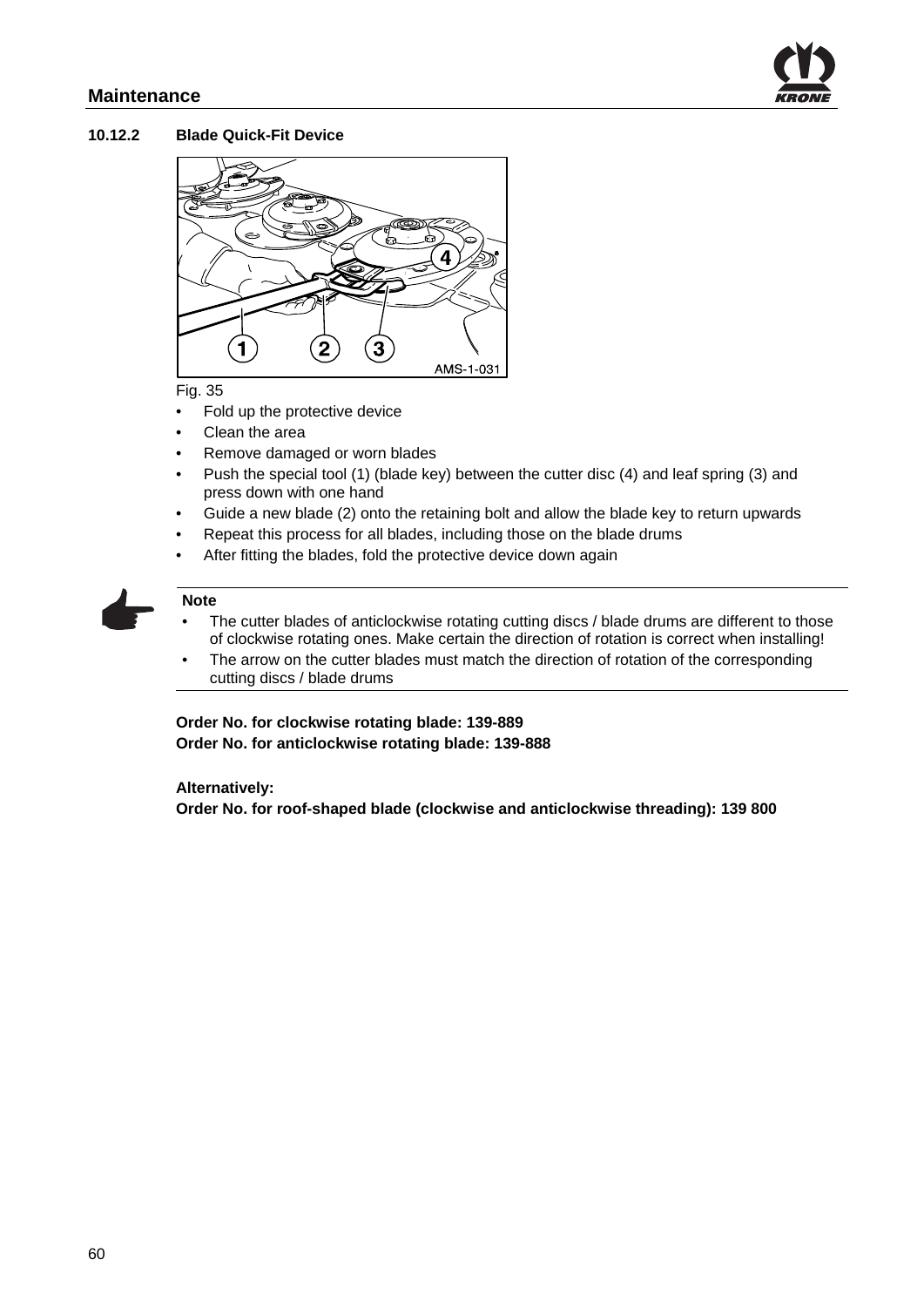

#### **10.13 Replacing the Linings**



# **Caution! – Linings not checked**

#### Effect: Damage to the machine

- Always check the mowing unit for damaged linings prior to start-up and replace linings, if necessary!
- Adjust the welding current and the welding material to the cutter bar material and to the lining or carry out a trial welding if necessary.



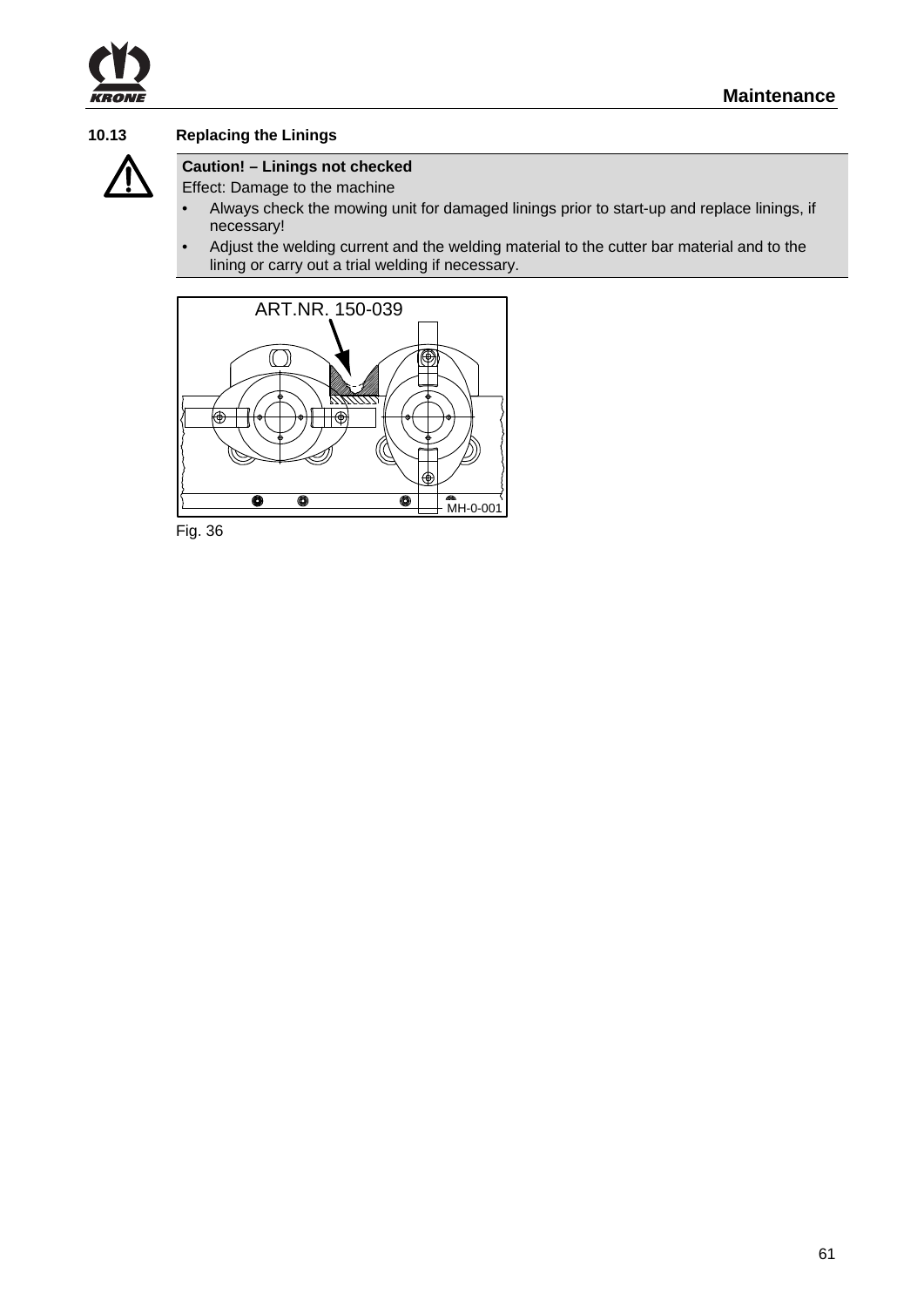

#### **11 Maintenance – lubrication chart**

#### **11.1 Special Safety Instructions**



#### **WARNING!**

**When performing repair, maintenance or cleaning work or in case of technical intervention, drive elements may start moving (caution: cutting discs continue to run).** 

Effect: Danger to life, injuries or damage to the machine.

- Turn off the PTO shaft.
- Move the machine to the working position and lower it to the ground.
- Switch off the engine of the tractor, remove the ignition key and carry it with you.
- Secure the tractor against accidental start-up and against rolling.
- After the repair, maintenance, cleaning work or technical modifications are completed, mount all protective covers and safety devices properly again.
- Avoid skin contact with oils, greases, cleaning agents and solvents.
- In the event of injuries or burns due to oils, cleaning agents or solvents, contact a physician immediately.
- All other safety instructions must also be followed to avoid injuries and accidents.

#### **11.2 PTO shaft**



Fig. 37

Lubricate the PTO shafts at the intervals indicated in the drawing with a multi-purpose grease. Follow the operating instructions of the PTO shaft manufacturer.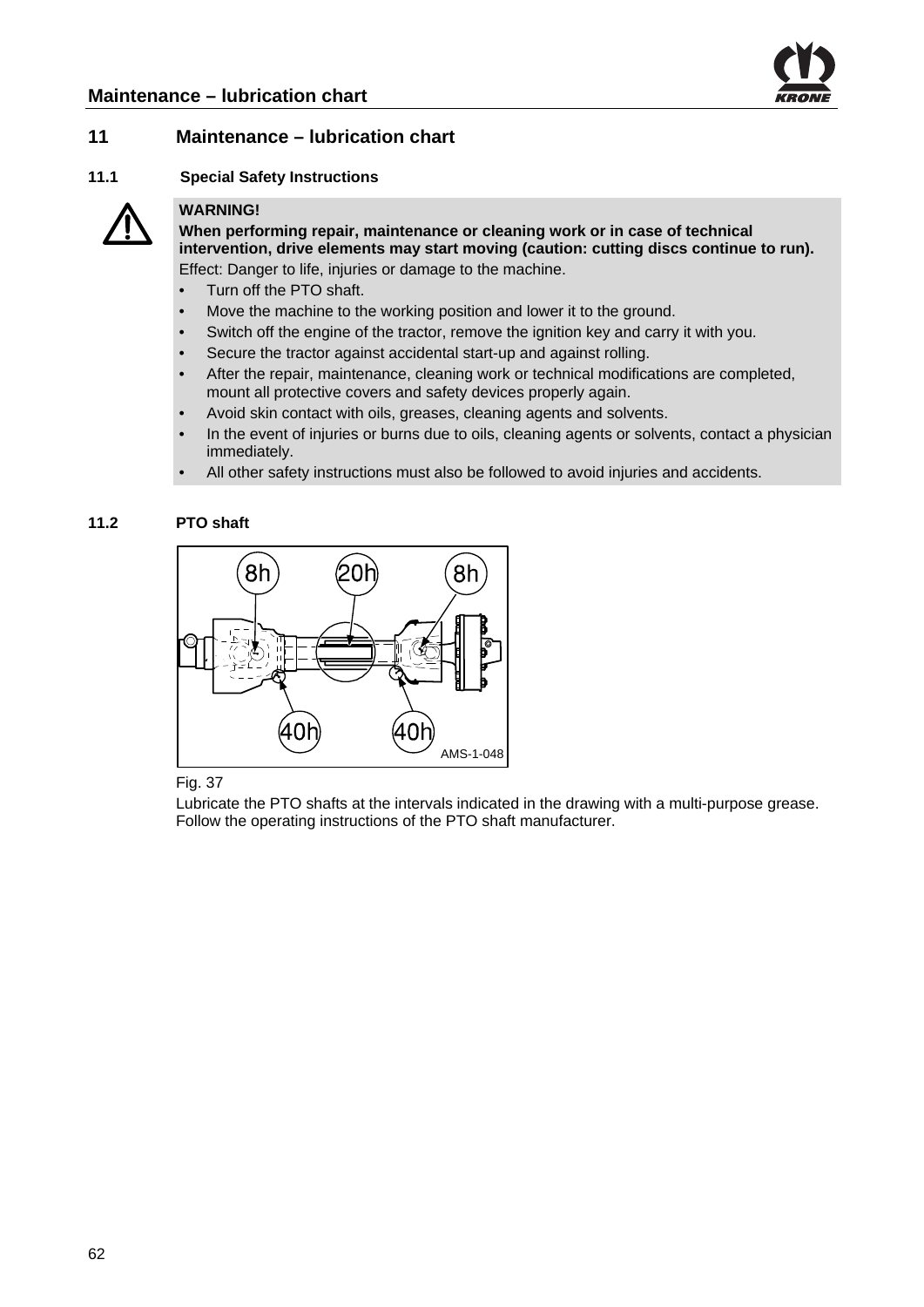

# **11.3 Lubrication Chart**



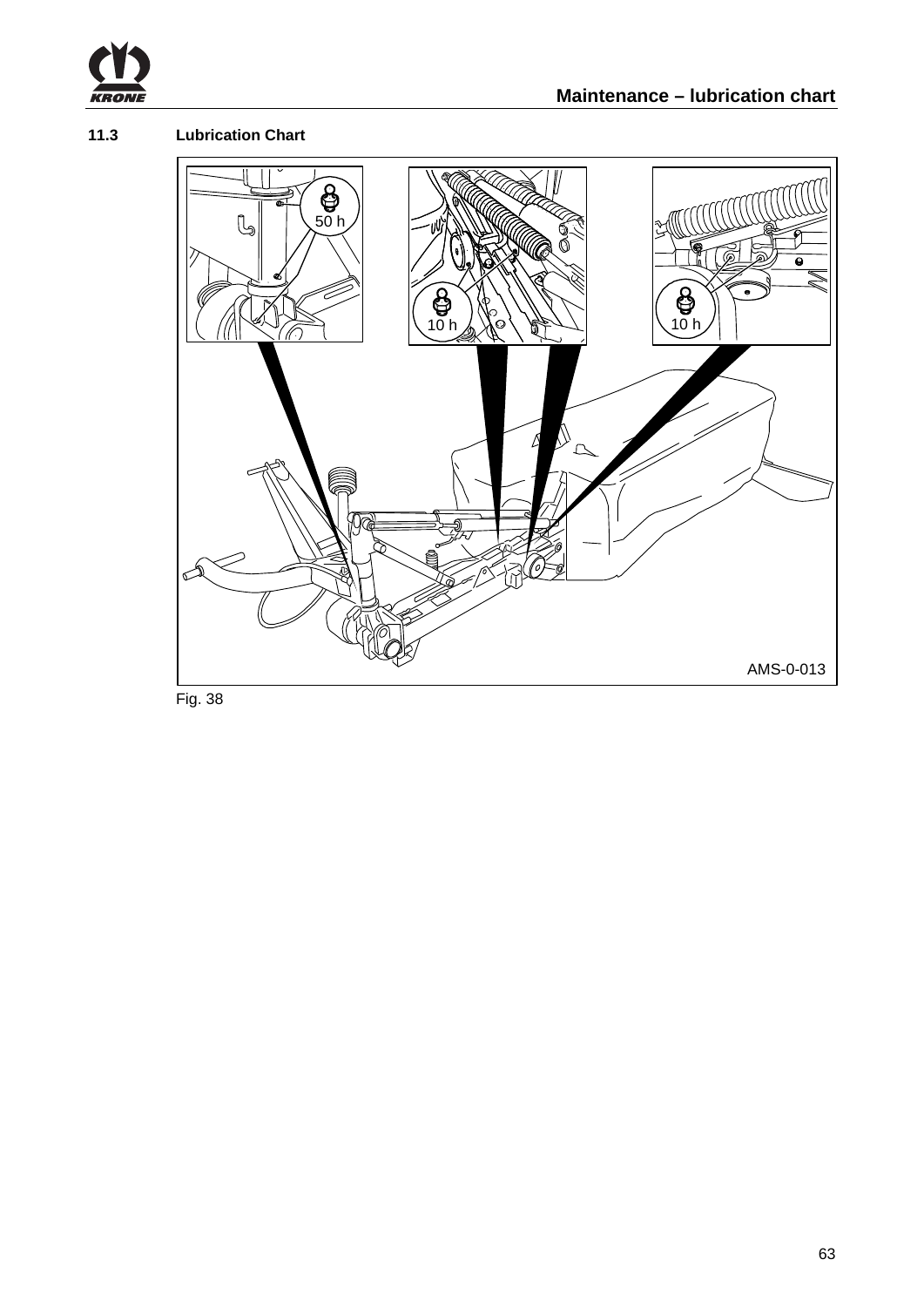

#### **12 Placing in Storage**

- Park the machine in a dry location, but not in the vicinity of artificial fertilisers or livestock buildings.
- Before placing the machine in winter storage, clean inside and outside thoroughly. If you use a high-pressure cleaner to do this. do not keep a stream of water directed at bearing points. After cleaning is completed, lubricate all lubrication points. Do not wipe off any grease that comes out of bearing points. The hardened grease will provide additional protection against moisture.
- Disassemble the PTO shaft. Lubricate the inner tubes and the guard tube with grease. Grease the lubrication points on the cross joint and on the bearing rings of the guard tubes.
- Oil all joint points!
- Touch up damaged paint and preserve all uncoated areas thoroughly with rust protection agent.
- Check all movable components such as deflector rollers, joints, tension rollers, etc. to make certain they move easily. If necessary remove, clean, grease and remount. If necessary, replace with new parts.
- Shut down the overload coupling
- **Use only original KRONE replacement parts.**

Perform the necessary repair tasks during the time immediately after the harvest season. Draw up a list of all replacement parts you will need. This will make it easier for your KRONE dealer to process your orders and you will be certain that your machine will be ready for use at the beginning of the next season.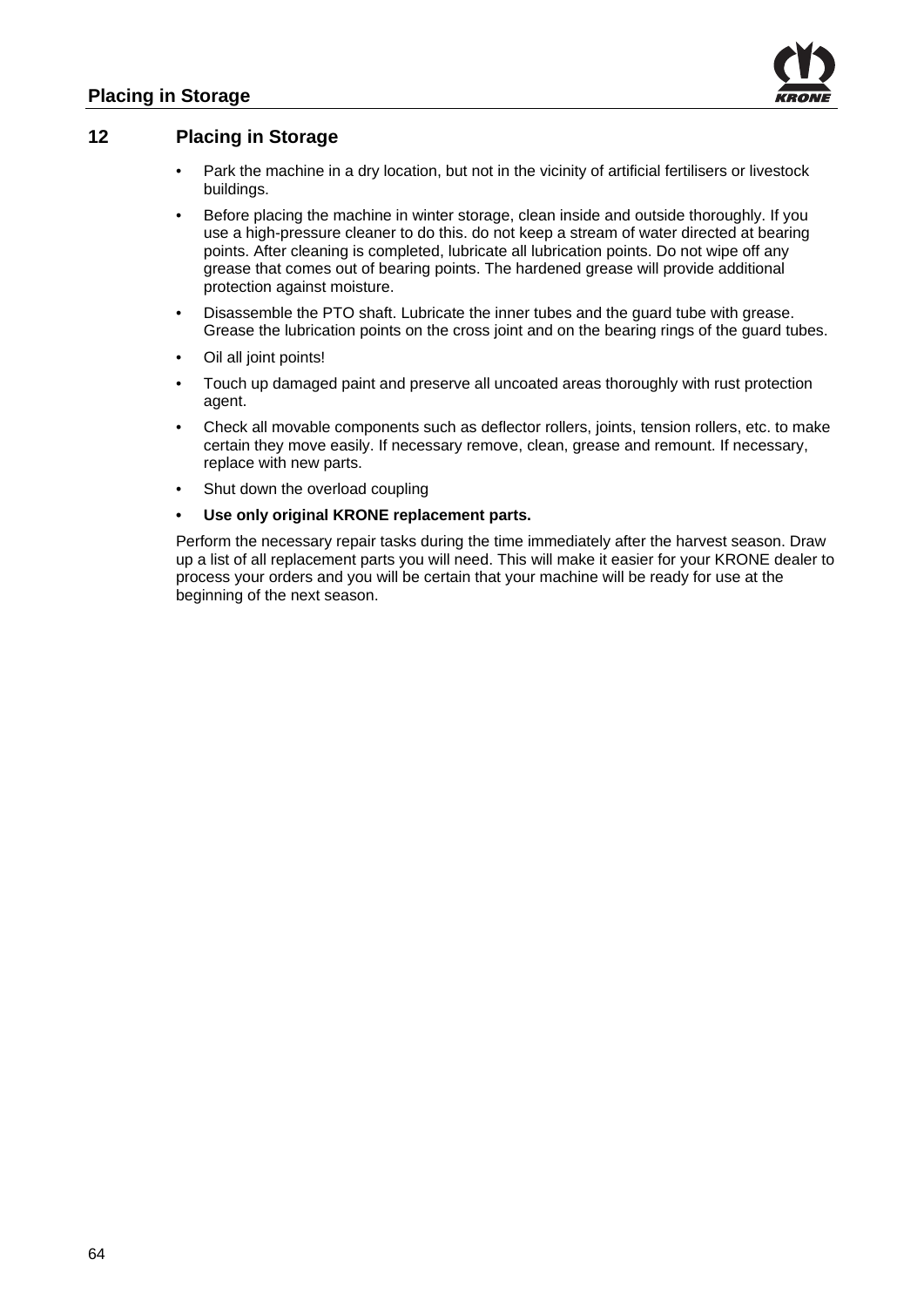

# **13 Before the Start of the New Season**

#### **13.1 Special Safety Instructions**



#### **WARNING!**

**When performing repair, maintenance or cleaning work or in case of technical intervention, drive elements may start moving (caution: cutting discs continue to run).** 

Effect: Danger to life, injuries or damage to the machine.

- Turn off the PTO shaft.
- Move the machine to the working position and lower it to the ground.
- Switch off the engine of the tractor, remove the ignition key and carry it with you.
- Secure the tractor against accidental start-up and against rolling.
- After the repair, maintenance, cleaning work or technical modifications are completed, mount all protective covers and safety devices properly again.
- Avoid skin contact with oils, greases, cleaning agents and solvents.
- In the event of injuries or burns due to oils, cleaning agents or solvents, contact a physician immediately.
- All other safety instructions must also be followed to avoid injuries and accidents.

#### **13.2 Test run.**



#### **Danger! - Testing the machine after repair, maintenance or cleaning work and after technical intervention.**

Effect: Danger to life or serious injuries

- The mowing unit must be in working position
- Do not switch on the drives until the mowing unit is resting on the ground and you are absolutely sure that neither persons, animals nor objects are in the danger zone.
- Start a trial run of the machine only from the driver's seat.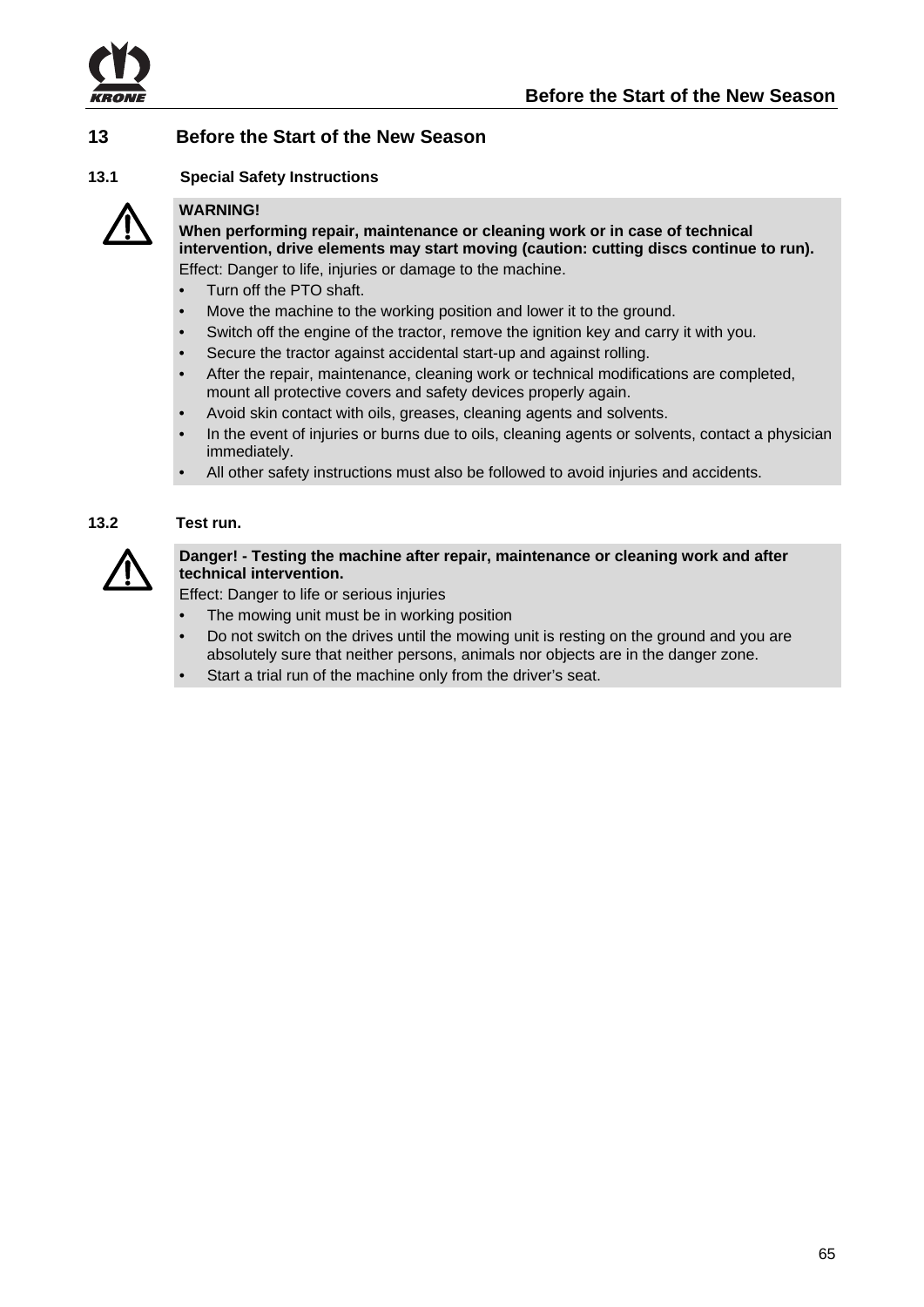

- Wipe off the grease and oil used for preservation
- Lubricate the machine thoroughly. Remove any condensation water which may have collected in the bearings.
- Check oil level in the gearbox(es) and top up if necessary.
- Check all screws to make certain they are tight or retighten them if necessary.
- Check all electrical connection cables and the lighting. Repair or replace if necessary.
- Check the entire setting of the machine and correct if necessary.
- Re-read the operating instructions thoroughly.



# **Note**

Use vegetable oils and greases.

• Vent the friction clutch to release the adhesion of the friction lining.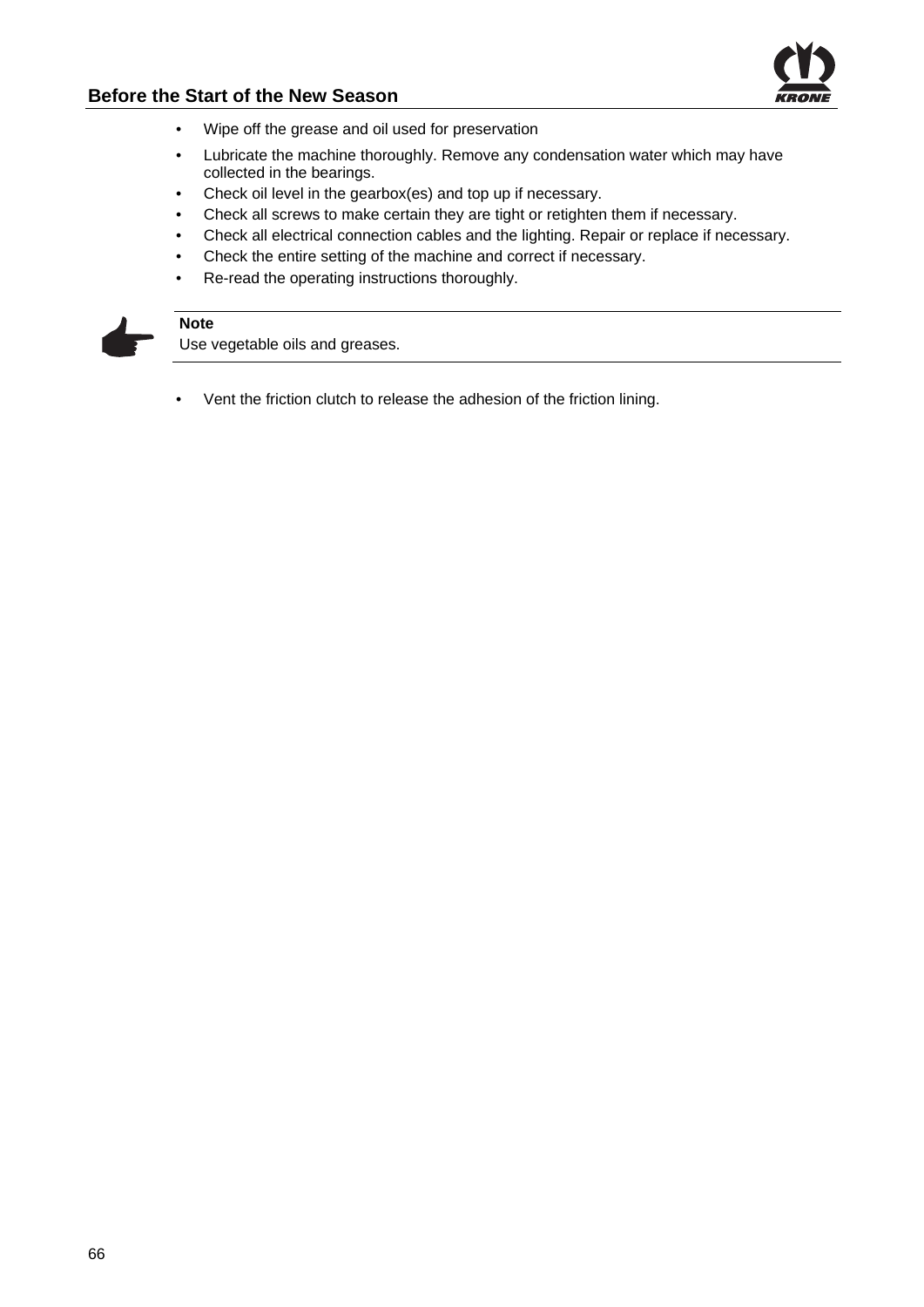

#### **13.3 Friction Clutch**



#### **Caution! - Manipulation of the friction clutch**

Effect: Serious damage to the machine

• Manipulation of the overload protection changes the slip torque. This will lead to a loss of warranty claims! Original KRONE spare parts only may be used.

### **Note**

To place the machine in service again, attach it to the tractor and switch on the PTO shaft. When the overload coupling is vented, the cutting discs should not be turning with it. If the cutting discs do turn, it is because the overload coupling is jammed or rusted and stiff, in which case it must be disassembled. (Loosen the friction lining from the plates. If necessary smooth the friction surfaces with emery paper.) Then attach the PTO shaft again and proceed as described in section "Walterscheid Overload Coupling".



#### **Note - Friction Clutch**

Effect: Conserve functionality and increased service life

• The friction clutch (2) must be vented prior to commissioning and once a year prior to harvesting. (See section Before the Start of the New Season "Friction clutch")

#### **13.4 Walterscheid Overload Coupling**



#### Fig. 39

The friction clutch protects the tractor and the machine against damage. It is designed with a permanently adjusted turning torque M**R**. The torque is applied on the housing of the friction clutch (2).

#### **Venting the friction clutch**

Tighten the four nuts (1). Block the machine and move the friction clutch manually to the point where it slips through. Loosen the nuts again.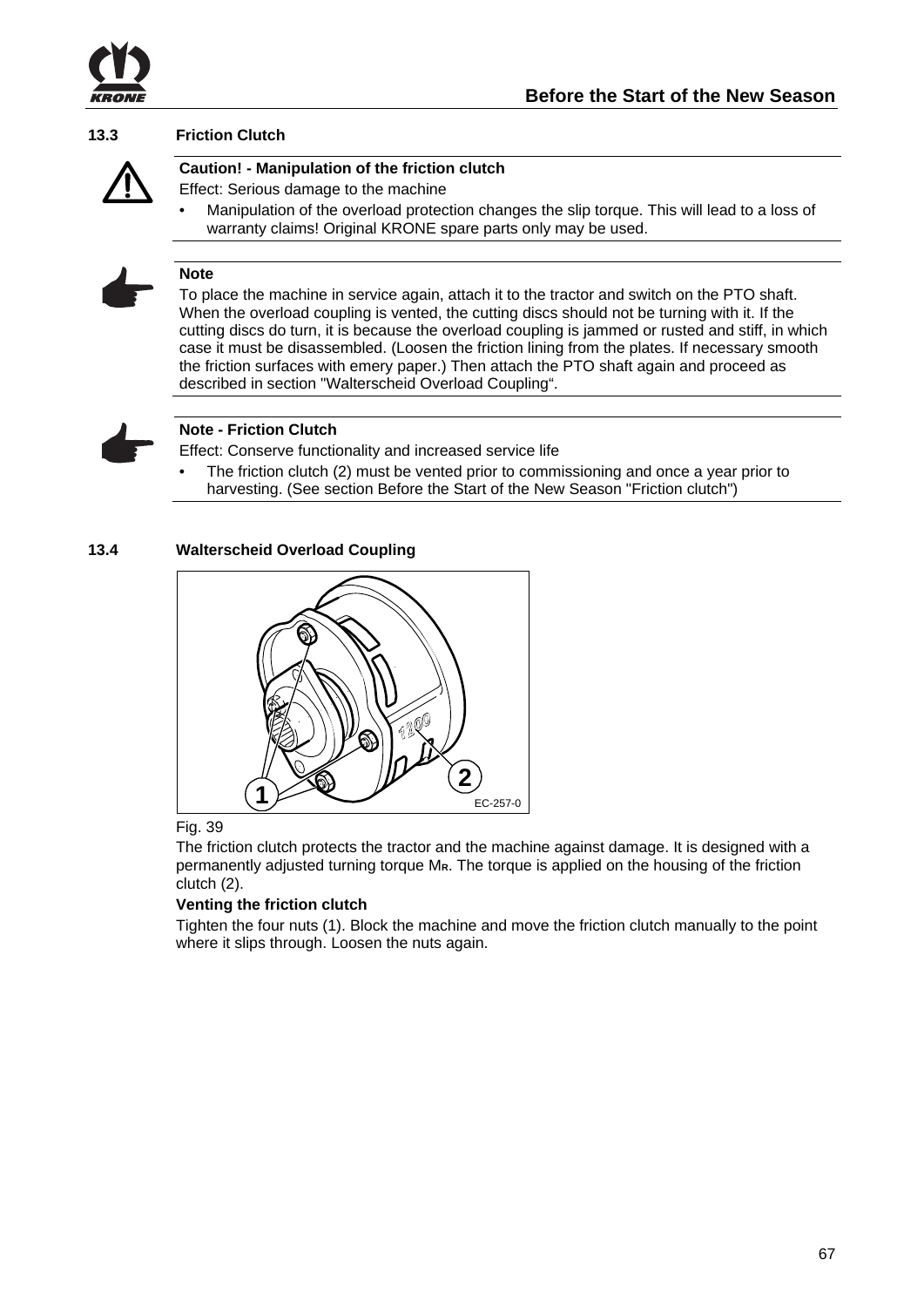

### **14 Special equipment**

#### **14.1 Special Safety Instructions**



#### **WARNING!**

**When performing repair, maintenance or cleaning work or in case of technical intervention, drive elements may start moving (caution: cutting discs continue to run).** 

Effect: Danger to life, injuries or damage to the machine.

- Turn off the PTO shaft.
- Move the machine to the working position and lower it to the ground.
- Switch off the engine of the tractor, remove the ignition key and carry it with you.
- Secure the tractor against accidental start-up and against rolling.
- After the repair, maintenance, cleaning work or technical modifications are completed, mount all protective covers and safety devices properly again.
- Avoid skin contact with oils, greases, cleaning agents and solvents.
- In the event of injuries or burns due to oils, cleaning agents or solvents, contact a physician immediately.
- All other safety instructions must also be followed to avoid injuries and accidents.

#### **14.2 Adjusting Skids**

#### **DANGER! – Machine drops without control**

Danger to life or serious injuries.

- Never walk under a raised machine
- Support the raised machine safely



#### Fig. 40

Adjusting skids can be used to adjust the cutting height in two stages (see section entitled "Adjusting the Cutting Height")

To do this screw on the bar (4) under the cutter bar (1). Then insert the adjusting skid (3) into the glide skid (2) and screw together with the bar at the required height (4).

The adjusting skids must always be mounted underneath the cutting discs that run next to the mower drums.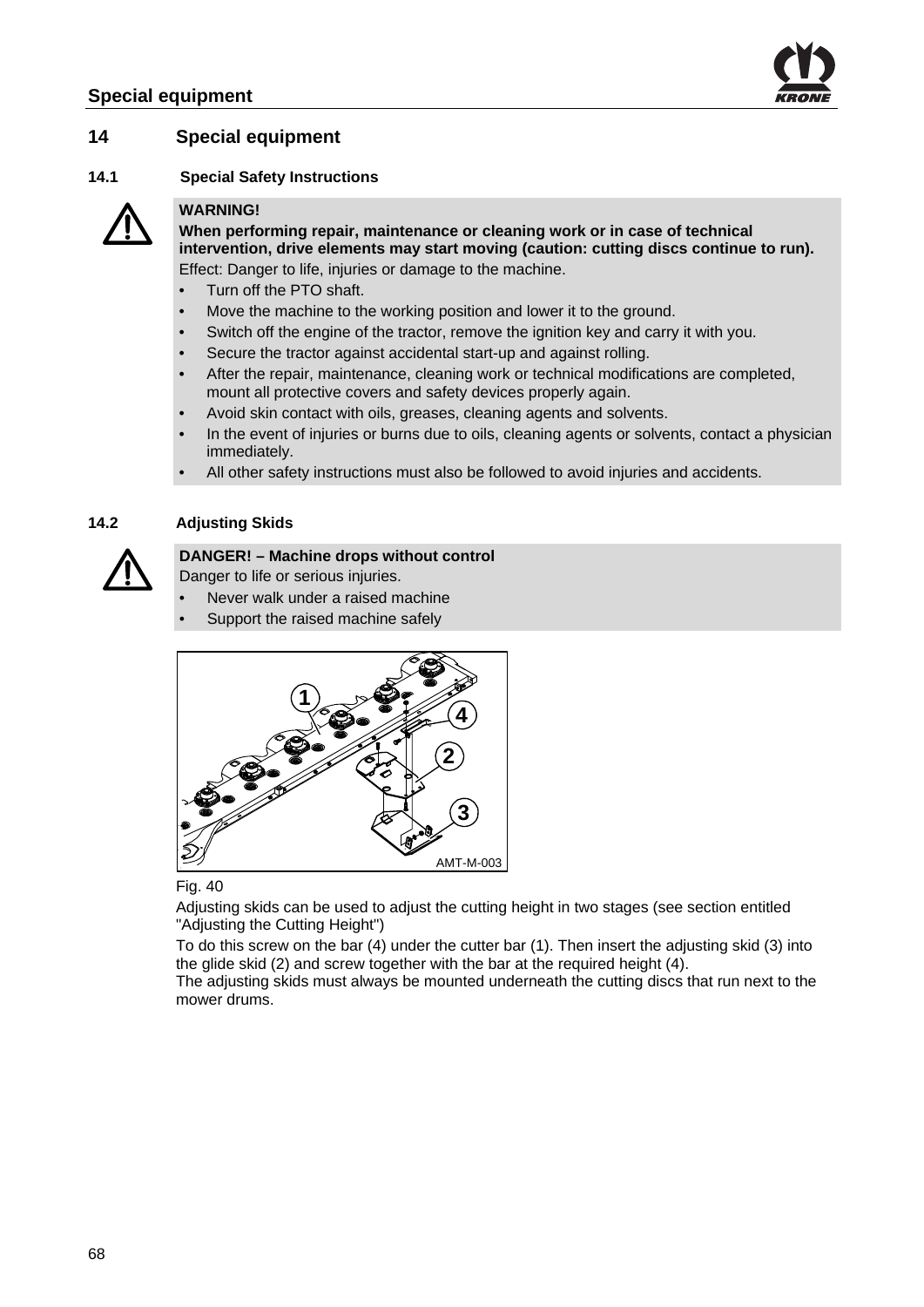

# **15 Disposal of the machine**

#### **15.1 Disposal of the machine**

After the service life of the machine has expired, the individual components of the machine must be disposed of properly. The applicable country-specific, current waste disposal guidelines and the legal laws must be observed.

#### **Metal parts**

All metal parts must be brought to a metal recycling centre.

The components must be freed from operating fluids and lubricants (gear oil, oil from hydraulic system, ...) before being scrapped.

The operating fluids and lubricants must be brought separately to an environmentally friendly disposal point or recycling centre.

#### **Operating fluids and lubricants**

Operating fluids and lubricants (diesel fuel, coolant, gear oil, oil from hydraulic system, ...) must be brought to a disposal point for waste oil.

#### **Synthetic materials**

All synthetic materials must be brought to a recycling centre for synthetic materials.

#### **Rubber**

Rubber parts (hoses, tyres, …) must be brought to a rubber recycling centre.

#### **Electronic scrap**

Electronic parts must be brought to a disposal point for electronic scrap.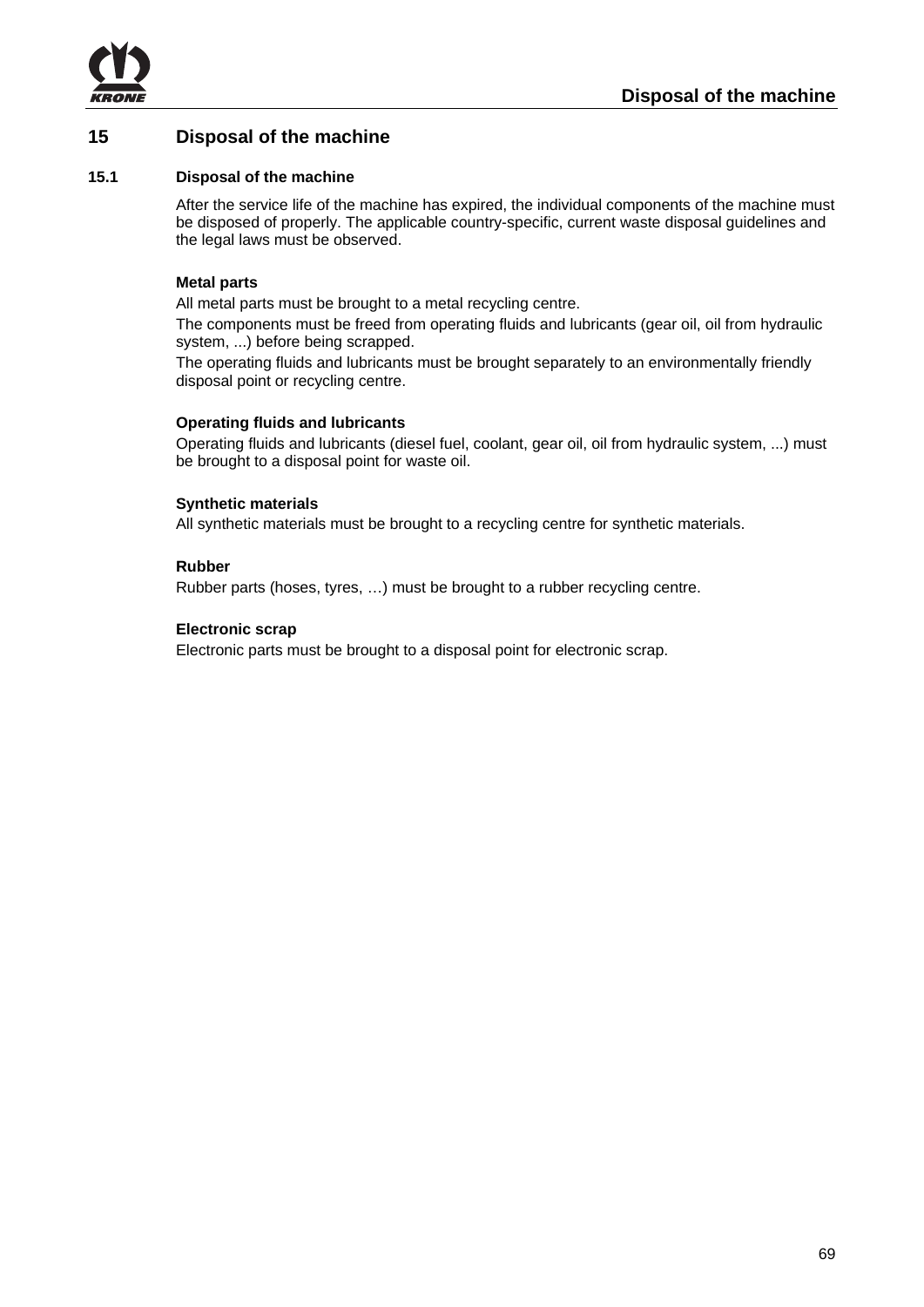# **16**

# **A**

| Adjusting the Compensation Springs 42        |  |
|----------------------------------------------|--|
|                                              |  |
| Affixing the Adhesive Safety and Information |  |
|                                              |  |
|                                              |  |
|                                              |  |

# **B**

| Before the Start of the New Season65 |  |
|--------------------------------------|--|
| Blade Changing on Cutting Discs58    |  |
|                                      |  |
| Blade Screw Connection 57, 59        |  |

# **C**

| Checking the Cutter Blades and Blade Holder55 |
|-----------------------------------------------|
|                                               |
|                                               |
| Connecting the hydraulic lines30              |
|                                               |
|                                               |
|                                               |

# **D**

| Dangers in Case of Non-compliance with the        |  |
|---------------------------------------------------|--|
| Default Setting of the Tractor's Lower Suspension |  |
|                                                   |  |
|                                                   |  |
|                                                   |  |
|                                                   |  |
|                                                   |  |

# **F**

| Fastening the Compensation Spring32                 |  |
|-----------------------------------------------------|--|
| Filling Quantities and Lubrication Designations for |  |
|                                                     |  |
|                                                     |  |
| Folding down the Safety Device36                    |  |
|                                                     |  |
| From transport into working position 35             |  |
| G                                                   |  |
|                                                     |  |
|                                                     |  |
| н                                                   |  |

| ı                                                                                                                                                                                                                |
|------------------------------------------------------------------------------------------------------------------------------------------------------------------------------------------------------------------|
| Identifying Symbols in the Operating Instructions                                                                                                                                                                |
| Inadmissible Modes of Operation  16<br>Information Required for Questions and Orders 8<br>L                                                                                                                      |
|                                                                                                                                                                                                                  |
| М                                                                                                                                                                                                                |
| Maintenance - lubrication chart 62<br>Metric Thread Screws with Control Thread  46<br>Metric Thread Screws with Countersunk Head<br>Metric Thread Screws with Fine Thread 47<br>Mounting onto the Tractor 24, 29 |
| Ο                                                                                                                                                                                                                |
| Oil Level Check and Oil Change Intervals<br>Oil level check and oil change on the cutter bar 52                                                                                                                  |
| Р                                                                                                                                                                                                                |
| Personnel Qualification and Training 11<br>Position of the Adhesive Safety Stickers on the                                                                                                                       |
| Position of the General Information Labels on the                                                                                                                                                                |
|                                                                                                                                                                                                                  |
| R                                                                                                                                                                                                                |
| Re-Ordering the Adhesive Safety and Information<br>S                                                                                                                                                             |
|                                                                                                                                                                                                                  |
|                                                                                                                                                                                                                  |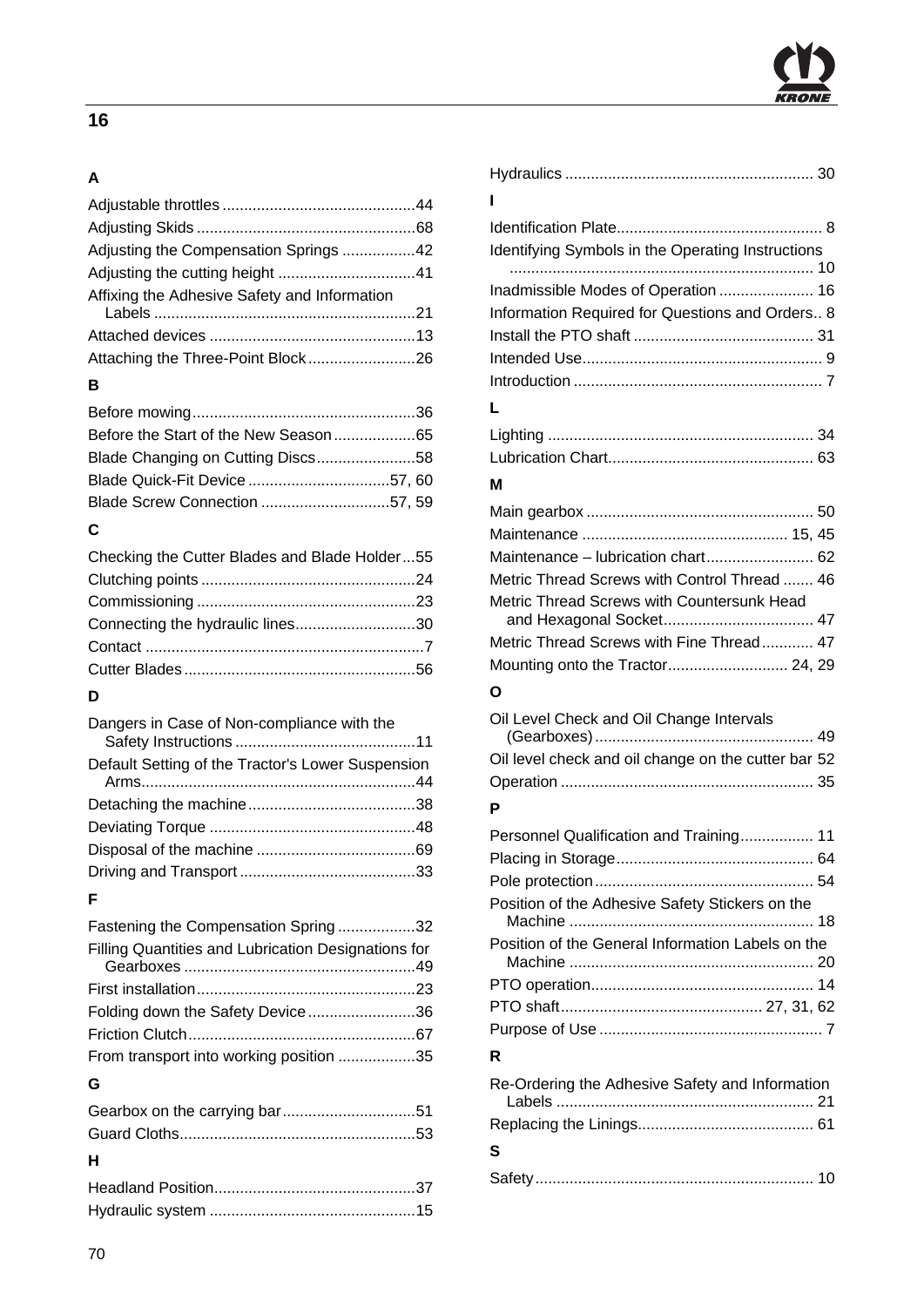

| Safety Instructions and Accident Prevention  |  |
|----------------------------------------------|--|
|                                              |  |
|                                              |  |
| Setting of the pole protection mechanism 43  |  |
|                                              |  |
|                                              |  |
|                                              |  |
|                                              |  |
|                                              |  |
| Switching from working position to transport |  |

| U                                                   |
|-----------------------------------------------------|
| Unauthorised Conversion/Modification and Spare      |
| Using the Machine for Work  37                      |
| w                                                   |
|                                                     |
| Working in the vicinity of power transmission lines |
|                                                     |